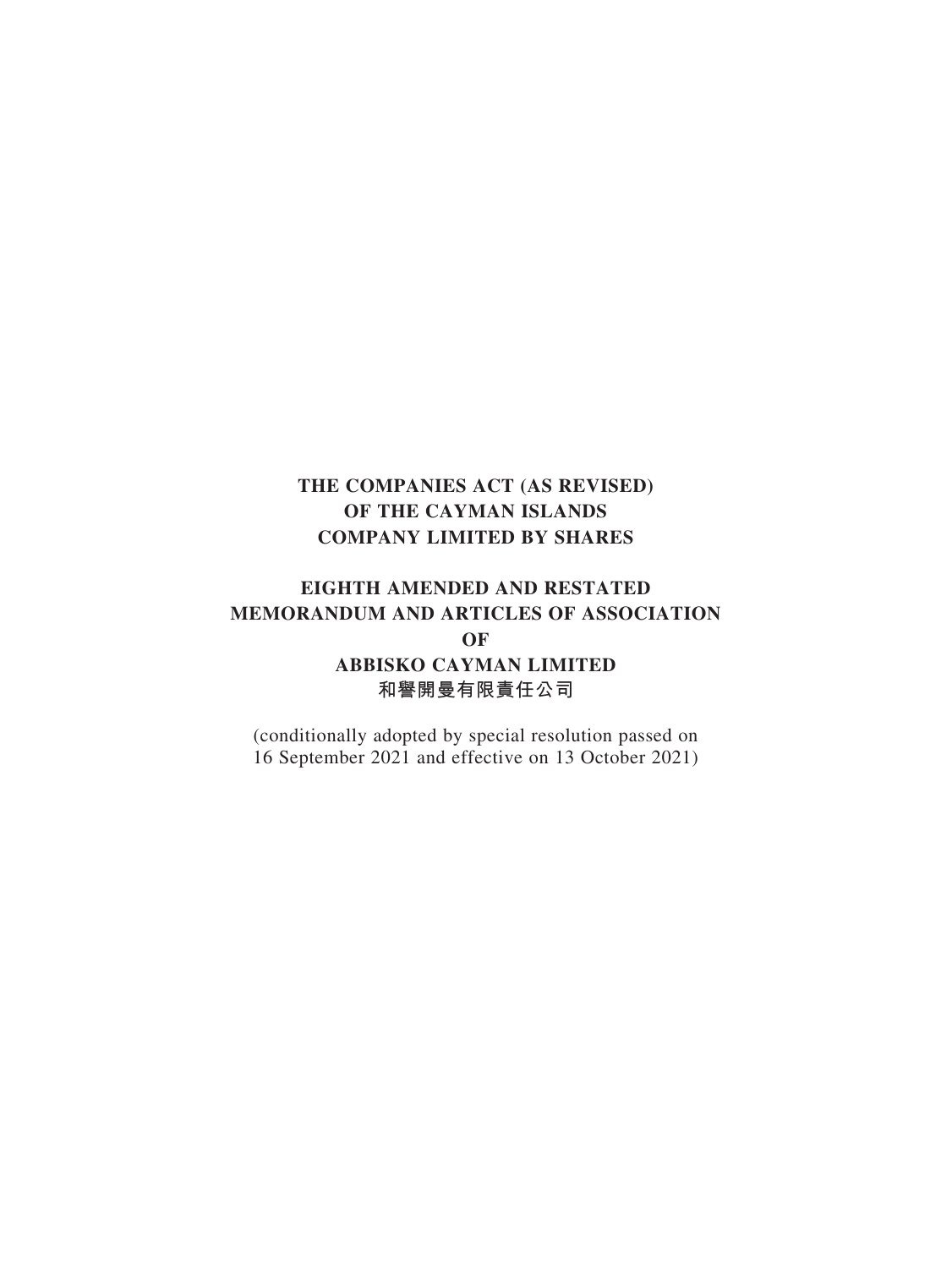## **EIGHTH AMENDED AND RESTATED MEMORANDUM OF ASSOCIATION OF ABBISKO CAYMAN LIMITED 和譽開曼有限責任公司**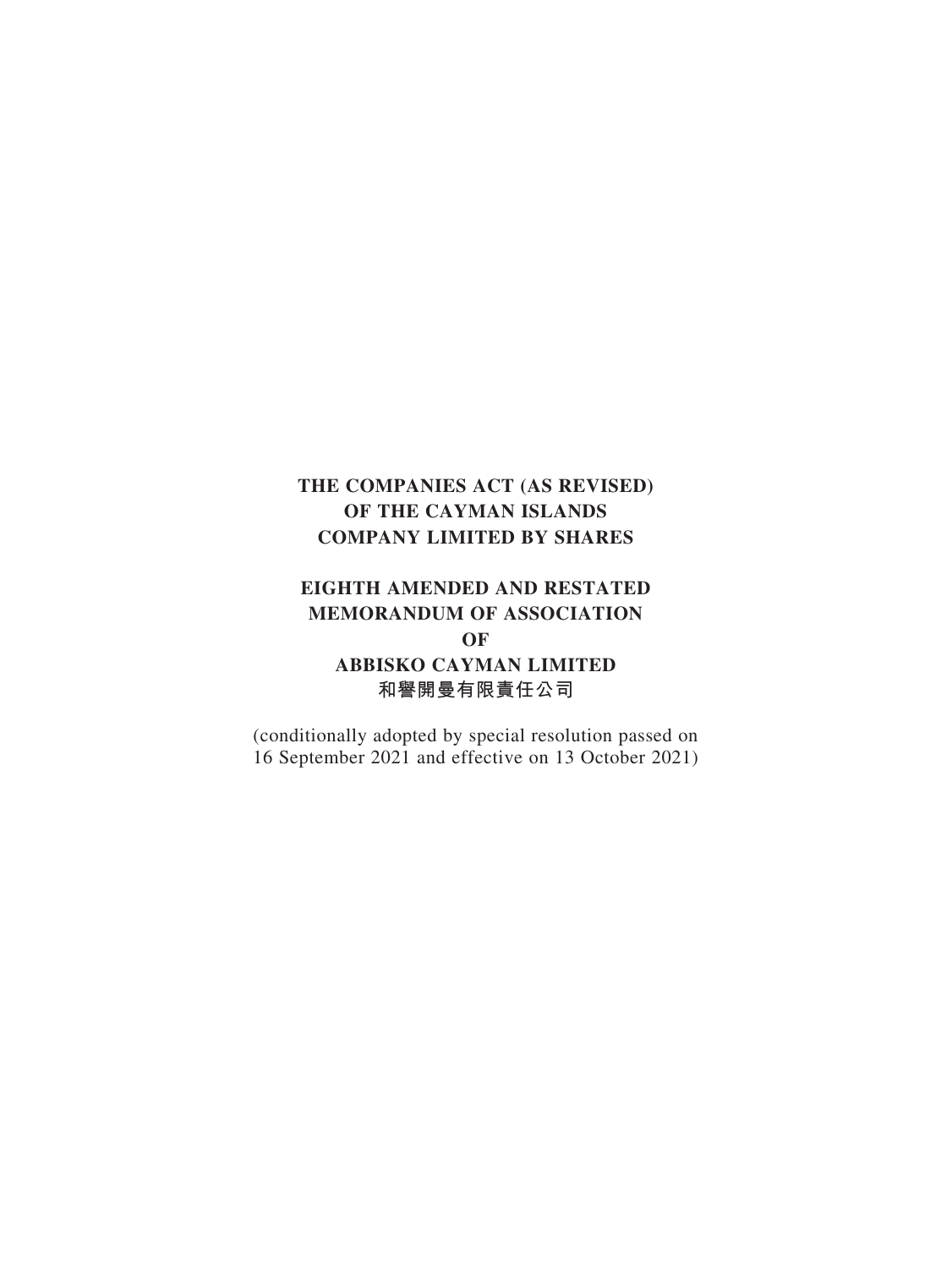## **EIGHTH AMENDED AND RESTATED MEMORANDUM OF ASSOCIATION OF ABBISKO CAYMAN LIMITED 和譽開曼有限責任公司**

- 1 The name of the Company is Abbisko Cayman Limited.
- 2 The Registered Office of the Company shall be at the offices of Maples Corporate Services Limited, PO Box 309, Ugland House, Grand Cayman, KY1-1104, Cayman Islands or at such other place in the Cayman Islands as the Board may from time to time decide.
- 3 The objects for which the Company is established are unrestricted and the Company shall have full power and authority to carry out any object not prohibited by the laws of the Cayman Islands.
- 4 The liability of each member is limited to the amount from time to time unpaid on such member's shares.
- 5 The share capital of the Company is US\$50,000 divided into 5,000,000,000 shares of a nominal or par value of US\$0.00001 each.
- 6 The Company has power to register by way of continuation as a body corporate limited by shares under the laws of any jurisdiction outside the Cayman Islands and to be deregistered in the Cayman Islands.
- 7 Capitalised terms that are not defined in this Memorandum of Association bear the respective meanings given to them in the Articles of Association of the Company.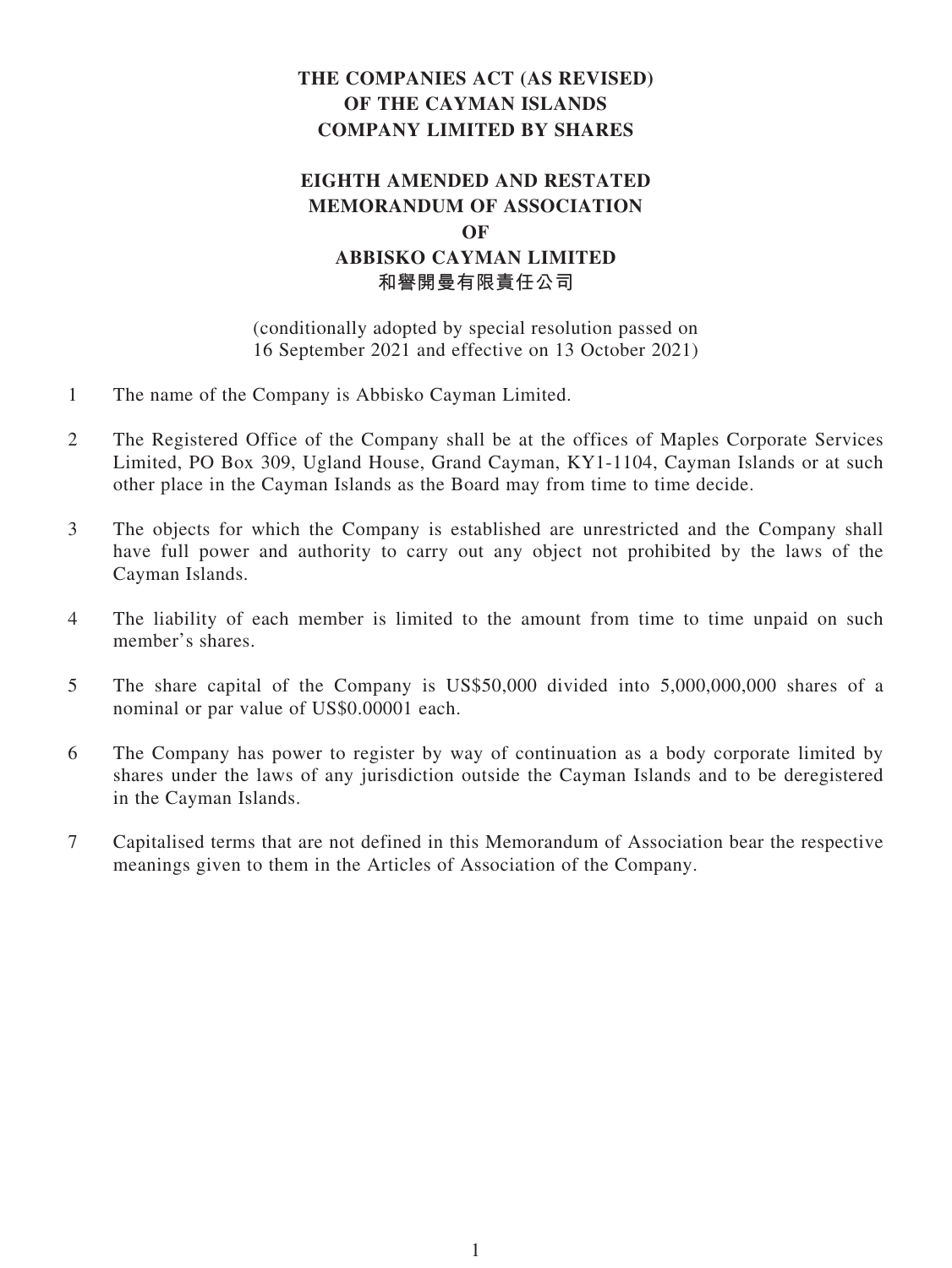## **EIGHTH AMENDED AND RESTATED ARTICLES OF ASSOCIATION OF ABBISKO CAYMAN LIMITED 和譽開曼有限責任公司**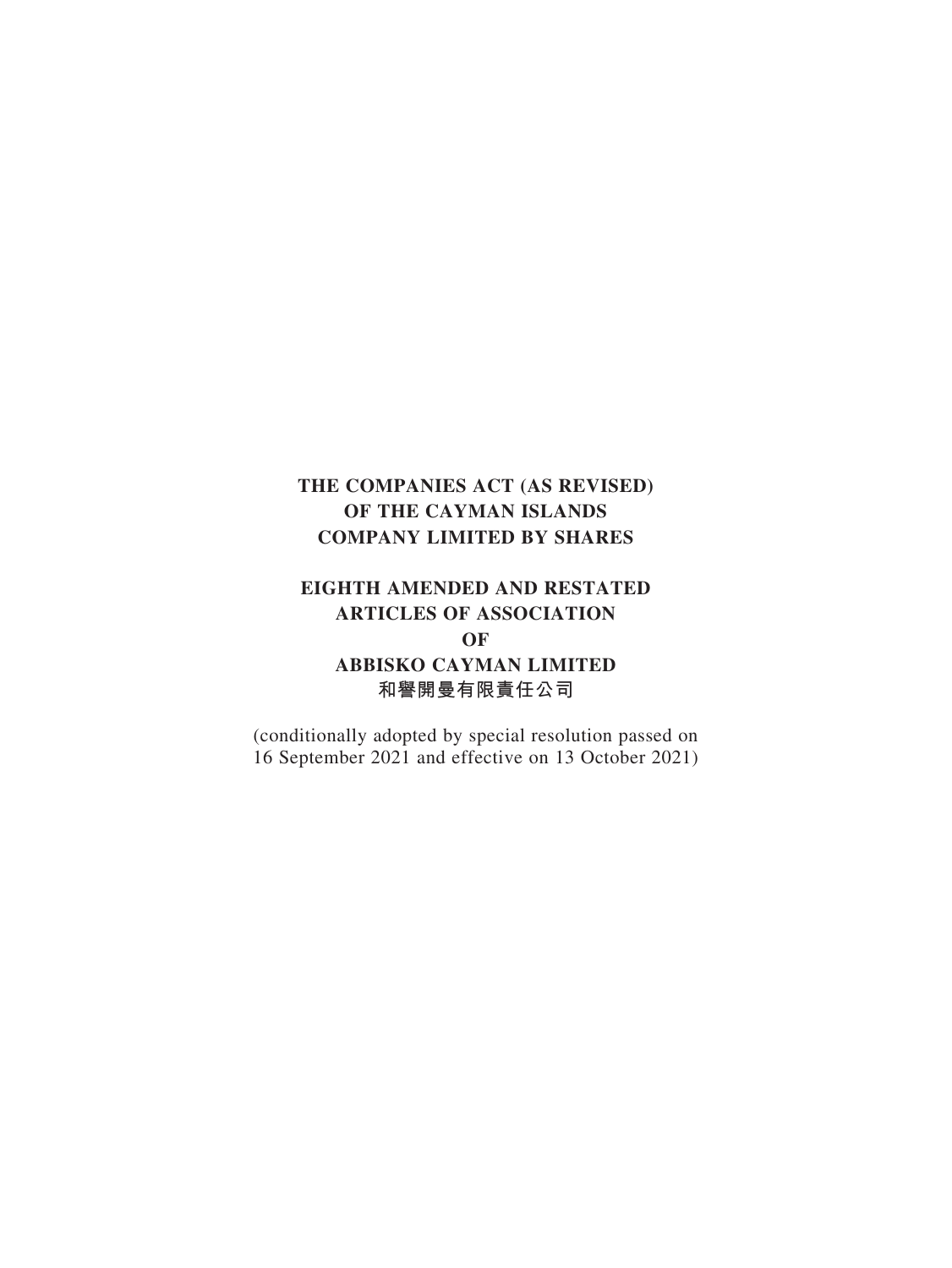## **TABLE OF CONTENTS**

# **Heading Page Number 1 Exclusion of Table A 1 2 Interpretation 1 3 Share Capital and Modification of Rights 4 4 Register of Members and Share Certificates 6 5 Lien 9 6 Calls on Shares 9 7 Transfer of Shares 11 8 Transmission of Shares 13 9 Forfeiture of Shares 13 10 Alteration of Capital 15 11 Borrowing Powers 15 12 General Meetings 16 13 Proceedings at General Meetings 18 14 Votes of Members 20 15 Registered Office 22 16 Board of Directors 22 17 Managing Directors 28 18 Management 28 19 Managers 29 20 Proceedings of Directors 30 21 Secretary 32 22 General Management and Use of the Seal 32 23 Capitalisation of Reserves 34 24 Dividends and Reserves 35 25 Untraceable Members 40 26 Document Destruction 41 27 Annual Returns and Filings 42 28 Accounts 42 29 Audit 43 30 Notices 44 31 Information 46 32 Winding Up 46 33 Indemnities 47 34 Financial Year 47 35 Amendment of Memorandum and Articles 47 36 Transfer by Way of Continuation 47 37 Mergers and Consolidations 47**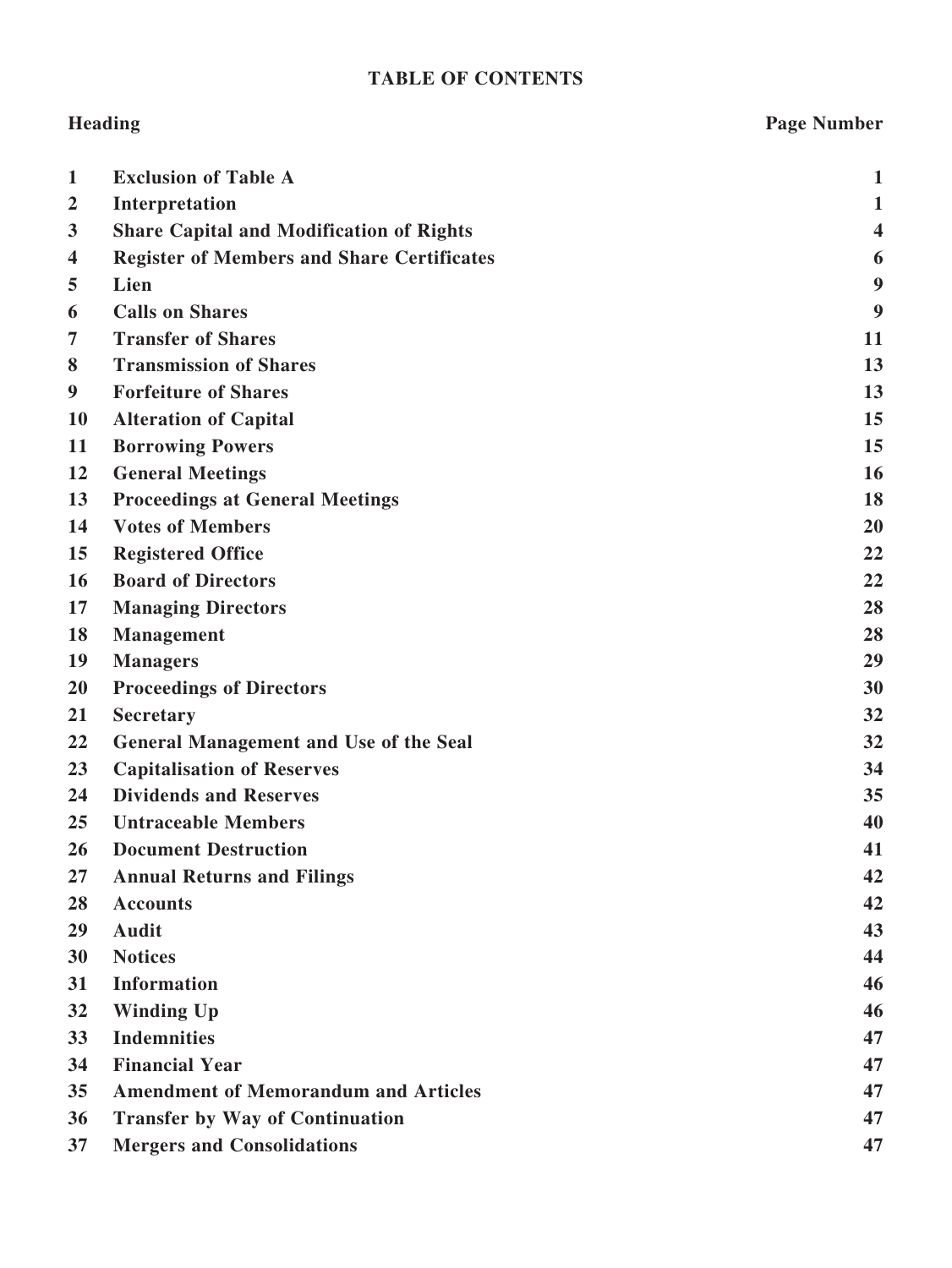## **EIGHTH AMENDED AND RESTATED ARTICLES OF ASSOCIATION OF ABBISKO CAYMAN LIMITED 和譽開曼有限責任公司**

(conditionally adopted by special resolution passed on 16 September 2021 and effective on 13 October 2021)

## **1 Exclusion of Table A**

The regulations contained in Table A in the First Schedule to the Companies Act shall not apply to the Company.

## **2 Interpretation**

- 2.1 The marginal notes to these Articles shall not affect the interpretation hereof.
- 2.2 In these Articles, unless there be something in the subject or context inconsistent therewith:

| "Articles"                   | shall mean these Articles of Association and all supplementary,<br>amended or substituted Articles for the time being in force.                                                                                                                                                                                                                                                                                                              |
|------------------------------|----------------------------------------------------------------------------------------------------------------------------------------------------------------------------------------------------------------------------------------------------------------------------------------------------------------------------------------------------------------------------------------------------------------------------------------------|
| "associate"                  | shall have the meaning given to it in the Listing Rules.                                                                                                                                                                                                                                                                                                                                                                                     |
| "Auditors"                   | shall mean the persons appointed by the Company from time to<br>time to perform the duties of auditors of the Company.                                                                                                                                                                                                                                                                                                                       |
| "black rainstorm<br>warning" | shall have the meaning given to it in the Interpretation and<br>General Clauses Ordinance (Cap. 1 of the Laws of Hong Kong).                                                                                                                                                                                                                                                                                                                 |
| "Board"                      | shall mean the majority of the Directors present and voting at a<br>meeting of Directors at which a quorum is present.                                                                                                                                                                                                                                                                                                                       |
| "business day"               | shall mean a day on which the Exchange generally is open for the<br>business of dealing in securities in Hong Kong. Notwithstanding<br>the foregoing, where the Exchange is closed for business of<br>dealing in securities in Hong Kong on a day by reason of a gale<br>warning, black rainstorm warning or other similar event, such day<br>shall for the purpose of any notice sent under these Articles be<br>counted as a business day. |
| "capital"                    | shall mean the share capital from time to time of the Company.                                                                                                                                                                                                                                                                                                                                                                               |
| "Chairperson"                | shall mean the Chairperson presiding at any meeting of members<br>or of the Board.                                                                                                                                                                                                                                                                                                                                                           |
| "close associate"            | shall have the meaning given to it in the Listing Rules.                                                                                                                                                                                                                                                                                                                                                                                     |

1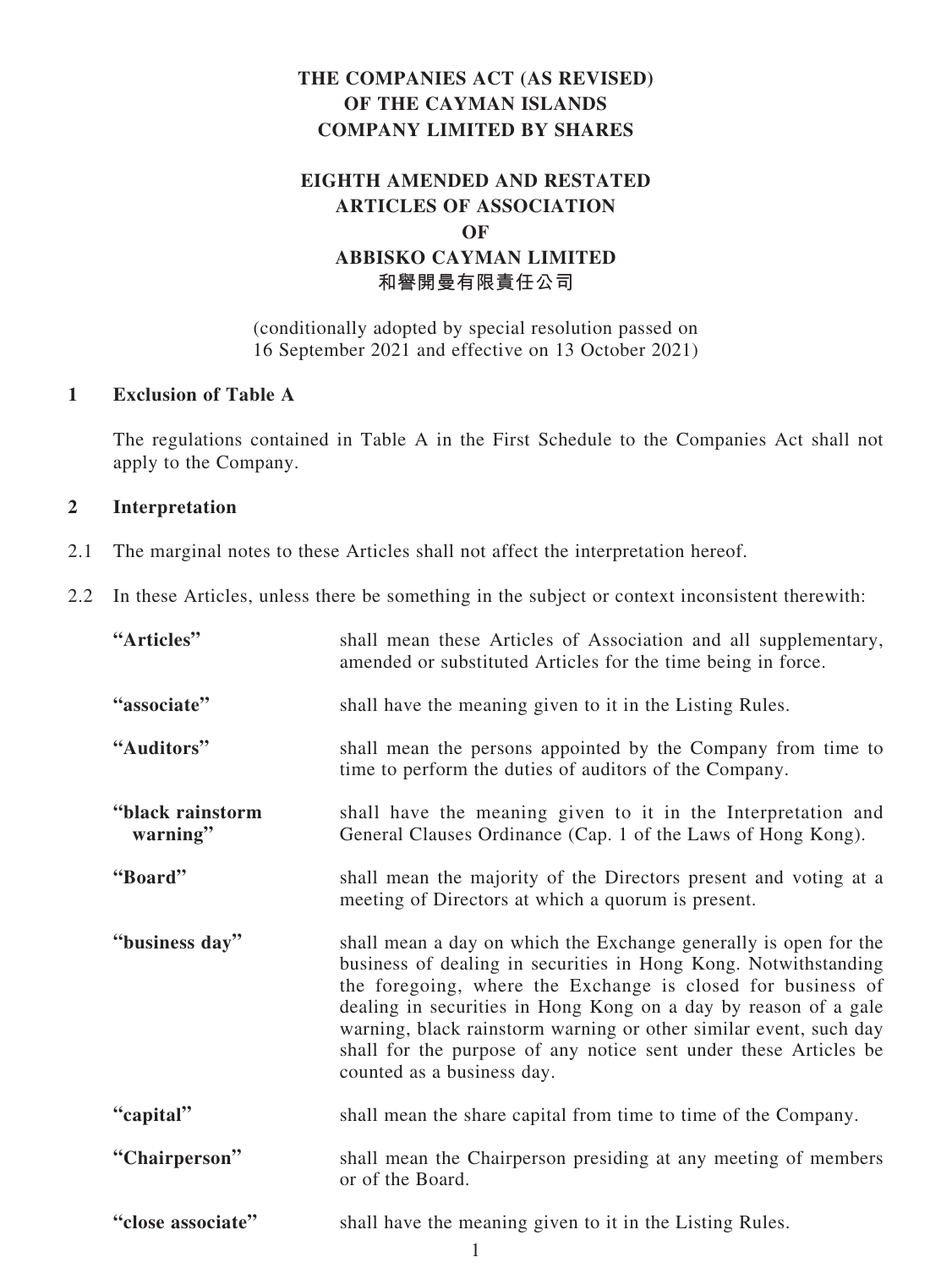| "Companies Act"        | shall mean the Companies Act (As Revised), Cap. 22 of the<br>Cayman Islands and any amendments thereto or re-enactments<br>thereof for the time being in force and includes every other law<br>incorporated therewith or substituted therefor.                              |
|------------------------|-----------------------------------------------------------------------------------------------------------------------------------------------------------------------------------------------------------------------------------------------------------------------------|
|                        | "Companies Ordinance" shall mean the Companies Ordinance (Cap. 622 of the Laws of<br>Hong Kong) as in force from time to time.                                                                                                                                              |
| "Company"              | shall mean Abbisko Cayman Limited.                                                                                                                                                                                                                                          |
| "Company's Website"    | shall mean the website of the Company, the address or domain<br>name of which has been notified to members.                                                                                                                                                                 |
| "Director"             | shall mean any director from time to time of the Company.                                                                                                                                                                                                                   |
| "dividend"             | shall include bonus dividends and distributions permitted by the<br>Companies Act to be categorised as dividends.                                                                                                                                                           |
| "electronic"           | shall have the meaning given to it in the Electronic Transactions<br>Act.                                                                                                                                                                                                   |
| "electronic means"     | shall include sending or otherwise making available to the<br>intended recipients of the communication in electronic format.                                                                                                                                                |
| "Electronic Signature" | shall mean an electronic symbol or process attached to or<br>logically associated with an electronic communication and<br>executed or adopted by a person with the intent to sign the<br>electronic communication.                                                          |
| Act"                   | "Electronic Transactions shall mean the Electronic Transactions Act (As Revised) of the<br>Cayman Islands and any amendment thereto or re-enactments<br>thereof for the time being in force and includes every other law<br>incorporated therewith or substituted therefor. |
| "Exchange"             | shall mean The Stock Exchange of Hong Kong Limited.                                                                                                                                                                                                                         |
| "gale warning"         | shall have the meaning given to it in the Interpretation and<br>General Clauses Ordinance (Cap. 1 of the Laws of Hong Kong).                                                                                                                                                |
| "holding company"      | shall have the meaning attributed to such term in the Companies<br>Ordinance.                                                                                                                                                                                               |
| "Listing Rules"        | shall mean the Rules Governing the Listing of Securities on the<br>Exchange as amended from time to time.                                                                                                                                                                   |
| "members"              | shall mean the persons who are duly registered as the holders<br>from time to time of shares in the register including persons who<br>are jointly so registered.                                                                                                            |
| "Memorandum"           | shall mean the memorandum of association of the Company.                                                                                                                                                                                                                    |
| "month"                | shall mean a calendar month.                                                                                                                                                                                                                                                |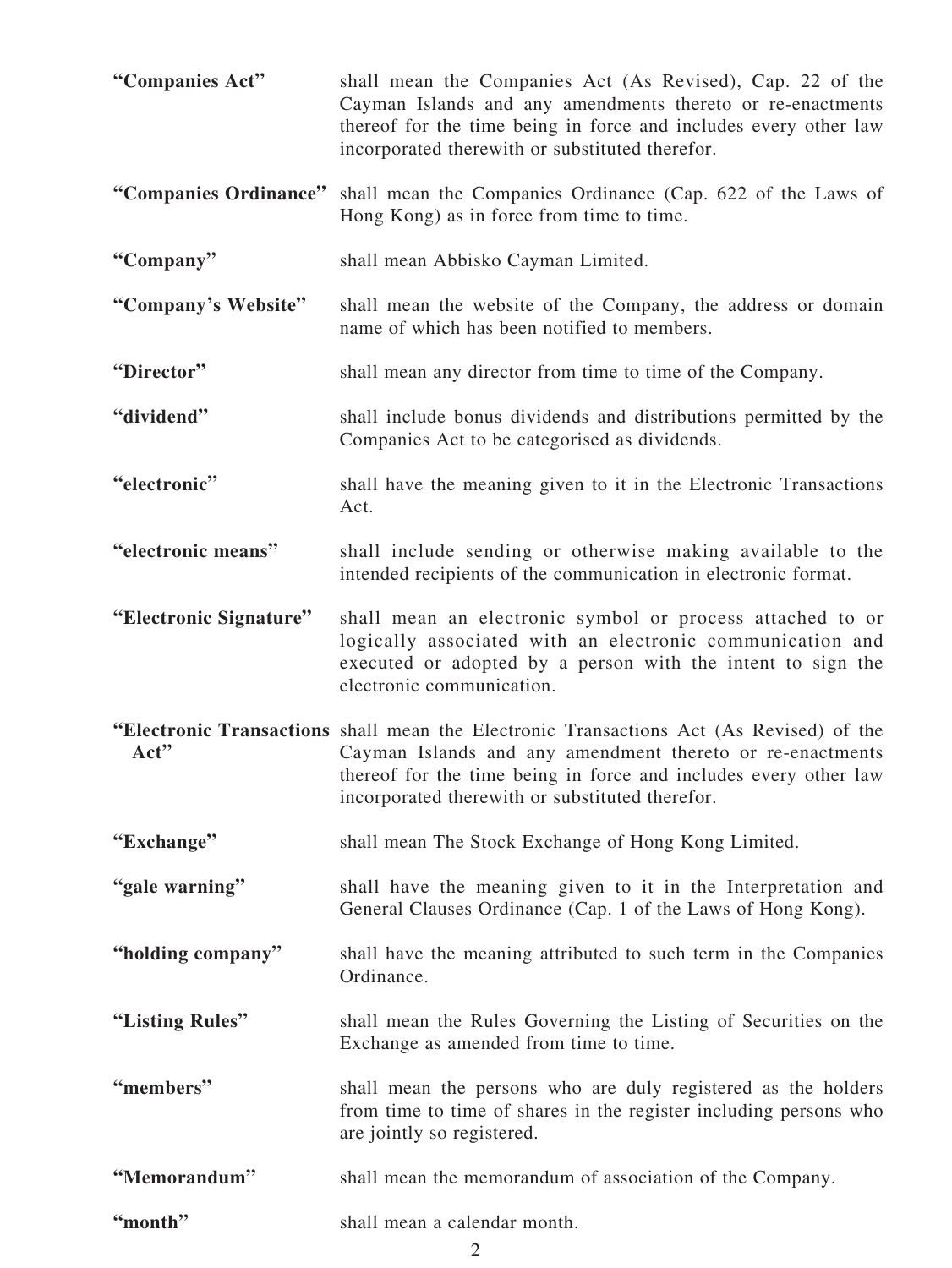- **"ordinary resolution"** shall mean a resolution passed by a simple majority of the votes of such members as, being entitled to do so, vote in person or, where proxies are allowed, by proxy or, in the case of corporations, by their duly authorised representatives, at a general meeting held in accordance with these Articles, and shall include an ordinary resolution passed pursuant to Article 13.10.
- **"principal register"** shall mean the register of members of the Company maintained at such place within or outside the Cayman Islands as the Board shall determine from time to time.
- **"published in the newspapers"** shall mean published as a paid advertisement in English in at least one English language newspaper and in Chinese in at least one Chinese language newspaper, being in each case a newspaper published daily and circulating generally in Hong Kong in accordance with the Listing Rules.
- **"published on the Exchange's website"** shall mean published in English and Chinese on the Exchange's website in accordance with the Listing Rules.
- **"recognised clearing house"** shall have the meaning ascribed thereto in Part I of Schedule 1 of the Securities and Futures Ordinance (Cap. 571 of the Laws of Hong Kong) and any amendments thereto or re-enactments thereof for the time being in force and includes every other law incorporated therewith or substituted therefor.
- **"register"** shall mean the principal register and any branch registers.
- **"rights issue"** shall mean an offer by way of rights to existing holders of securities of the Company which enables those holders to subscribe for securities in proportion to their existing holdings.
- **"seal"** shall include the common seal of the Company, the securities seal or any duplicate seal adopted by the Company pursuant to Article 22.2.
- **"Secretary"** shall mean the person or persons appointed as company secretary by the Board from time to time.
- **"share"** shall mean a share in the capital of the Company.
- **"special resolution"** shall have the same meaning as ascribed thereto in the Companies Act and for this purpose, the requisite majority shall be not less than three-fourths of the votes of such members as, being entitled to do so, vote in person or, where proxies are allowed, by proxy or, in the case of corporations, by their duly authorised representatives, at a general meeting of which notice specifying the intention to propose the resolution as a special resolution has been duly given, and shall include a special resolution passed pursuant to Article 13.10.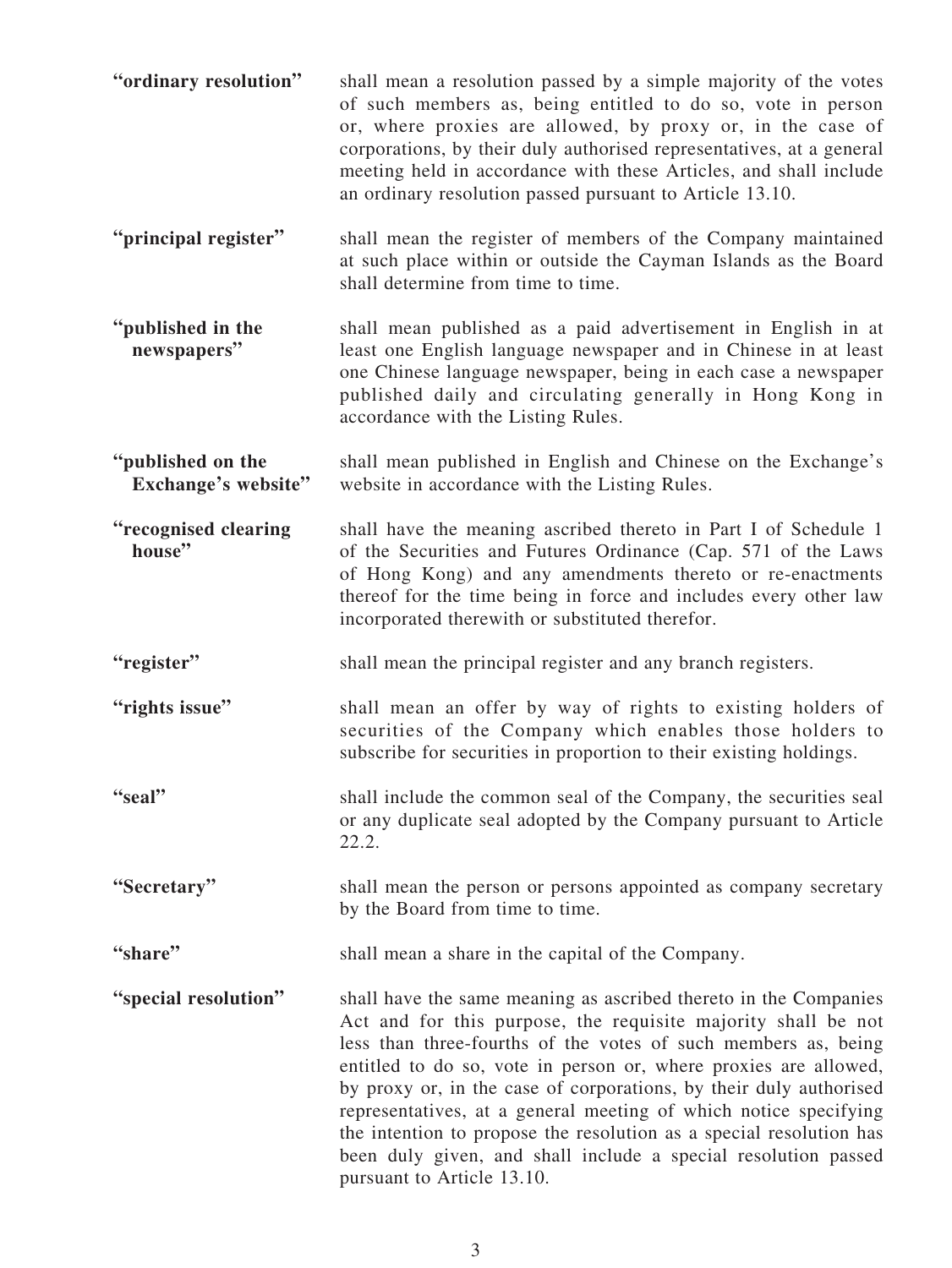| "subsidiary"      | shall have the meaning attributed to such term in the Companies<br>Ordinance, but interpreting the term "subsidiary" in accordance<br>with the definition of "subsidiary" under the Listing Rules. |
|-------------------|----------------------------------------------------------------------------------------------------------------------------------------------------------------------------------------------------|
| "transfer office" | shall mean the place where the principal register is situate for the                                                                                                                               |

- 2.3 Subject as aforesaid, any words defined in the Companies Act shall, if not inconsistent with the subject and/or context, bear the same meanings in these Articles.
- 2.4 Words importing either gender shall include the other gender and the neuter; words importing persons and the neuter shall include companies and corporations and vice versa; and words denoting the singular shall include the plural and words denoting the plural shall include the singular.
- 2.5 "**Writing**" or "**printing**" shall include writing, printing, lithograph, photograph, type-writing and every other mode of representing words or figures in a legible and non-transitory form and, only where used in connection with a notice served by the Company on members or other persons entitled to receive notices hereunder, shall also include a record maintained in an electronic medium which is accessible in visible form so as to be useable for subsequent reference.
- 2.6 Sections 8 and 19(3) of the Electronic Transactions Act shall not apply.

time being.

## **3 Share Capital and Modification of Rights**

- 3.1 The authorised share capital of the Company at the date of the adoption of these Articles is US\$50,000 divided into 5,000,000,000 shares of a nominal or par value of US\$0.00001 each.
- 3.2 Subject to the provisions of these Articles and to any direction that may be given by the Company in general meeting and without prejudice to any special rights conferred on the holders of any existing shares or attaching to any class of shares, any share may be issued with or have attached thereto such preferred, deferred, qualified or other special rights or restrictions, whether in regard to dividend, voting, return of capital or otherwise, and to such persons at such times and for such consideration as the Board may determine. Subject to the Companies Act and to any special rights conferred on any members or attaching to any class of shares, any share may, with the sanction of a special resolution, be issued on terms that it is, or at the option of the Company or the holder thereof is, liable to be redeemed. No shares shall be issued to bearer.
- 3.3 Subject to the Listing Rules, the Board may issue warrants to subscribe for any class of shares or other securities of the Company on such terms as it may from time to time determine. No warrants shall be issued to bearer for so long as a recognised clearing house (in its capacity as such) is a member. Where warrants are issued to bearer, no new warrant shall be issued to replace one that has been lost unless the Board is satisfied beyond reasonable doubt that the original has been destroyed and the Company has received an indemnity in such form as the Board shall think fit with regard to the issue of any such new warrant.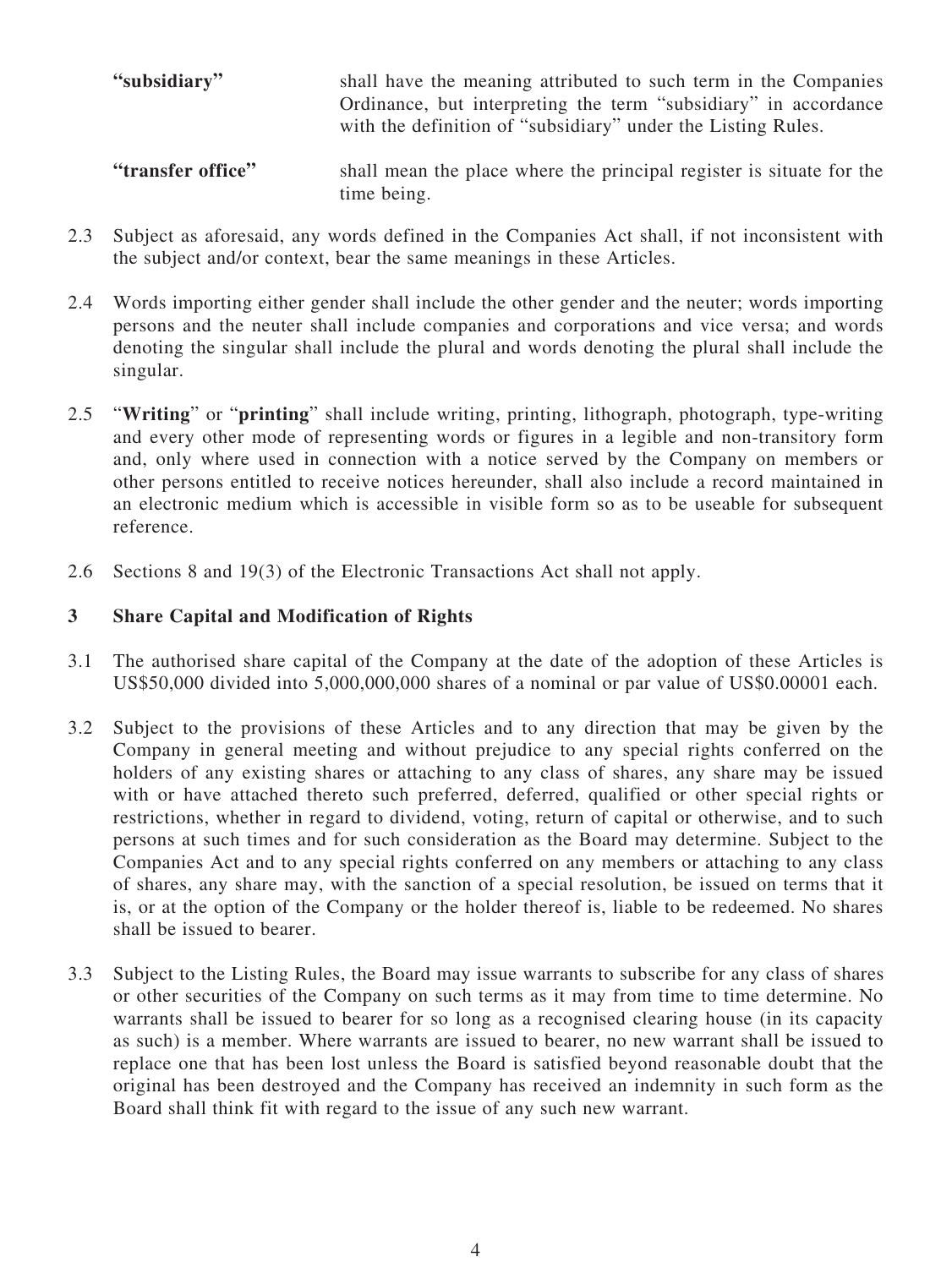- 3.4 If at any time the share capital of the Company is divided into different classes of shares, all or any of the rights attached to any class of shares for the time being issued (unless otherwise provided for in the terms of issue of the shares of that class) may, subject to the provisions of the Companies Act, be varied or abrogated with the consent in writing of the holders of not less than three-fourths in nominal value of the issued shares of that class or with the sanction of a special resolution passed at a separate meeting of the holders of shares of that class. To every such separate meeting all the provisions of these Articles relating to general meetings shall mutatis mutandis apply, but so that the quorum for the purposes of any such separate meeting and of any adjournment thereof shall be a person or persons together holding (or representing by proxy or duly authorised representative) at the date of the relevant meeting not less than one-third in nominal value of the issued shares of that class.
- 3.5 The special rights conferred upon the holders of shares of any class shall not, unless otherwise expressly provided in the rights attaching to or the terms of issue of such shares, be deemed to be varied by the creation or issue of further shares ranking pari passu therewith.
- 3.6 Where the share capital of the Company include shares which do not carry voting rights, the words "non-voting" shall appear in the designation of such shares. Where the share capital of the Company includes shares with different voting rights, the words "restricted voting" or "limited voting" shall appear in the designation of each class of shares other than the class of shares with the most favourable voting rights.
- 3.7 Subject to the Companies Act, or any other law or so far as not prohibited by any law or the Listing Rules and subject to any rights conferred on the holders of any class of shares, the Company shall have the power to purchase or otherwise acquire any of its own shares (which expression as used in this Article includes redeemable shares) provided that the manner of purchase has first been authorised by a resolution of the members, and to purchase or otherwise acquire warrants for the subscription or purchase of its own shares, and shares and warrants for the subscription or purchase of any shares in any company which is its holding company and may make payment therefor in any manner authorised or not prohibited by law, including out of capital, or to give, directly or indirectly, by means of a loan, a guarantee, a gift, an indemnity, the provision of security or otherwise howsoever, financial assistance for the purpose of or in connection with a purchase or other acquisition made or to be made by any person of any shares or warrants in the Company or any company which is a holding company of the Company and should the Company purchase or otherwise acquire its own shares or warrants neither the Company nor the Board shall be required to select the shares or warrants to be purchased or otherwise acquired rateably or in any other manner as between the holders of shares or warrants of the same class or as between them and the holders of shares or warrants of any other class or in accordance with the rights as to dividends or capital conferred by any class of shares provided always that any such purchase or other acquisition or financial assistance shall only be made in accordance with any relevant code, rules or regulations issued by the Exchange or the Securities and Futures Commission of Hong Kong from time to time in force.
- 3.8 The Board may accept the surrender for no consideration of any fully paid share.
- 3.9 The Company in general meeting may, from time to time, whether or not all the shares for the time being authorised shall have been issued and whether or not all the shares for the time being issued shall have been fully paid up, by ordinary resolution, increase its share capital by the creation of new shares, such new capital to be of such amount and to be divided into shares of such respective amounts as the resolution shall prescribe.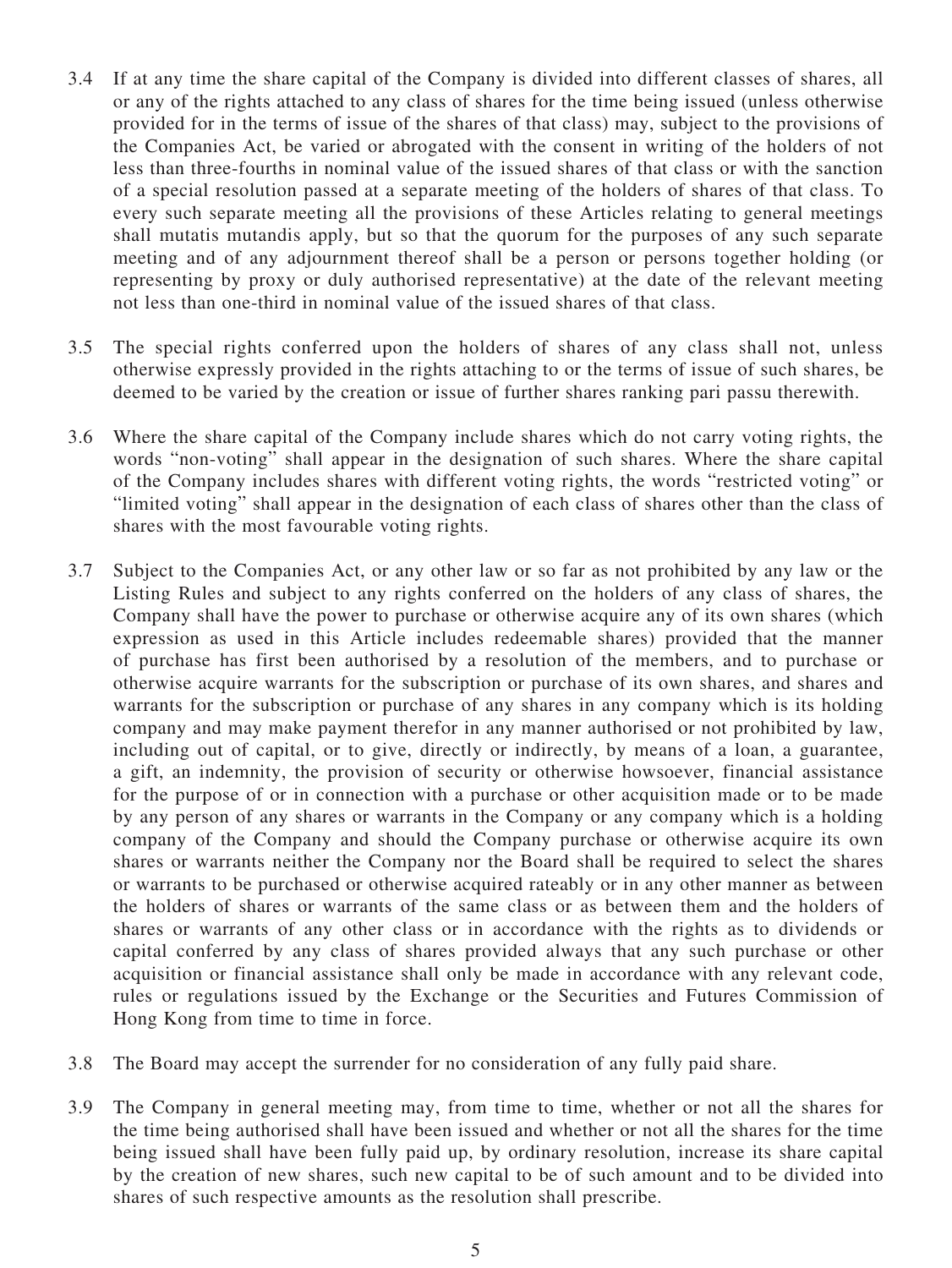- 3.10 Subject to the provisions of the Companies Act and the Memorandum, and to any special rights conferred on the holders of any shares or attaching to any class of shares, shares may be issued on the terms that they may be, or at the option of the Company or the holders are, liable to be redeemed on such terms and in such manner, including out of capital, as determined by a special resolution.
- 3.11 Where the Company purchases or redeems any of its shares, purchases or redemption not made through the market or by tender shall be limited to a maximum price, and if purchases are by tender, tenders shall be available to all members alike.
- 3.12 The purchase or redemption of any share shall not be deemed to give rise to the purchase or redemption of any other share.
- 3.13 The holder of the shares being purchased, surrendered or redeemed shall be bound to deliver up to the Company at its principal place of business in Hong Kong or such other place as the Board shall specify the certificate(s) thereof, if any, for cancellation and thereupon the Company shall pay to him the purchase or redemption monies in respect thereof.
- 3.14 Subject to the provisions of the Companies Act, the Memorandum and these Articles relating to new shares, the unissued shares in the Company (whether forming part of its original or any increased capital) shall be at the disposal of the Board, which may offer, allot, grant options over or otherwise dispose of them to such persons, at such times and for such consideration, and upon such terms, as the Board shall determine.
- 3.15 The Company may, unless prohibited by law, at any time pay a commission to any person for subscribing or agreeing to subscribe (whether absolutely or conditionally) for any shares in the Company or procuring or agreeing to procure subscriptions (whether absolute or conditional) for any shares in the Company, but so that the conditions and requirements of the Companies Act shall be observed and complied with, and in each case the commission shall not exceed 10% of the price at which the shares are issued.
- 3.16 Except as otherwise expressly provided by these Articles or as required by law or as ordered by a court of competent jurisdiction, no person shall be recognised by the Company as holding any share upon any trust and the Company shall not be bound by or be compelled in any way to recognise (even when having notice thereof) any equitable, contingent, future or partial interest in any shares or any interest in any fractional part of a share or any other rights in respect of any share except an absolute right to the entirety thereof in the registered holder.

## <span id="page-10-0"></span>**4 Register of Members and Share Certificates**

- 4.1 The Board shall cause to be kept at such place within or outside the Cayman Islands as it deems fit a principal register of the members and there shall be entered therein the particulars of the members and the shares issued to each of them and other particulars required under the Companies Act.
- 4.2 If the Board considers it necessary or appropriate, the Company may establish and maintain a branch register or registers of members at such location or locations within or outside the Cayman Islands as the Board thinks fit. The principal register and the branch register(s) shall together be treated as the register for the purposes of these Articles.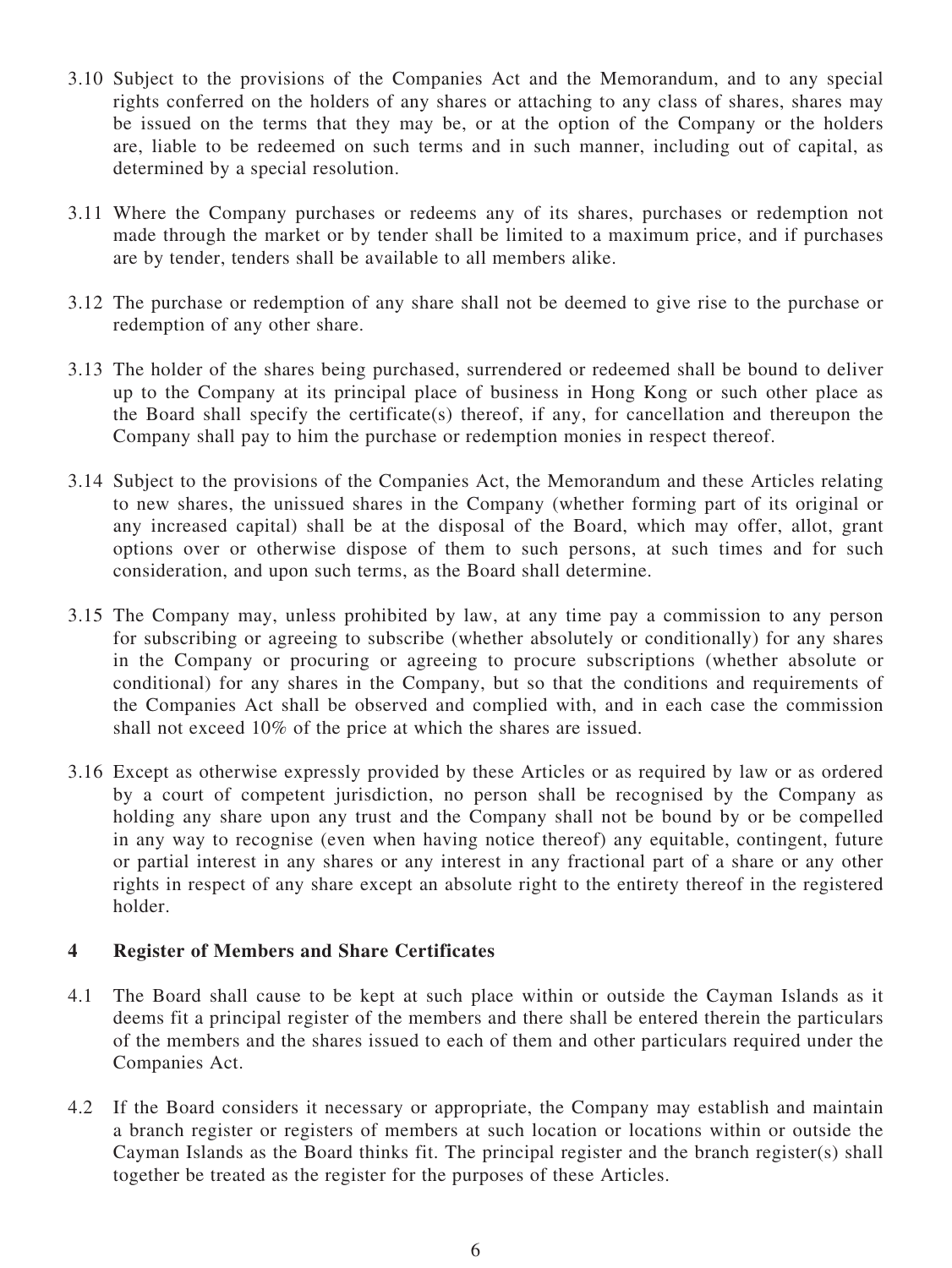- 4.3 The Board may, in its absolute discretion, at any time transfer any share on the principal register to any branch register or any share on any branch register to the principal register or any other branch register.
- 4.4 Notwithstanding anything contained in this Article [4](#page-10-0), the Company shall as soon as practicable and on a regular basis record in the principal register all transfers of shares effected on any branch register and shall at all times maintain the principal register in such manner as to show at all times the members for the time being and the shares respectively held by them, in all respects in accordance with the Companies Act.
- 4.5 For so long as any shares are listed on the Exchange, title to such listed shares may be evidenced and transferred in accordance with the Listing Rules that are or shall be applicable to such listed shares. The register of members maintained by the Company in respect of such listed shares (whether the principal register or a branch register) may be kept by recording the particulars required by Section 40 of the Companies Act in a form otherwise than legible (provided it is capable of being reproduced in a legible form) if such recording otherwise complies with the Listing Rules that are or shall be applicable to such listed shares.
- <span id="page-11-1"></span>4.6 Except when a register is closed and, if applicable, subject to the additional provisions of Article [4.8](#page-11-0), the principal register and any branch register shall during business hours be kept open to inspection by any member without charge.
- 4.7 The reference to business hours in Article [4.6](#page-11-1) is subject to such reasonable restrictions as the Company in general meeting may impose, but so that not less than two hours in each business day is to be allowed for inspections.
- <span id="page-11-0"></span>4.8 The register may, on 10 business days' notice (or on 6 business days' notice in the case of a rights issue) being given by advertisement published on the Exchange's website, or, subject to the Listing Rules, by electronic communication in the manner in which notices may be served by the Company by electronic means as herein provided or by advertisement published in the newspapers, be closed at such times and for such periods as the Board may from time to time determine, either generally or in respect of any class of shares, provided that the register shall not be closed for more than 30 days in any year (or such longer period as the members may by ordinary resolution determine provided that such period shall not be extended beyond 60 days in any year). The Company shall, on demand, furnish any person seeking to inspect the register or part thereof which is closed by virtue of these Articles with a certificate under the hand of the Secretary stating the period for which, and by whose authority, it is closed. In the event that there is an alteration of book closure dates, the Company shall give at least 5 business days' notice in accordance with the procedures set out in this Article.
- 4.9 Any register held in Hong Kong shall during normal business hours (subject to such reasonable restrictions as the Board may impose) be open to inspection by a member without charge and any other person on payment of a fee of such amount not exceeding the maximum amount as may from time to time be permitted under the Listing Rules as the Board may determine for each inspection. Any member may require a copy of the register, or any part thereof, on payment of HK\$0.25, or such lesser sum as the Company may prescribe, for every 100 words or fractional part thereof required to be copied. The Company shall cause any copy so required by any person to be sent to that person within a period of 10 days commencing on the date next after the day on which the request is received by the Company.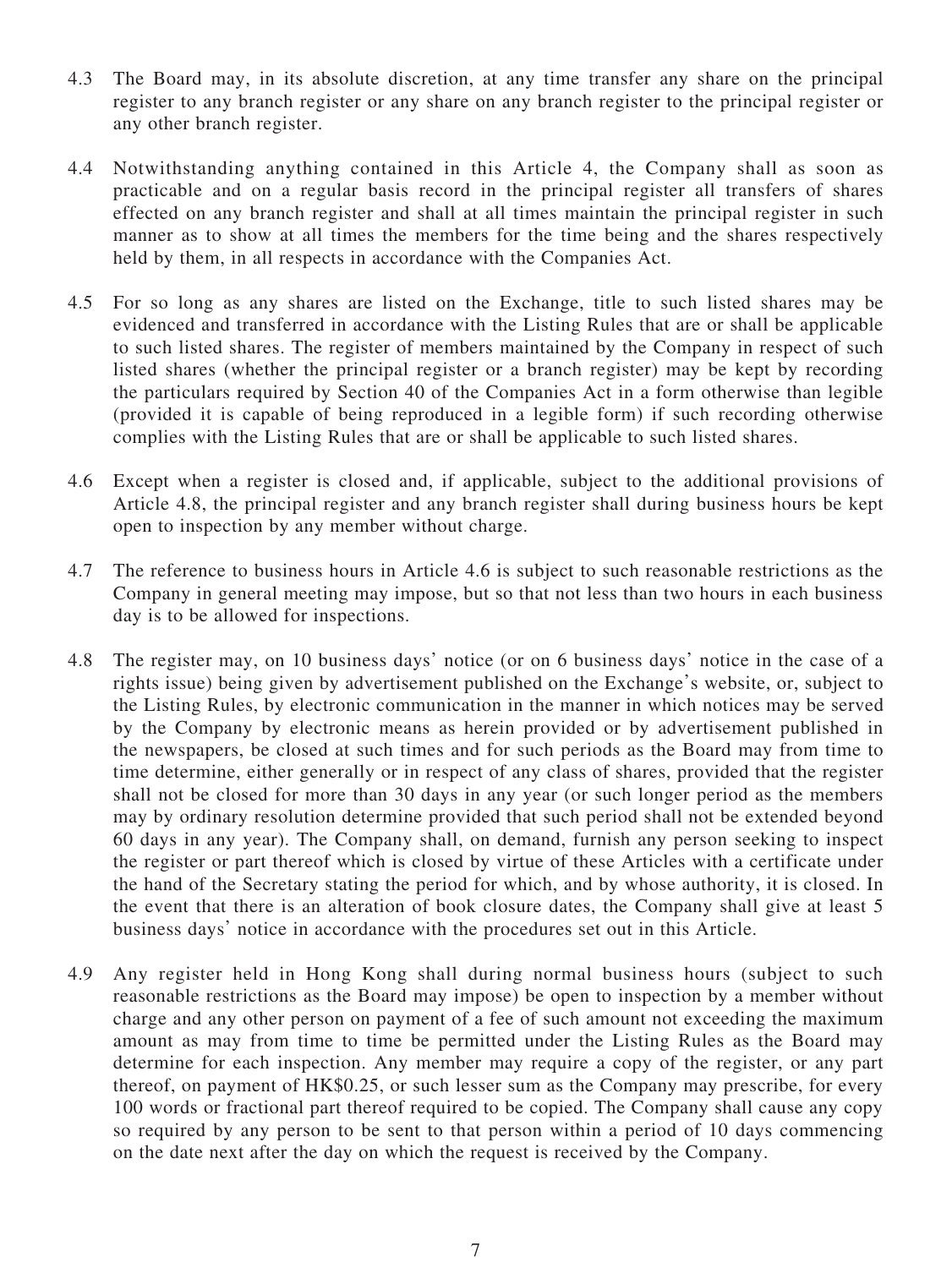- 4.10 In lieu of, or apart from, closing the register pursuant to other provisions in these Articles, the Board may fix in advance a date as the record date for any such determination of members entitled to receive notice of, or to vote at any general meeting of the members or any adjournment thereof, or for the purpose of determining the members entitled to receive payment of any dividend or distribution, or in order to make a determination of members for any other purpose.
- 4.11 Every person whose name is entered as a member in the register shall be entitled to receive, within any relevant time limit as prescribed in the Companies Act or as the Exchange may from time to time determine, whichever is shorter, and subject to payment of any fees which may be payable pursuant to Article 7.8, after allotment or lodgement of transfer, or within such other period as the conditions of issue shall provide, one certificate for all his shares of each class or, if he shall so request, in a case where the allotment or transfer is of a number of shares in excess of the number for the time being forming an Exchange board lot, such numbers of certificates for shares in Exchange board lots or multiples thereof as he shall request and one for the balance (if any) of the shares in question, provided that, in respect of a share or shares held jointly by several persons, the Company shall not be bound to issue a certificate or certificates to each such person, and the issue and delivery of a certificate or certificates to one of several joint holders shall be sufficient delivery to all such holders. All certificates for shares shall be delivered personally or sent through the post addressed to the member entitled thereto at his registered address as appearing in the register.
- 4.12 Every certificate for shares or debentures or representing any other form of security of the Company shall be issued under the seal of the Company, which shall only be affixed with the authority of the Board.
- 4.13 Every share certificate shall specify the number and class of shares in respect of which it is issued and the amount paid thereon or the fact that they are fully paid, as the case may be, and may otherwise be in such form as the Board may from time to time prescribe.
- 4.14 The Company shall not be bound to register more than four persons as joint holders of any share. If any share shall stand in the names of two or more persons, the person first named in the register shall be deemed the sole holder thereof as regards service of notices and, subject to the provisions of these Articles, all or any other matters connected with the Company, except the transfer of the share.
- 4.15 If a share certificate is defaced, lost or destroyed, it may be replaced on payment of such fee, if any, not exceeding such amount as may from time to time be permitted under the Listing Rules (or such lesser sum as the Board may from time to time require) and on such terms and conditions, if any, as to publication of notices, evidence and indemnity, as the Board thinks fit and where it is defaced or worn out, after delivery up of the old certificate to the Company for cancellation.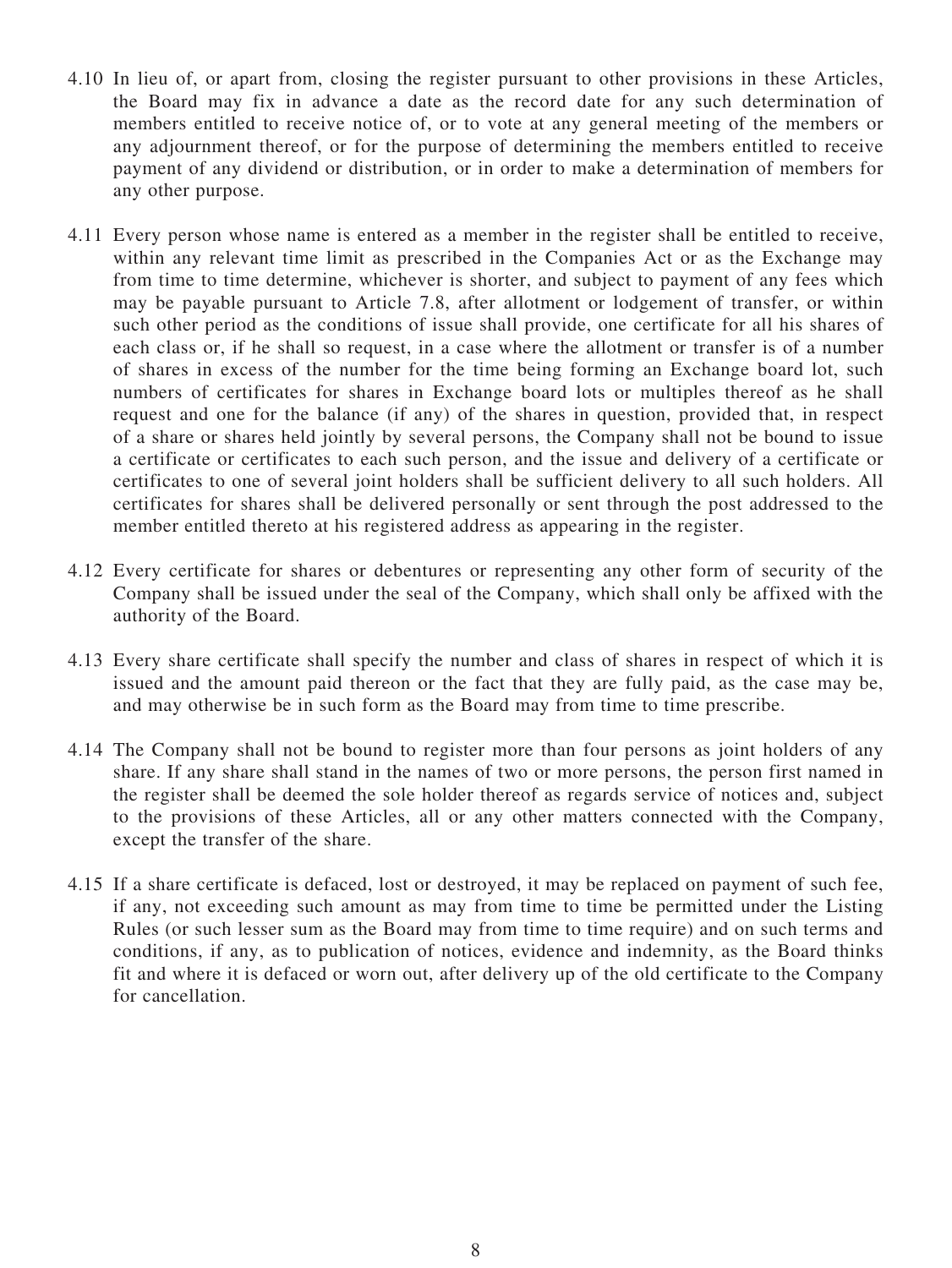## **5 Lien**

- 5.1 The Company shall have a first and paramount lien on every share (not being a fully paid up share) for all monies, whether presently payable or not, called or payable at a fixed time in respect of such share; and the Company shall also have a first and paramount lien and charge on all shares (other than fully paid up shares) standing registered in the name of a member (whether solely or jointly with others) for all the debts and liabilities of such member or his estate to the Company and whether the same shall have been incurred before or after notice to the Company of any equitable or other interest of any person other than such member, and whether the period for the payment or discharge of the same shall have actually arrived or not, and notwithstanding that the same are joint debts or liabilities of such member or his estate and any other person, whether such person is a member or not.
- 5.2 The Company's lien (if any) on a share shall extend to all dividends and bonuses declared in respect thereof. The Board may resolve that any share shall for some specified period be exempt wholly or partially from the provisions of this Article.
- 5.3 The Company may sell in such manner as the Board thinks fit any share on which the Company has a lien, but no sale shall be made unless some sum in respect of which the lien exists is presently payable or the liability or engagement in respect of which such lien exists is liable to be presently fulfilled or discharged, nor until the expiration of 14 days after a notice in writing, stating and demanding payment of the sum presently payable or specifying the liability or engagement and demanding fulfilment or discharge thereof and giving notice of intention to sell in default, shall have been given to the registered holder for the time being of the shares or the person, of which the Company has notice, entitled to the shares by reason of such holder's death, mental disorder or bankruptcy.
- 5.4 The net proceeds of such sale by the Company after the payment of the costs of such sale shall be applied in or towards payment or satisfaction of the debt or liability or engagement in respect whereof the lien exists, so far as the same is presently payable, and any residue shall (subject to a like lien for debts or liabilities not presently payable as existed upon the shares prior to the sale and upon surrender, if required by the Company, for cancellation of the certificate for the shares sold) be paid to the holder immediately before such sale of the shares. For giving effect to any such sale, the Board may authorise any person to transfer the shares sold to the purchaser thereof and may enter the purchaser's name in the register as holder of the shares, and the purchaser shall not be bound to see to the application of the purchase money, nor shall his title to the shares be affected by any irregularity or invalidity in the proceedings in reference to the sale.

## **6 Calls on Shares**

- 6.1 The Board may from time to time make such calls as it may think fit upon the members in respect of any monies unpaid on the shares held by them respectively (whether on account of the nominal amount of the shares or by way of premium or otherwise) and not by the conditions of allotment thereof made payable at fixed times. A call may be made payable either in one sum or by instalments. A call may be revoked or postponed as the Board may determine.
- <span id="page-13-0"></span>6.2 At least 14 days' notice of any call shall be given to each member specifying the time and place of payment and to whom such payment shall be made.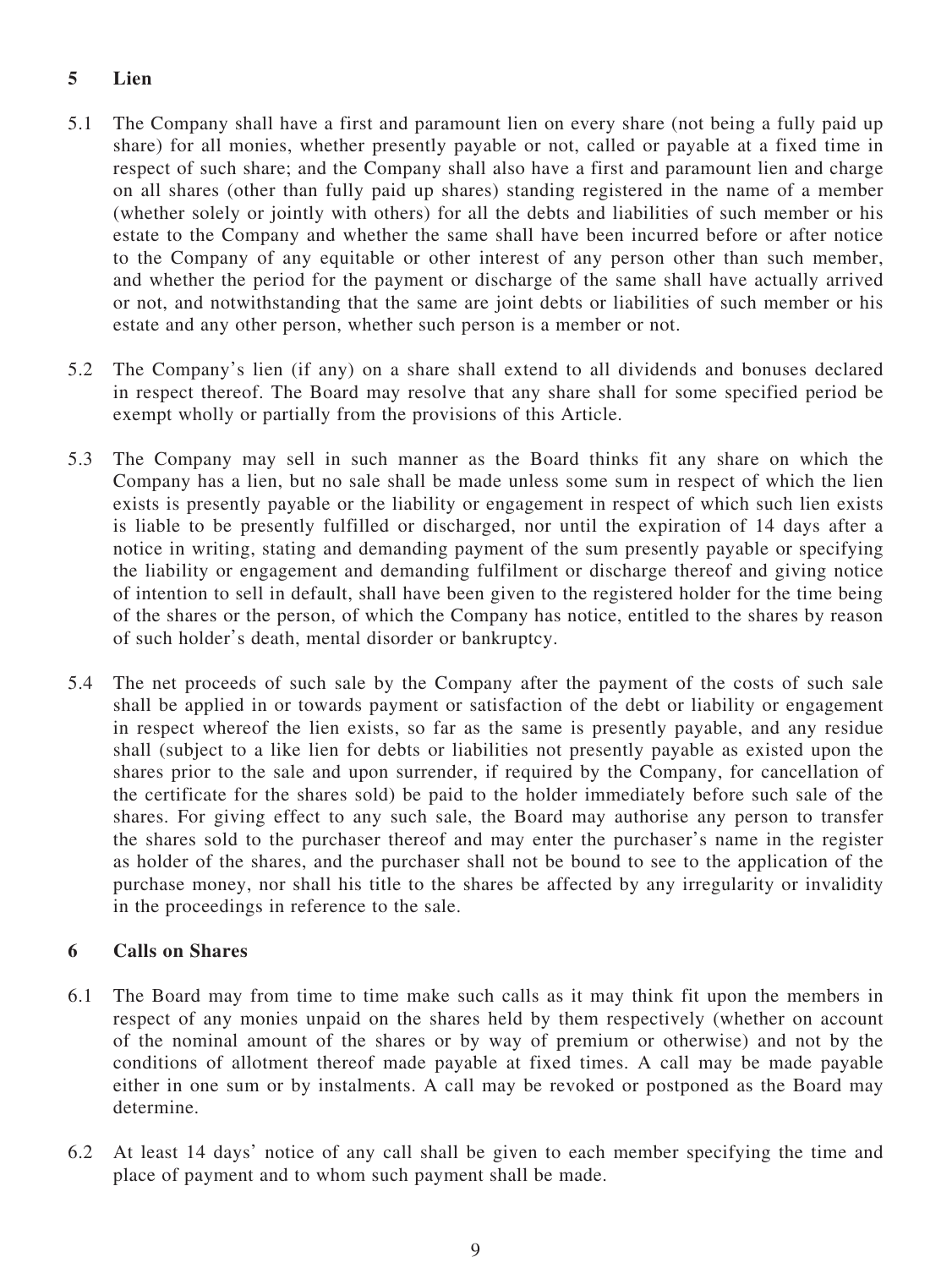- <span id="page-14-0"></span>6.3 A copy of the notice referred to in Article [6.2](#page-13-0) shall be sent in the manner in which notices may be sent to members by the Company as herein provided.
- 6.4 Every member upon whom a call is made shall pay the amount of every call so made on him to the person and at the time or times and place or places as the Board shall specify. A person upon whom a call is made shall remain liable on such call notwithstanding the subsequent transfer of the shares in respect of which the call was made.
- 6.5 In addition to the giving of notice in accordance with Article [6.3](#page-14-0), notice of the person appointed to receive payment of every call and of the times and places appointed for payment may be given to the members affected by notice published on the Exchange's website, or, subject to the Listing Rules, by electronic communication in the manner in which notices may be served by the Company by electronic means as herein provided or by advertisement published in the newspapers.
- 6.6 A call shall be deemed to have been made at the time when the resolution of the Board authorising such call was passed.
- 6.7 The joint holders of a share shall be severally as well as jointly liable for the payment of all calls and instalments due in respect of such share or other monies due in respect thereof.
- 6.8 The Board may from time to time at its discretion extend the time fixed for any call, and may extend such time as to all or any of the members, whom by reason of residence outside Hong Kong or other cause the Board considers it reasonable to grant an extension to, but no member shall be entitled to any such extension as a matter of grace and favour.
- 6.9 If the sum or any instalment payable in respect of any call is unpaid on or before the day appointed for payment thereof, the person or persons from whom the sum is due shall pay interest on the same at such rate not exceeding 15% per annum as the Board shall determine from the day appointed for the payment thereof to the time of actual payment, but the Board may waive payment of such interest wholly or in part.
- <span id="page-14-1"></span>6.10 No member shall be entitled to receive any dividend or bonus or to be present and vote (save as proxy for another member) at any general meeting, either personally or by proxy, or be reckoned in a quorum, or to exercise any other privilege as a member until all sums or instalments due from him to the Company in respect of any call, whether alone or jointly with any other person, together with interest and expenses (if any) shall have been paid.
- 6.11 At the trial or hearing of any action or other proceedings for the recovery of any money due for any call, it shall be sufficient to prove that the name of the member sued is entered in the register as the holder, or one of the holders, of the shares in respect of which such debt accrued; that the resolution making the call is duly recorded in the minute book; and that notice of such call was duly given to the member sued, in pursuance of these Articles; and it shall not be necessary to prove the appointment of the Directors who made such call, nor any other matters whatsoever, and the proof of the matters aforesaid shall be conclusive evidence of the debt.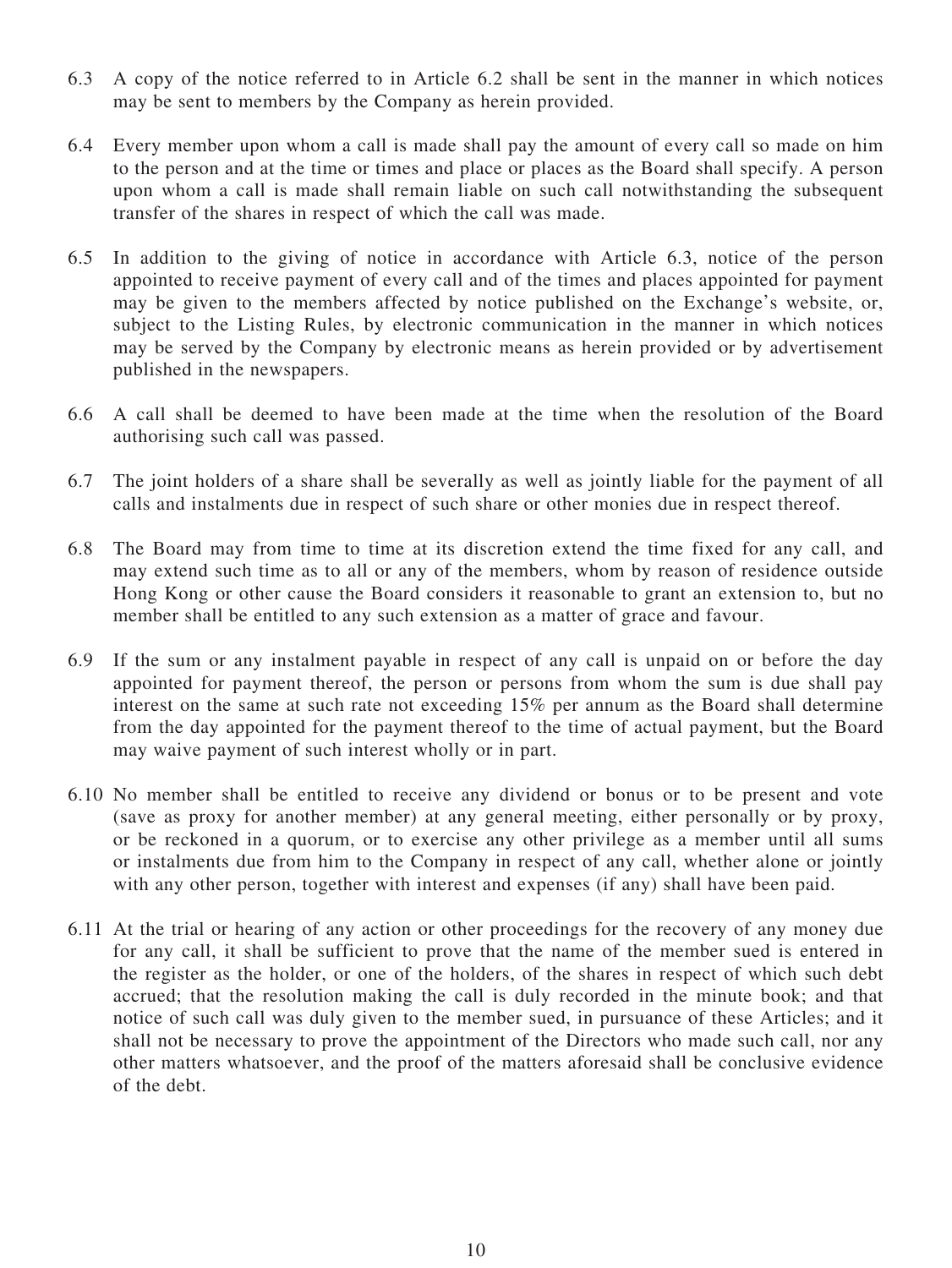- 6.12 Any sum which by the terms of allotment of a share is made payable upon allotment or at any fixed date, whether on account of the nominal value of the share and/or by way of premium or otherwise, shall for all purposes of these Articles be deemed to be a call duly made and payable on the date fixed for payment, and in case of non-payment, all the relevant provisions of these Articles as to payment of interest and expenses, liabilities of joint holders, forfeiture and the like, shall apply as if such sum had become payable by virtue of a call duly made and notified.
- 6.13 The Board may, if it thinks fit, receive from any member willing to advance the same, and either in money or money's worth, all or any part of the money uncalled and unpaid or instalments payable upon any shares held by him, and upon all or any of the monies so advanced the Company may pay interest at such rate (if any) as the Board may decide. The Board may at any time repay the amount so advanced upon giving to such member not less than one month's notice in writing of its intention in that behalf, unless before the expiration of such notice the amount so advanced shall have been called up on the shares in respect of which it was advanced. No such sum paid in advance of calls shall entitle the member paying such sum to any portion of a dividend declared in respect of any period prior to the date upon which such sum would, but for such payment, become presently payable.

## **7 Transfer of Shares**

- <span id="page-15-0"></span>7.1 Transfers of shares may be effected by an instrument of transfer in the usual common form or in such other form as the Board may approve, which is consistent with the standard form of transfer as prescribed by the Exchange and approved by the Board. All instruments of transfer must be left at the registered office of the Company or at such other place as the Board may appoint and all such instruments of transfer shall be retained by the Company.
- <span id="page-15-1"></span>7.2 The instrument of transfer shall be executed by or on behalf of the transferor and by or on behalf of the transferee provided that the Board may dispense with the execution of the instrument of transfer by the transferee in any case which it thinks fit in its discretion to do so. The instrument of transfer of any share shall be in writing and shall be executed with a manual signature or facsimile signature (which may be machine imprinted or otherwise) by or on behalf of the transferor and transferee provided that in the case of execution by facsimile signature by or on behalf of a transferor or transferee, the Board shall have previously been provided with a list of specimen signatures of the authorised signatories of such transferor or transferee and the Board shall be reasonably satisfied that such facsimile signature corresponds to one of those specimen signatures. The transferor shall be deemed to remain the holder of a share until the name of the transferee is entered in the register in respect thereof.
- 7.3 Notwithstanding Articles [7.1](#page-15-0) and [7.2,](#page-15-1) transfers of shares which are listed on the Exchange may be effected by any method of transferring or dealing in securities permitted by the Listing Rules and which has been approved by the Board for such purpose.
- 7.4 The Board may, in its absolute discretion, and without assigning any reason, refuse to register a transfer of any share which is not fully paid up or on which the Company has a lien.
- 7.5 If the Board shall refuse to register a transfer of any share, it shall, within two months after the date on which the transfer was lodged with the Company, send to each of the transferor and the transferee notice of such refusal.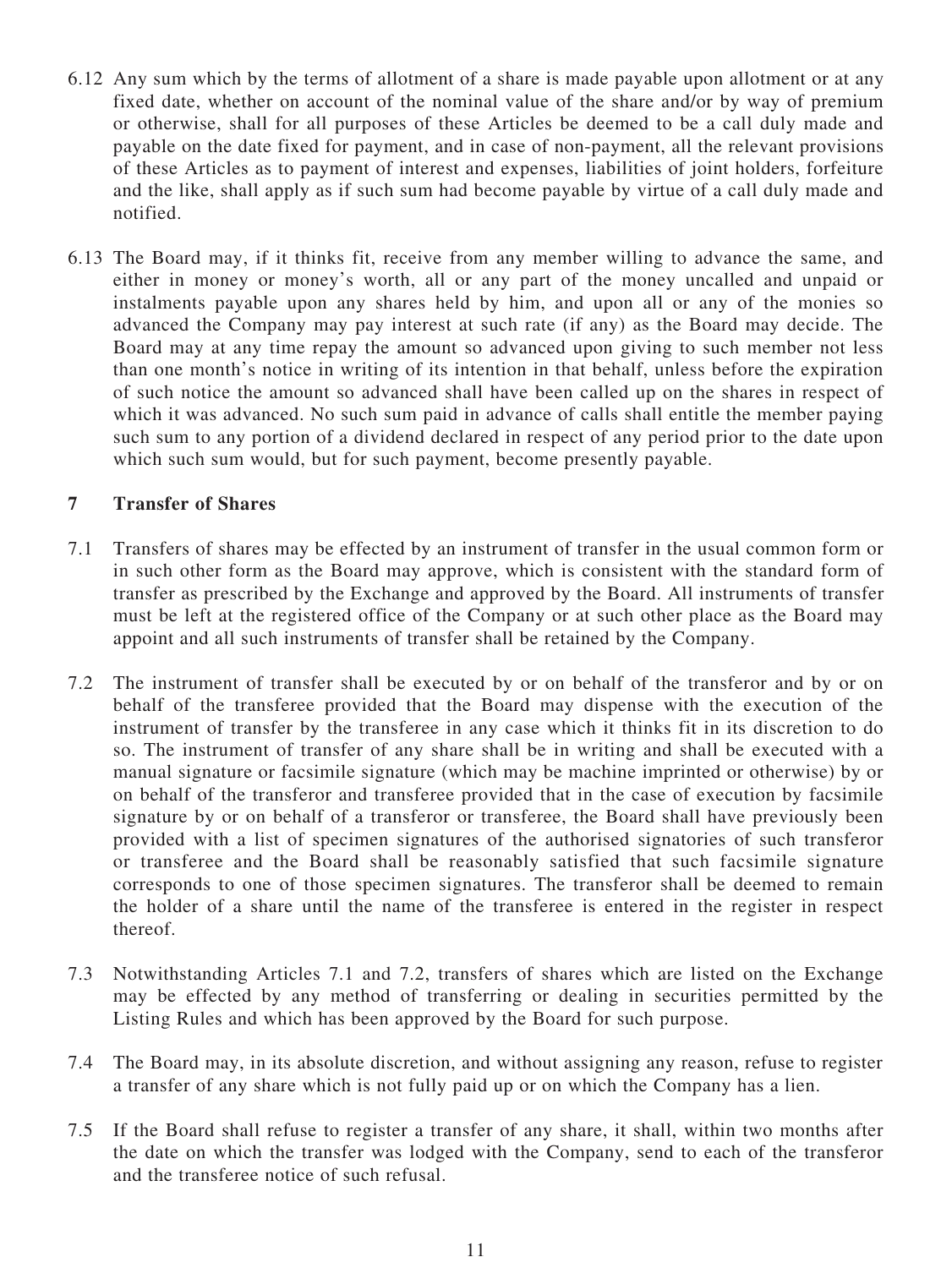- 7.6 The Board may also decline to register any transfer of any shares unless:
	- (a) the instrument of transfer is lodged with the Company accompanied by the certificate for the shares to which it relates (which shall upon registration of the transfer be cancelled) and such other evidence as the Board may reasonably require to show the right of the transferor to make the transfer;
	- (b) the instrument of transfer is in respect of only one class of shares;
	- (c) the instrument of transfer is properly stamped (in circumstances where stamping is required);
	- (d) in the case of a transfer to joint holders, the number of joint holders to whom the share is to be transferred does not exceed four;
	- (e) the shares concerned are free of any lien in favour of the Company; and
	- (f) a fee of such amount not exceeding the maximum amount as the Exchange may from time to time determine to be payable (or such lesser sum as the Board may from time to time require) is paid to the Company in respect thereof.
- 7.7 No transfer shall be made to an infant or to a person in respect of whom an order has been made by any competent court or official on the grounds that he is or may be suffering from mental disorder or is otherwise incapable of managing his affairs or under other legal disability.
- 7.8 Upon every transfer of shares, the certificate held by the transferor shall be given up to be cancelled and shall forthwith be cancelled accordingly and a new certificate shall be issued, on payment by the transferee of such fee not exceeding the maximum amount as the Exchange may from time to time determine to be payable or such lesser sum as the Board may from time to time require, to the transferee in respect of the shares transferred to him and, if any of the shares included in the certificate so given up shall be retained by the transferor, a new certificate in respect thereof shall be issued to him, on payment by the transferor of such fee not exceeding the maximum amount as the Exchange may from time to time determine to be payable or such lesser sum as the Board may from time to time require. The Company shall also retain the instrument(s) of transfer.
- 7.9 The registration of transfers may, on 10 business days' notice (or on 6 business days' notice in the case of a rights issue) being given by advertisement published on the Exchange's website, or, subject to the Listing Rules, by electronic communication in the manner in which notices may be served by the Company by electronic means as herein provided or by advertisement published in the newspapers, be suspended and the register closed at such times for such periods as the Board may from time to time determine, provided always that such registration shall not be suspended or the register closed for more than 30 days in any year (or such longer period as the members may by ordinary resolution determine provided that such period shall not be extended beyond 60 days in any year). In the event that there is an alteration of book closure dates, the Company shall give at least 5 business days' notice before the announced closure, or the new closure, whichever is earlier. If, however, there are exceptional circumstances (e.g. during a gale warning or black rainstorm warning) that render the giving of such publication of advertisement impossible, the Company shall comply with these requirements as soon as practicable.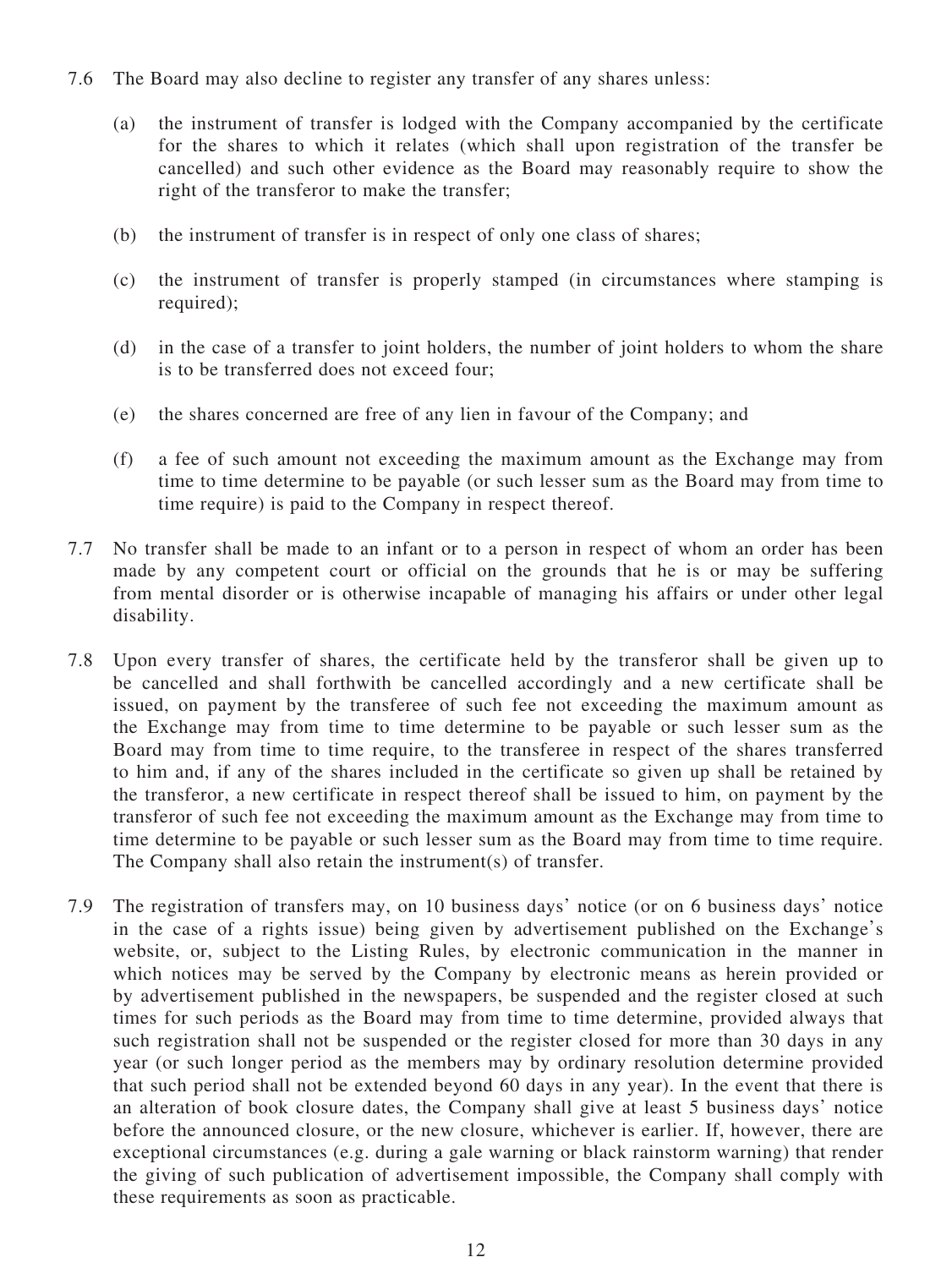## **8 Transmission of Shares**

- 8.1 In the case of the death of a member, the survivor or survivors where the deceased was a joint holder, and the legal personal representatives of the deceased where he was a sole holder, shall be the only persons recognised by the Company as having any title to his interest in the shares; but nothing herein contained shall release the estate of a deceased holder (whether sole or joint) from any liability in respect of any share solely or jointly held by him.
- 8.2 Any person becoming entitled to a share in consequence of the death or bankruptcy or winding-up of a member may, upon such evidence as to his title being produced as may from time to time be required by the Board and subject as hereinafter provided, either be registered himself as holder of the share or elect to have some other person nominated by him registered as the transferee thereof.
- 8.3 If the person so becoming entitled shall elect to be registered himself, he shall deliver or send to the Company a notice in writing signed by him stating that he so elects. If he shall elect to have his nominee registered he shall testify his election by executing in favour of his nominee a transfer of such share. All the limitations, restrictions and provisions of these Articles relating to the right to transfer and the registration of transfers of shares shall be applicable to any such notice or transfer as aforesaid as if the death or bankruptcy or winding-up of the member had not occurred and the notice or transfer were a transfer executed by such member.
- 8.4 A person becoming entitled to a share by reason of the death or bankruptcy or winding-up of the holder shall be entitled to the same dividends and other advantages to which he would be entitled if he were the registered holder of the share. However, the Board may, if it thinks fit, withhold the payment of any dividend payable or other advantages in respect of such share until such person shall become the registered holder of the share or shall have effectually transferred such share, but, subject to the requirements of Article 14.3 being met, such a person may vote at meetings.

## **9 Forfeiture of Shares**

- 9.1 If a member fails to pay any call or instalment of a call on the day appointed for payment thereof, the Board may, at any time during such time as any part thereof remains unpaid, without prejudice to the provisions of Article [6.10,](#page-14-1) serve a notice on him requiring payment of so much of the call or instalment as is unpaid, together with any interest which may have accrued and which may still accrue up to the date of actual payment.
- 9.2 The notice shall name a further day (not earlier than the expiration of 14 days from the date of service of the notice) on or before which, and the place where, the payment required by the notice is to be made, and shall state that in the event of non-payment at or before the time and at the place appointed, the shares in respect of which the call was made or instalment is unpaid will be liable to be forfeited. The Board may accept a surrender of any share liable to be forfeited hereunder and in such case, references in these Articles to forfeiture shall include surrender.
- 9.3 If the requirements of any such notice as aforesaid are not complied with, any share in respect of which the notice has been given may at any time thereafter, before the payment required by the notice has been made, be forfeited by a resolution of the Board to that effect. Such forfeiture shall include all dividends and bonuses declared in respect of the forfeited share, and not actually paid before the forfeiture.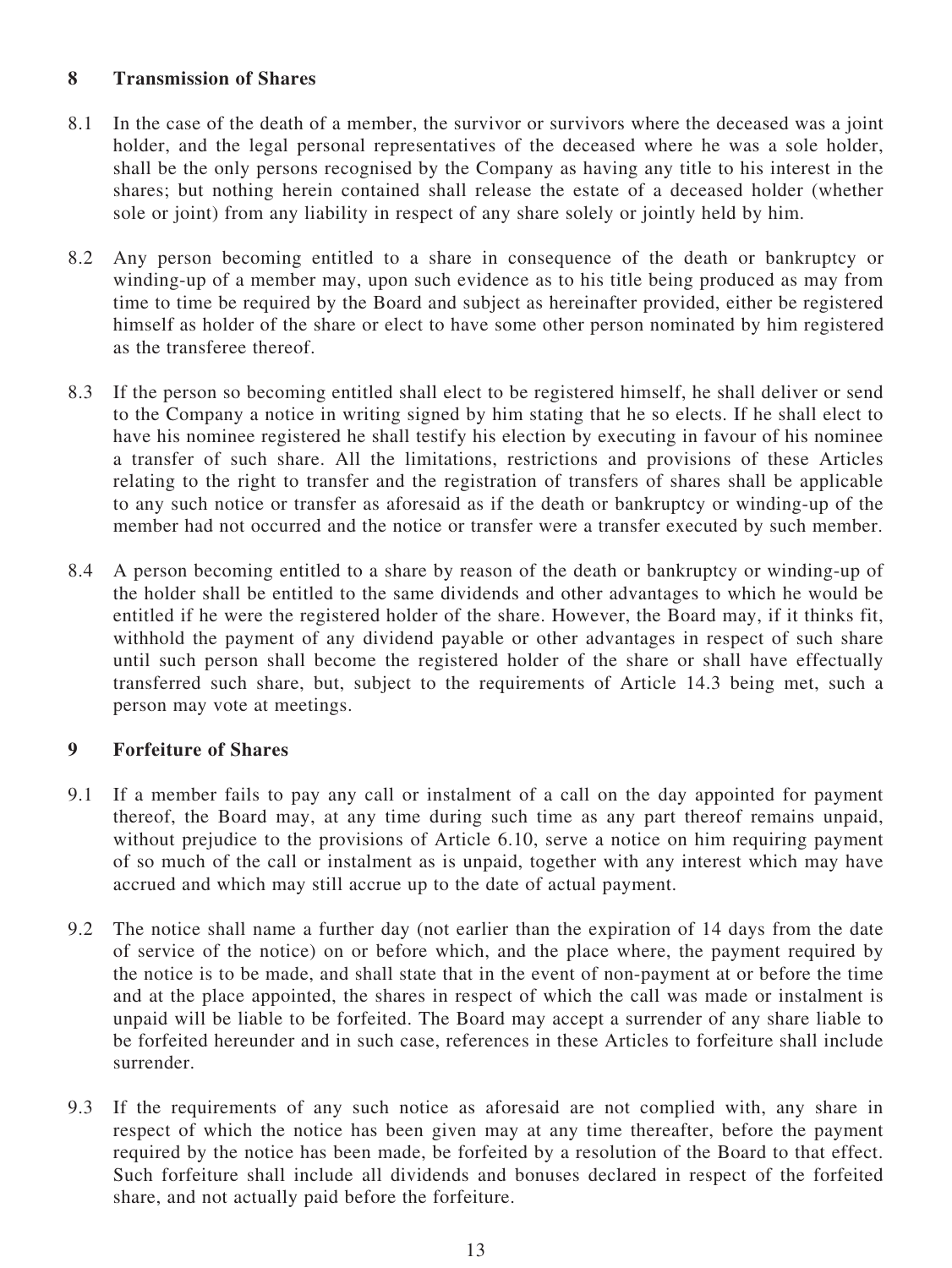- 9.4 Any share so forfeited shall be deemed to be the property of the Company, and may be reallotted, sold or otherwise disposed of on such terms and in such manner as the Board thinks fit and at any time before a re-allotment, sale or disposition the forfeiture may be cancelled by the Board on such terms as it thinks fit.
- 9.5 A person whose shares have been forfeited shall cease to be a member in respect of the forfeited shares but shall, notwithstanding this, remain liable to pay to the Company all monies which, at the date of forfeiture, were payable by him to the Company in respect of the shares, together with (if the Board shall in its discretion so require) interest thereon from the date of forfeiture until payment at such rate not exceeding 15% per annum as the Board may prescribe, and the Board may enforce the payment thereof if it thinks fit, and without any deduction or allowance for the value of the shares forfeited, at the date of forfeiture. For the purposes of this Article any sum which, by the terms of issue of a share, is payable thereon at a fixed time which is subsequent to the date of forfeiture, whether on account of the nominal value of the share or by way of premium, shall notwithstanding that time has not yet arrived, be deemed to be payable at the date of forfeiture, and the same shall become due and payable immediately upon the forfeiture, but interest thereon shall only be payable in respect of any period between the said fixed time and the date of actual payment.
- 9.6 A statutory declaration in writing that the declarant is a Director or Secretary, and that a share in the Company has been duly forfeited on a date stated in the declaration, shall be conclusive evidence of the facts therein stated as against all persons claiming to be entitled to the share. The Company may receive the consideration, if any, given for the share on any re-allotment, sale or disposition thereof and the Board may authorise any person to execute a letter of re-allotment or transfer the share in favour of the person to whom the share is reallotted, sold or disposed of and he shall thereupon be registered as the holder of the share, and shall not be bound to see to the application of the subscription or purchase money, if any, nor shall his title to the share be affected by any irregularity or invalidity in the proceedings in reference to the forfeiture, re-allotment, sale or other disposal of the share.
- 9.7 When any share shall have been forfeited, notice of the forfeiture shall be given to the member in whose name it stood immediately prior to the forfeiture, and an entry of the forfeiture, with the date thereof, shall forthwith be made in the register. Notwithstanding the above, no forfeiture shall be in any manner invalidated by any omission or neglect to give such notice as aforesaid.
- 9.8 Notwithstanding any such forfeiture as aforesaid, the Board may at any time, before any share so forfeited shall have been re-allotted, sold, or otherwise disposed of, permit the share forfeited to be redeemed upon the terms of payment of all calls and interest due upon and expenses incurred in respect of the share, and upon such further terms (if any) as it thinks fit.
- 9.9 The forfeiture of a share shall not prejudice the right of the Company to any call already made or instalment payable thereon.
- 9.10 The provisions of these Articles as to forfeiture shall apply in the case of non-payment of any sum which, by the terms of issue of a share, becomes payable at a fixed time, whether on account of the nominal value of the share or by way of premium, as if the same had been payable by virtue of a call duly made and notified.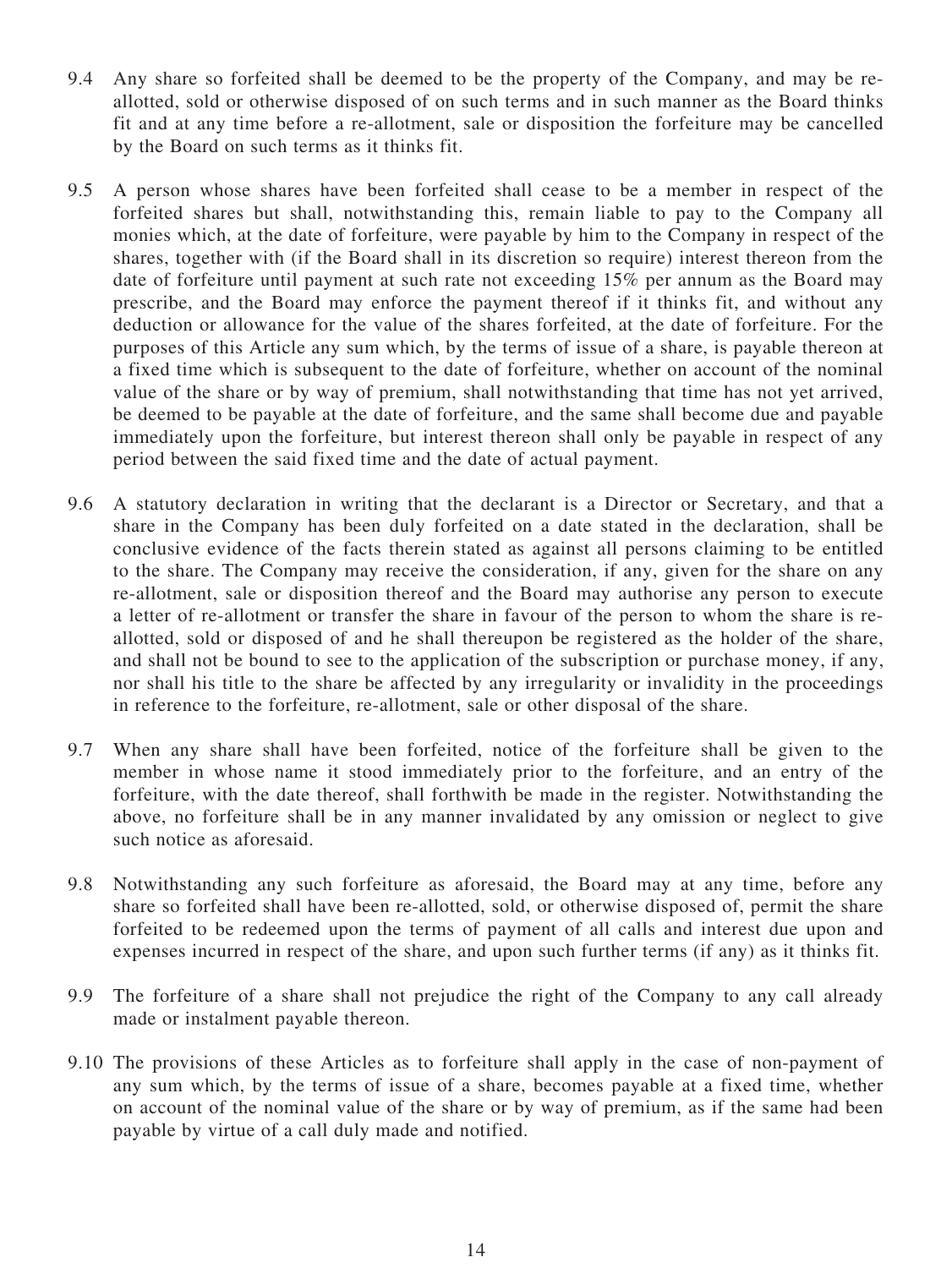## **10 Alteration of Capital**

- 10.1 The Company may from time to time by ordinary resolution:
	- (a) consolidate and divide all or any of its share capital into shares of larger amount than its existing shares. On any consolidation of fully paid shares and division into shares of larger amount, the Board may settle any difficulty which may arise as it thinks expedient and in particular (but without prejudice to the generality of the foregoing) may as between the holders of shares to be consolidated determine which particular shares are to be consolidated into each consolidated share, and if it shall happen that any person shall become entitled to fractions of a consolidated share or shares, such fractions may be sold by some person appointed by the Board for that purpose and the person so appointed may transfer the shares so sold to the purchaser thereof and the validity of such transfer shall not be questioned, and so that the net proceeds of such sale (after deduction of the expenses of such sale) may either be distributed among the persons who would otherwise be entitled to a fraction or fractions of a consolidated share or shares rateably in accordance with their rights and interests or may be paid to the Company for the Company's benefit;
	- (b) cancel any shares which at the date of the passing of the resolution have not been taken or agreed to be taken by any person, and diminish the amount of its share capital by the amount of the shares so cancelled subject to the provisions of the Companies Act; and
	- (c) sub-divide its shares or any of them into shares of smaller amount than is fixed by the Memorandum of Association of the Company, subject nevertheless to the provisions of the Companies Act, and so that the resolution whereby any share is sub-divided may determine that, as between the holders of the shares resulting from such sub-division, one or more of the shares may have any such preferred or other special rights, over, or may have such deferred rights or be subject to any such restrictions as compared with the others as the Company has power to attach to unissued or new shares.
- 10.2 The Company may by special resolution reduce its share capital or any capital redemption reserve in any manner authorised and subject to any conditions prescribed by the Companies Act.

## **11 Borrowing Powers**

- 11.1 The Board may from time to time at its discretion exercise all the powers of the Company to raise or borrow or to secure the payment of any sum or sums of money for the purposes of the Company and to mortgage or charge its undertaking, property and assets (present and future) and uncalled capital or any part thereof.
- 11.2 The Board may raise or secure the payment or repayment of such sum or sums in such manner and upon such terms and conditions in all respects as it thinks fit and, in particular, by the issue of debentures, debenture stock, bonds or other securities of the Company, whether outright or as collateral security for any debts, liability or obligations of the Company or of any third party.
- 11.3 Debentures, debenture stock, bonds and other securities may be made assignable free from any equities between the Company and the person to whom the same may be issued.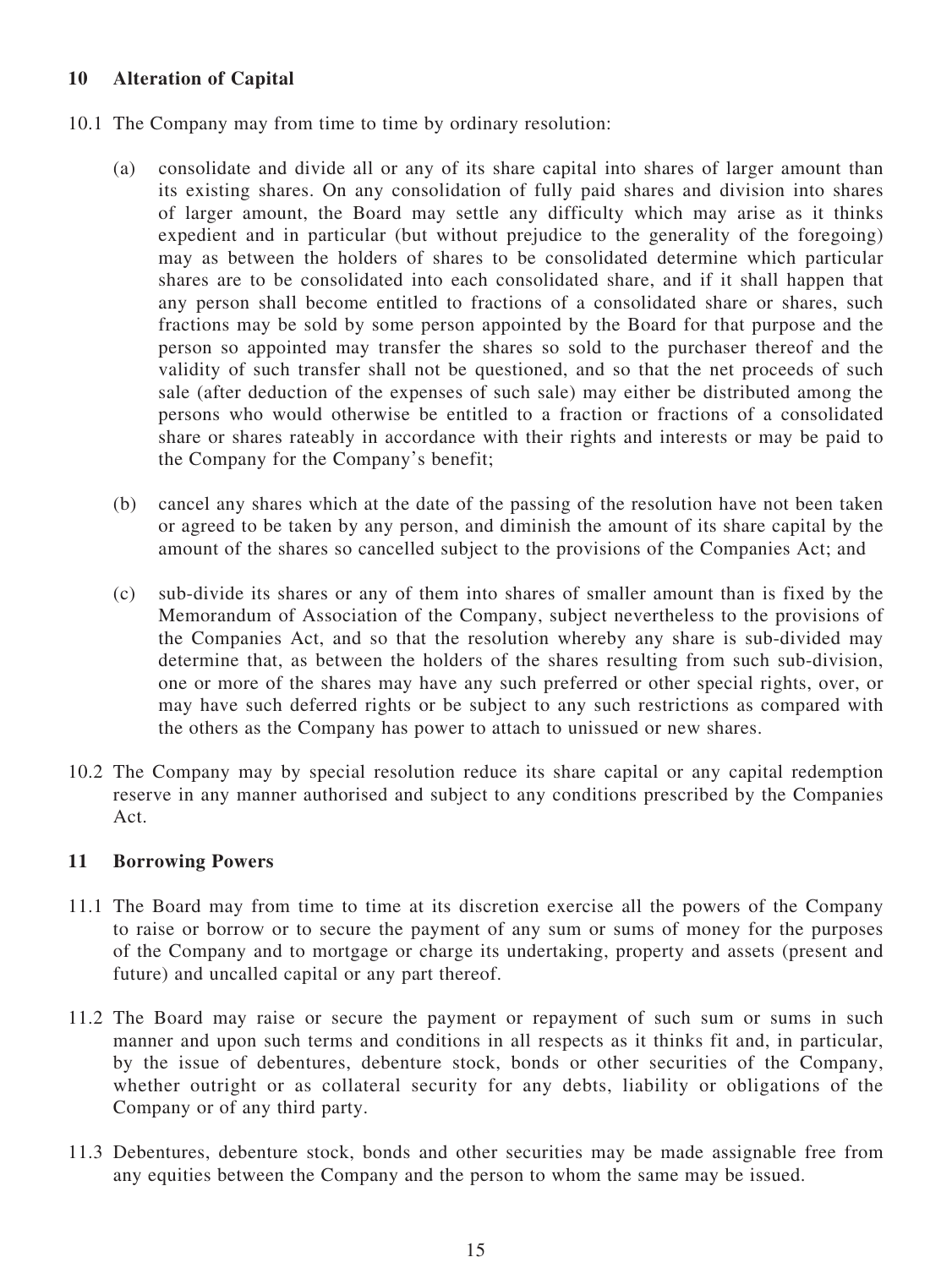- 11.4 Any debentures, debenture stock, bonds or other securities may be issued at a discount, premium or otherwise and with any special privileges as to redemption, surrender, drawings, allotment of shares, attending and voting at general meetings of the Company, appointment of Directors and otherwise.
- 11.5 The Board shall cause a proper register to be kept, in accordance with the provisions of the Companies Act, of all mortgages and charges specifically affecting the property of the Company and shall duly comply with the requirements of the Companies Act in regard to the registration of mortgages and charges therein specified and otherwise.
- 11.6 If the Company issues debentures or debenture stock (whether as part of a series or as individual instruments) not transferable by delivery, the Board shall cause a proper register to be kept of the holders of such debentures.
- 11.7 Where any uncalled capital of the Company is charged, all persons taking any subsequent charge thereon shall take the same subject to such prior charge, and shall not be entitled, by notice to the members or otherwise, to obtain priority over such prior charge.

## **12 General Meetings**

- 12.1 The Company shall hold a general meeting as its annual general meeting in each year other than the year of the Company's adoption of these Articles, within a period of not more than 15 months after the holding of the last preceding annual general meeting or not more than 18 months after the date of adoption of these Articles (or such longer period as the Exchange may authorise). The annual general meeting shall be specified as such in the notices calling it and shall be held at such time and place as the Board shall appoint.
- 12.2 All general meetings other than annual general meetings shall be called extraordinary general meetings.
- 12.3 The Board may, whenever it thinks fit, convene an extraordinary general meeting. General meetings shall also be convened on the written requisition of any one or more members holding together, as at the date of deposit of the requisition, shares representing not less than one-tenth of the paid up capital of the Company which carry the right of voting at general meetings of the Company. The written requisition shall be deposited at the principal office of the Company in Hong Kong or, in the event the Company ceases to have such a principal office, the registered office of the Company, specifying the objects of the meeting and the resolutions to be added to the meeting agenda, and signed by the requisitionist(s). If the Board does not within 21 days from the date of deposit of the requisition proceed duly to convene the meeting to be held within a further 21 days, the requisitionist(s) themselves or any of them representing more than one-half of the total voting rights of all of them, may convene the general meeting in the same manner, as nearly as possible, as that in which meetings may be convened by the Board provided that any meeting so convened shall not be held after the expiration of three months from the date of deposit of the requisition, and all reasonable expenses incurred by the requisitionist(s) as a result of the failure of the Board shall be reimbursed to them by the Company.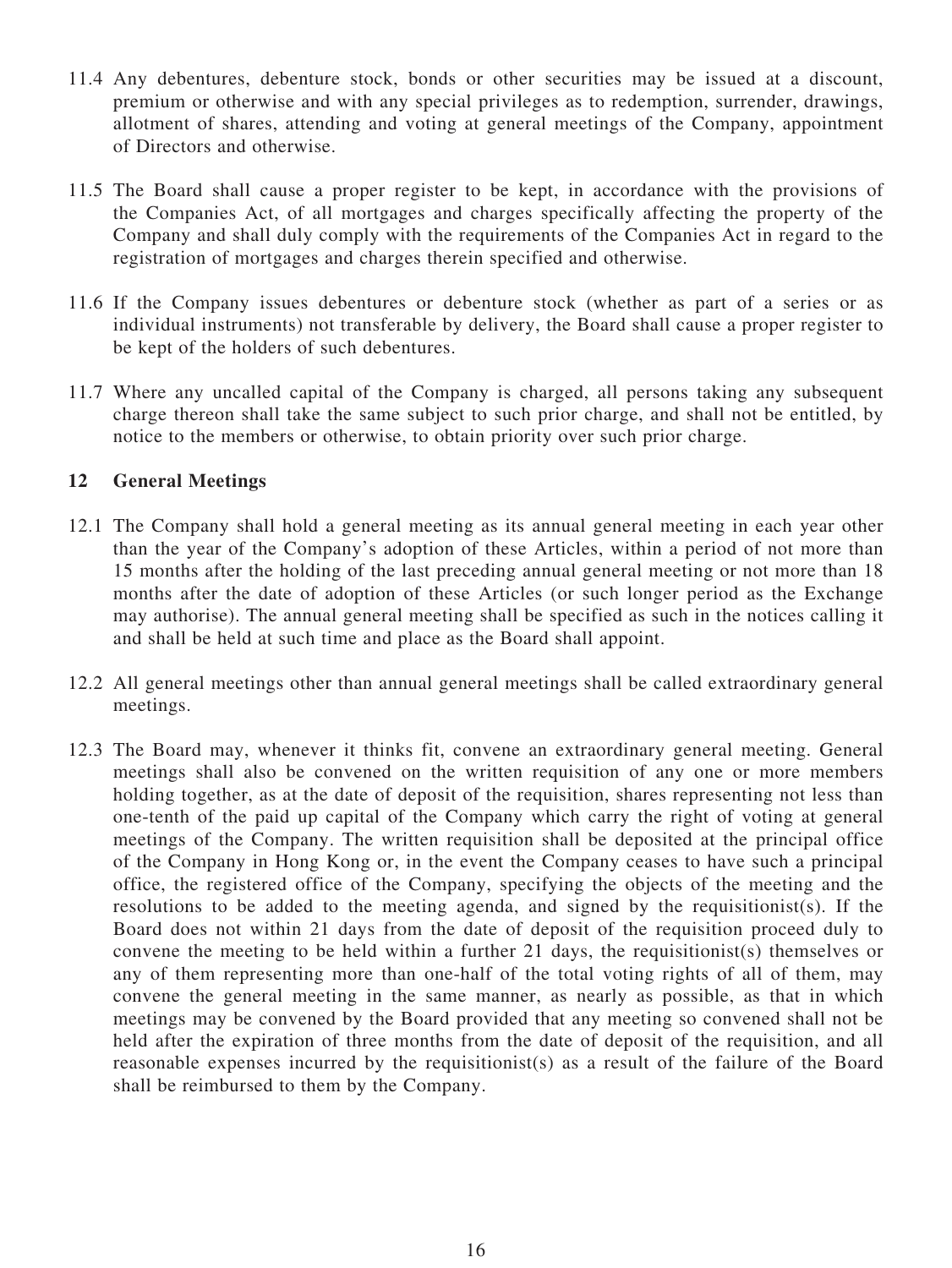- <span id="page-21-0"></span>12.4 An annual general meeting shall be called by not less than 21 days' notice in writing and any extraordinary general meeting shall be called by not less than 14 days' notice in writing. Subject to the requirement under the Listing Rules, the notice shall be exclusive of the day on which it is served or deemed to be served and of the day for which it is given, and shall specify the time, place, and agenda of the meeting, particulars of the resolutions and the general nature of the business to be considered at the meeting. The notice convening an annual general meeting shall specify the meeting as such, and the notice convening a meeting to pass a special resolution shall specify the intention to propose the resolution as a special resolution. Notice of every general meeting shall be given to the Auditors and to all members other than such as, under the provisions hereof or the terms of issue of the shares they hold, are not entitled to receive such notice from the Company.
- 12.5 Notwithstanding that a meeting of the Company is called by shorter notice than that referred to in Article [12.4](#page-21-0), it shall be deemed to have been duly called if it is so agreed:
	- (a) in the case of a meeting called as an annual general meeting, by all the members entitled to attend and vote thereat or their proxies; and
	- (b) in the case of any other meeting, by a majority in number of the members having a right to attend and vote at the meeting, being a majority together holding not less than 95% in nominal value of the shares giving that right.
- 12.6 There shall appear with reasonable prominence in every notice of general meetings of the Company a statement that a member entitled to attend and vote is entitled to appoint a proxy to attend and vote instead of him and that a proxy need not be a member.
- 12.7 The accidental omission to give any such notice to, or the non-receipt of any such notice by, any person entitled to receive notice shall not invalidate any resolution passed or any proceeding at any such meeting.
- 12.8 In cases where instruments of proxy are sent out with notices, the accidental omission to send such instrument of proxy to, or the non-receipt of such instrument of proxy by, any person entitled to receive notice shall not invalidate any resolution passed or any proceeding at any such meeting.
- <span id="page-21-1"></span>12.9 If, after the notice of a general meeting has been sent but before the meeting is held, or after the adjournment of a general meeting but before the adjourned meeting is held (whether or not notice of the adjourned meeting is required), the Board, in its absolute discretion, considers that it is impractical or unreasonable for any reason to hold a general meeting on the date or at the time and place specified in the notice calling such meeting, it may change or postpone the meeting to another date, time and place in accordance with Article [12.11](#page-22-0).
- <span id="page-21-2"></span>12.10 The Board shall also have the power to provide in every notice calling a general meeting that in the event of a gale warning or a black rainstorm warning (or the equivalent in the location of the relevant meeting) is in force at any time on the day of the general meeting (unless such warning has been cancelled at least a minimum period of time prior to the general meeting as the Board may specify in the relevant notice), the meeting shall be postponed without further notice to be reconvened on a later date in accordance with Article [12.11.](#page-22-0)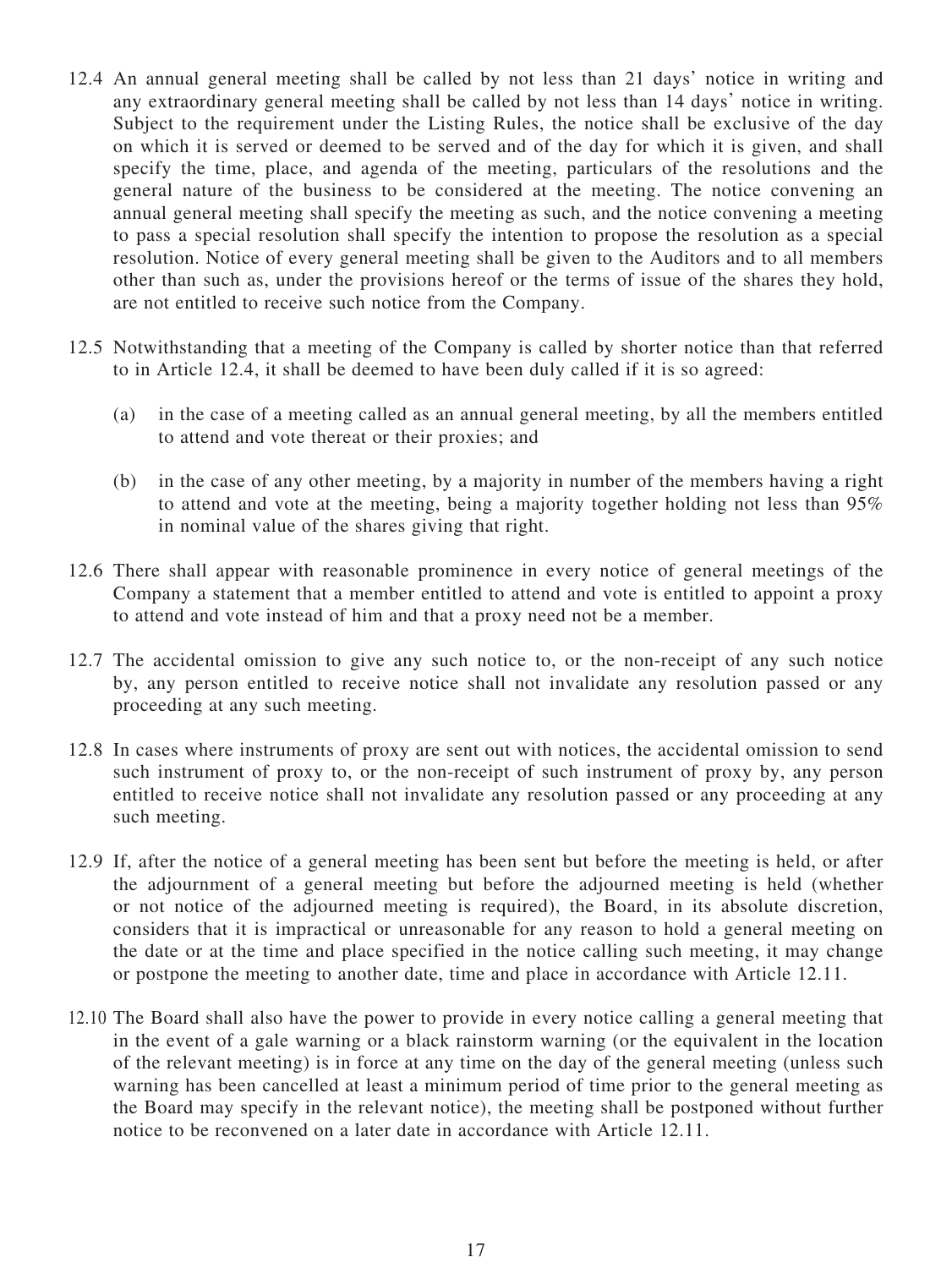#### <span id="page-22-0"></span>12.11 Where a general meeting is postponed in accordance with Article [12.9](#page-21-1) or Article [12.10](#page-21-2):

- (a) the Company shall endeavour to cause a notice of such postponement, which shall set out the reason for the postponement in accordance with the Listing Rules, to be placed on the Company's Website and published on the Exchange's website as soon as practicable, provided that failure to place or publish such notice shall not affect the automatic postponement of a general meeting pursuant to Article [12.10;](#page-21-2)
- (b) the Board shall fix the date, time and place for the reconvened meeting and at least seven clear days' notice shall be given for the reconvened meeting by one of the means specified in Article 30.1; and such notice shall specify the date, time and place at which the postponed meeting will be reconvened, and the date and time by which proxies shall be submitted in order to be valid at such reconvened meeting (provided that any proxy submitted for the original meeting shall continue to be valid for the reconvened meeting unless revoked or replaced by a new proxy); and
- (c) only the business set out in the notice of the original meeting shall be transacted at the reconvened meeting, and notice given for the reconvened meeting does not need to specify the business to transacted at the reconvened meeting, nor shall any accompanying documents be required to be recirculated. Where any new business is to be transacted at such reconvened meeting, the Company shall give a fresh notice for such reconvened meeting in accordance with Article [12.4.](#page-21-0)

## **13 Proceedings at General Meetings**

- 13.1 For all purposes the quorum for a general meeting shall be two members present in person (or in the case of a corporation, by its duly authorised representative) or by proxy provided always that if the Company has only one member of record the quorum shall be that one member present in person or by proxy. No business (except the appointment of a Chairperson) shall be transacted at any general meeting unless the requisite quorum shall be present at the commencement of the business.
- 13.2 If within 15 minutes from the time appointed for the meeting a quorum is not present, the meeting, if convened upon the requisition of members, shall be dissolved, but in any other case it shall stand adjourned to the same day in the next week and at such time and place as shall be decided by the Board, and if at such adjourned meeting a quorum is not present within 15 minutes from the time appointed for holding the meeting, the member or members present in person (or in the case of a corporation, by its duly authorised representative) or by proxy shall be a quorum and may transact the business for which the meeting was called.
- 13.3 The chairperson of the board of Directors shall take the chair at every general meeting, or, if there be no such chairperson or, if at any general meeting such chairperson shall not be present within 15 minutes after the time appointed for holding such meeting or is unwilling to act, the Directors present shall choose another Director as Chairperson, and if no Director be present, or if all the Directors present decline to take the chair, or if the Chairperson chosen shall retire from the chair, then the members present (whether in person or represented by proxy or duly authorised representative) shall choose one of their own number to be Chairperson.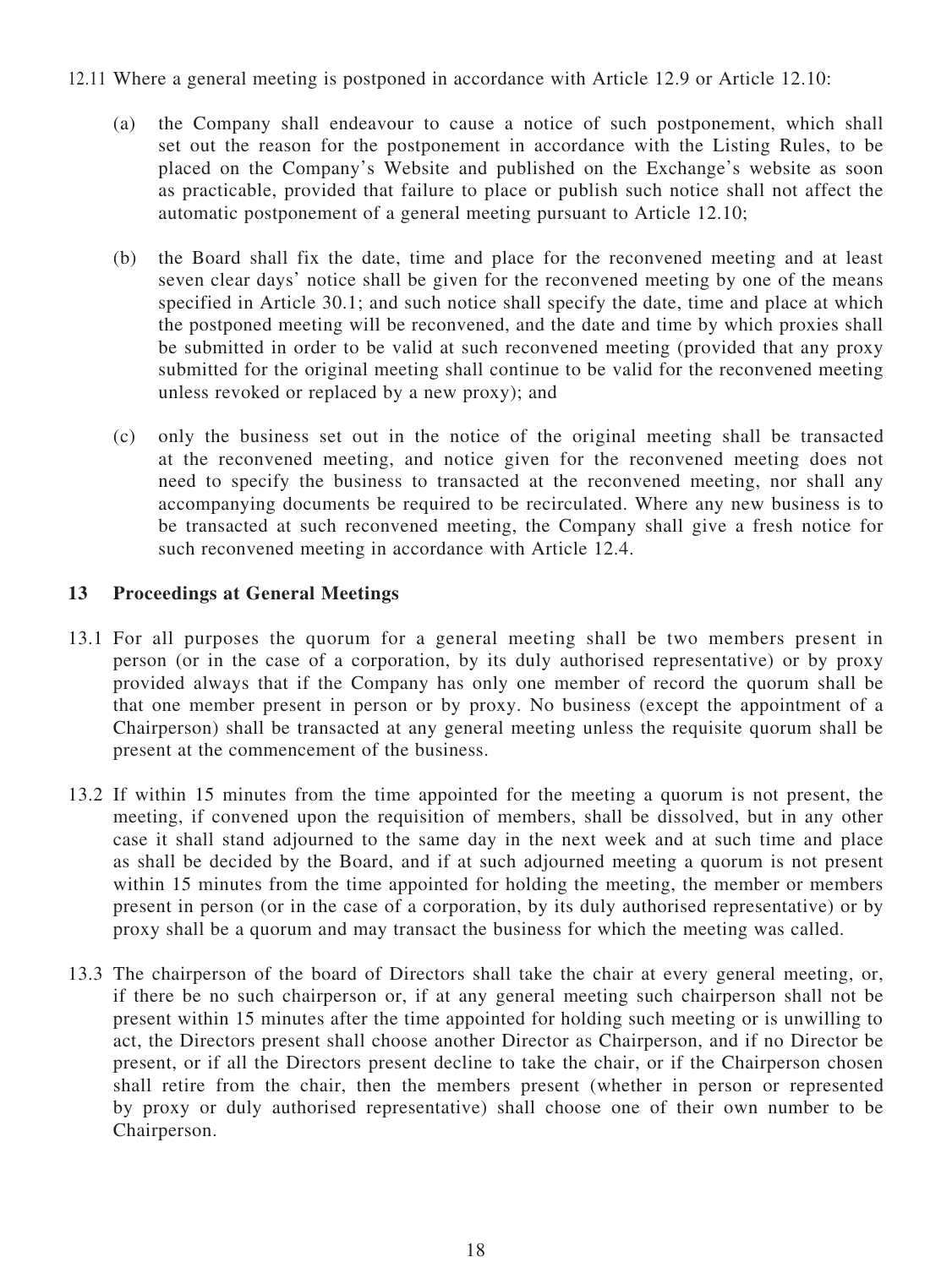- 13.4 The Chairperson may, with the consent of any general meeting at which a quorum is present, and shall, if so directed by the meeting, adjourn any meeting from time to time and from place to place as the meeting shall determine. Whenever a meeting is adjourned for 14 days or more, at least seven clear days' notice, specifying the place, the day and the hour of the adjourned meeting shall be given in the same manner as in the case of an original meeting but it shall not be necessary to specify in such notice the nature of the business to be transacted at the adjourned meeting. Save as aforesaid, no member shall be entitled to any notice of an adjournment or of the business to be transacted at any adjourned meeting. No business shall be transacted at any adjourned meeting other than the business which might have been transacted at the meeting from which the adjournment took place.
- 13.5 At any general meeting a resolution put to the vote of the meeting shall be decided on a poll save that the Chairperson may, in good faith, allow a resolution which relates purely to a procedural or administrative matter as prescribed under the Listing Rules to be voted on by a show of hands.
- 13.6 A poll shall (subject as provided in Article [13.7\)](#page-23-0) be taken in such manner (including the use of ballot or voting papers or tickets) and at such time and place, not being more than 30 days from the date of the meeting or adjourned meeting at which the poll was taken as the Chairperson directs. No notice need be given of a poll not taken immediately. The result of the poll shall be deemed to be the resolution of the meeting at which the poll was taken.
- <span id="page-23-0"></span>13.7 Any poll on the election of a Chairperson of a meeting or any question of adjournment shall be taken at the meeting and without adjournment.
- 13.8 Where a resolution is voted on by a show of hands as permitted under the Listing Rules, a declaration by the Chairperson that a resolution has been carried, or carried unanimously, or by a particular majority, or lost, and an entry to that effect in the minute book of the Company shall be conclusive evidence of that fact without proof of the number or proportion of the votes recorded in favour of or against such resolution.
- 13.9 In the case of an equality of votes, whether on a poll or on a show of hands, the Chairperson of the meeting at which the poll or show of hands is taken shall be entitled to a second or casting vote.
- 13.10 A resolution in writing (in one or more counterparts), including a special resolution, signed by all members for the time being entitled to receive notice of and to attend and vote at general meetings (or being corporations by their duly appointed representatives) shall be as valid and effective as if the same had been passed at a general meeting of the Company duly convened and held. Any such resolution shall be deemed to have been passed at a meeting held on the date on which it was signed by the last member to sign.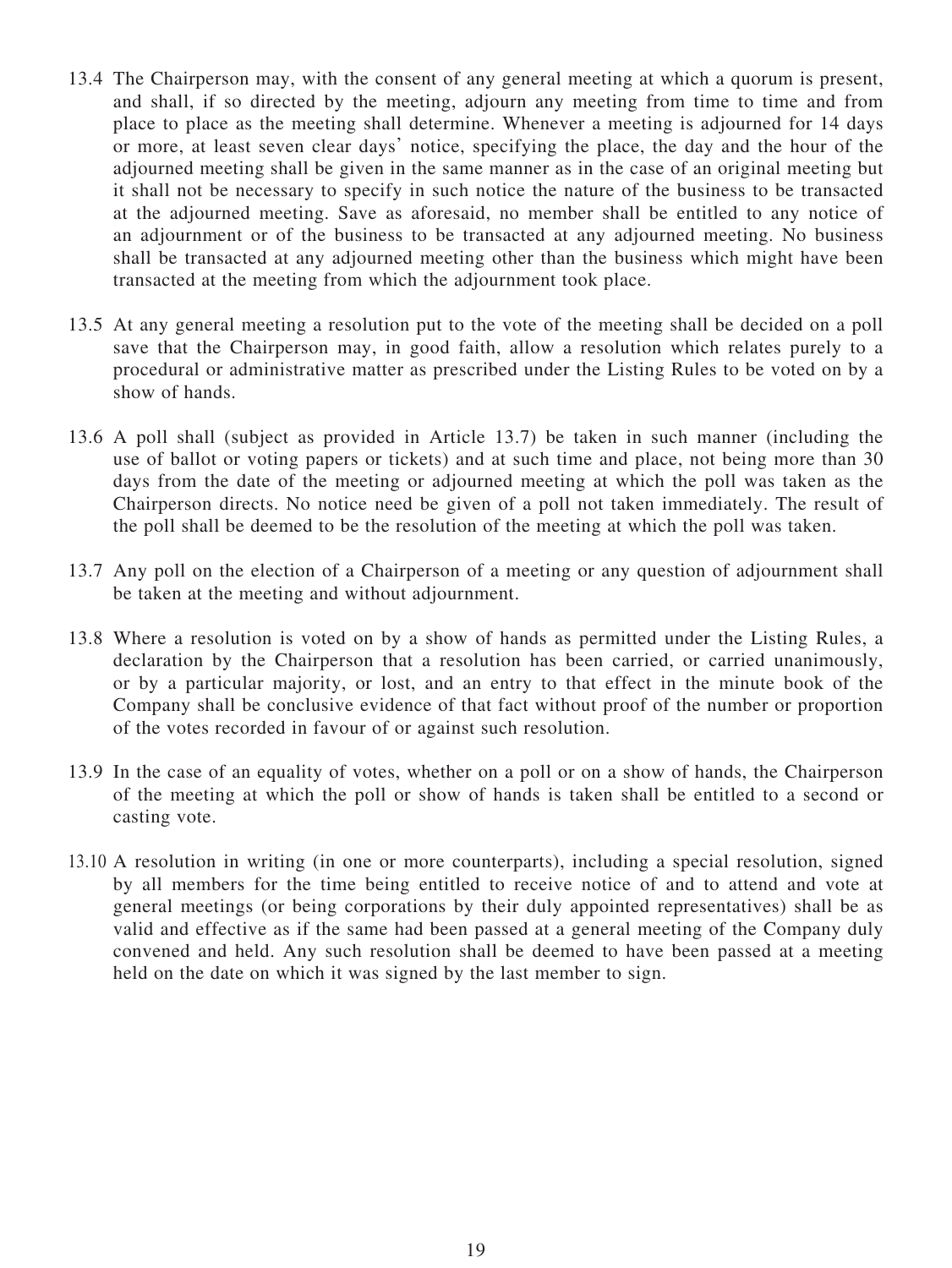### **14 Votes of Members**

- 14.1 Subject to any special rights, privileges or restrictions as to voting for the time being attached to any class or classes of shares, at any general meeting where a show of hands is allowed, every member present in person (or, in the case of a member being a corporation, by its duly authorised representative) shall have one vote, and on a poll every member present in person (or, in the case of a member being a corporation, by its duly authorised representative) or by proxy shall have one vote for each share registered in his name in the register. On a poll a member entitled to more than one vote is under no obligation to cast all his votes in the same way. For the avoidance of doubt, where more than one proxy is appointed by a recognised clearing house (or its nominee(s)), each such proxy shall have one vote on a show of hands and is under no obligation to cast all his votes in the same way on a poll.
- 14.2 Where any member is, under the Listing Rules, required to abstain from voting on any particular resolution or restricted to voting only for or only against any particular resolution, any votes cast by or on behalf of such member in contravention of such requirement or restriction shall not be counted.
- 14.3 Any person entitled under Article 8.2 to be registered as a member may vote at any general meeting in respect thereof in the same manner as if he were the registered holder of such shares, provided that at least 48 hours before the time of the holding of the meeting or adjourned meeting (as the case may be) at which he proposed to vote, he shall satisfy the Board of his right to be registered as the holder of such shares or the Board shall have previously admitted his right to vote at such meeting in respect thereof.
- 14.4 Where there are joint registered holders of any share, any one of such persons may vote at any meeting, either personally or by proxy, in respect of such share as if he were solely entitled thereto; but if more than one of such joint holders be present at any meeting personally or by proxy, that one of the said persons so present being the most or, as the case may be, the more senior shall alone be entitled to vote in respect of the relevant joint holding and, for this purpose, seniority shall be determined by reference to the order in which the names of the joint holders stand on the register in respect of the relevant joint holding. Several executors or administrators of a deceased member in whose name any share stands shall for the purposes of this Article be deemed joint holders thereof.
- 14.5 A member in respect of whom an order has been made by any competent court or official on the grounds that he is or may be suffering from mental disorder or is otherwise incapable of managing his affairs may vote by any person authorised in such circumstances to do so, and such person may vote by proxy.
- 14.6 Save as expressly provided in these Articles or as otherwise determined by the Board, no person other than a member duly registered and who shall have paid all sums for the time being due from him payable to the Company in respect of his shares shall be entitled to be present or to vote (save as proxy for another member), or to be reckoned in a quorum, either personally or by proxy at any general meeting.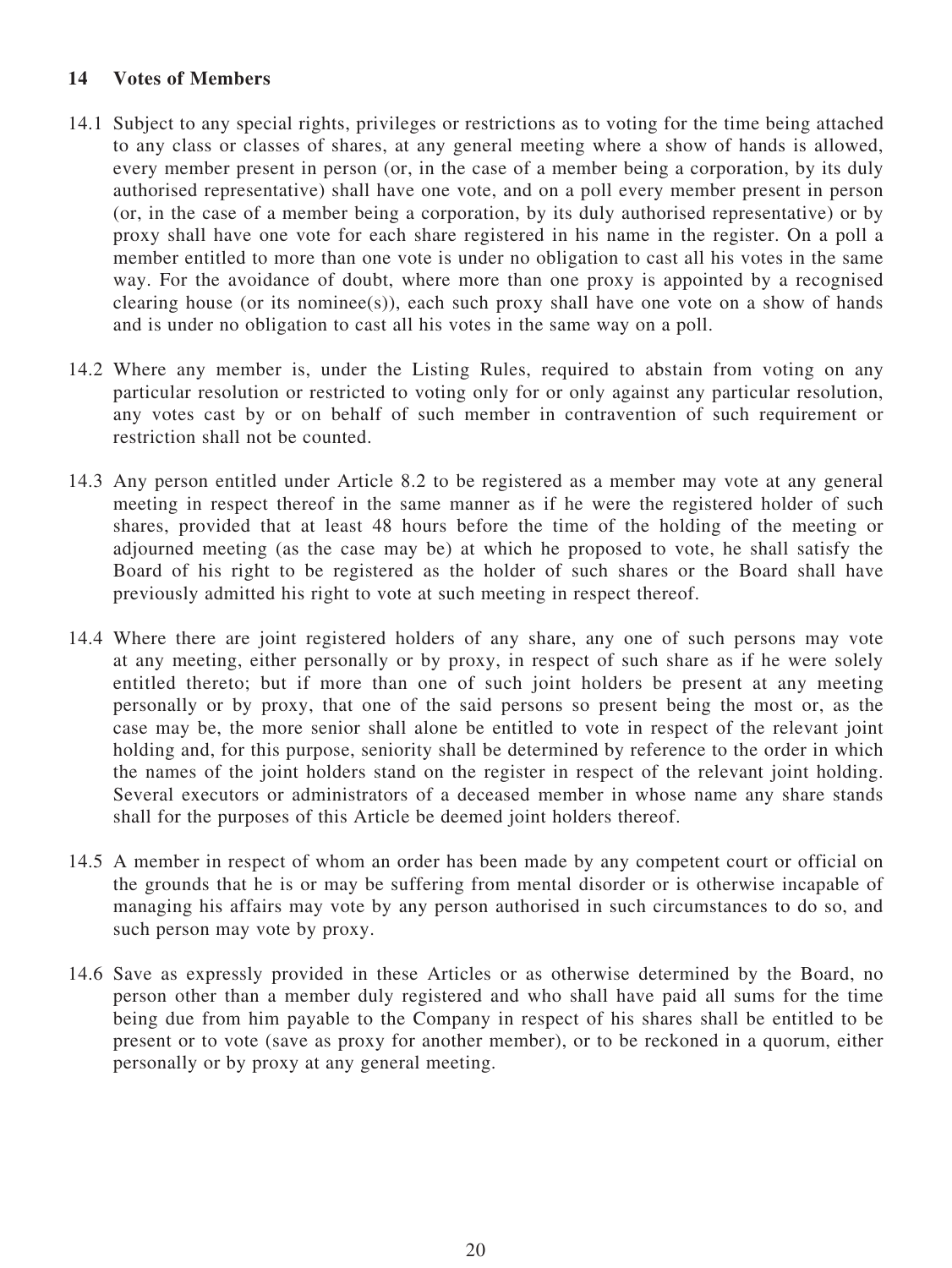- 14.7 No objection shall be raised as to the qualification of any person exercising or purporting to exercise any vote or to the admissibility of any vote except at the meeting or adjourned meeting at which the person exercising or purporting to exercise his vote or the vote objected to is given or tendered, and every vote not disallowed at such meeting shall be valid for all purposes. In the case of any dispute as to the admission or rejection of any vote, the Chairperson of the meeting shall determine the same and such determination shall be final and conclusive.
- <span id="page-25-1"></span>14.8 Any member entitled to attend and vote at a meeting of the Company shall be entitled to appoint another person (who must be an individual) as his proxy to attend and vote instead of him and a proxy so appointed shall have the same right as the member to speak at the meeting. Votes may be given either personally or by proxy. A proxy need not be a member. A member may appoint any number of proxies to attend in his stead at any one general meeting (or at any one class meeting).
- 14.9 The instrument appointing a proxy shall be in writing under the hand of the appointor or of his attorney authorised in writing, or if the appointor is a corporation, either under its seal or under the hand of an officer, attorney or other person duly authorised to sign the same.
- <span id="page-25-0"></span>14.10 The instrument appointing a proxy and (if required by the Board) the power of attorney or other authority, (if any) under which it is signed, or a notarially certified copy of such power or authority, shall be delivered at the registered office of the Company (or at such other place as may be specified in the notice convening the meeting or in any notice of any adjournment or, in either case, in any document sent therewith) not less than 48 hours before the time appointed for holding the meeting or adjourned meeting at which the person named in the instrument proposes to vote, or, in the case of a poll taken subsequently to the date of a meeting or adjourned meeting, not less than 48 hours before the time appointed for the taking of the poll, and in default the instrument of proxy shall not be treated as valid provided always that the Chairperson of the meeting may at his discretion direct that an instrument of proxy shall be deemed to have been duly deposited upon receipt of telex or cable or facsimile confirmation from the appointor that the instrument of proxy duly signed is in the course of transmission to the Company. No instrument appointing a proxy shall be valid after the expiration of 12 months from the date named in it as the date of its execution. Delivery of any instrument appointing a proxy shall not preclude a member from attending and voting in person at the meeting or poll concerned and, in such event, the instrument appointing a proxy shall be deemed to be revoked.
- 14.11 Every instrument of proxy, whether for a specified meeting or otherwise, shall be in common form or such other form that complies with the Listing Rules as the Board may from time to time approve, provided that it shall enable a member, according to his intention, to instruct his proxy to vote in favour of or against (or in default of instructions or in the event of conflicting instructions, to exercise his discretion in respect of) each resolution to be proposed at the meeting to which the form of proxy relates.
- 14.12 The instrument appointing a proxy to vote at a general meeting shall: (a) be deemed to confer authority to vote on any amendment of a resolution put to the meeting for which it is given as the proxy thinks fit; and (b) unless the contrary is stated therein, be valid as well for any adjournment of the meeting as for the meeting to which it relates, provided that the meeting was originally held within 12 months from such date.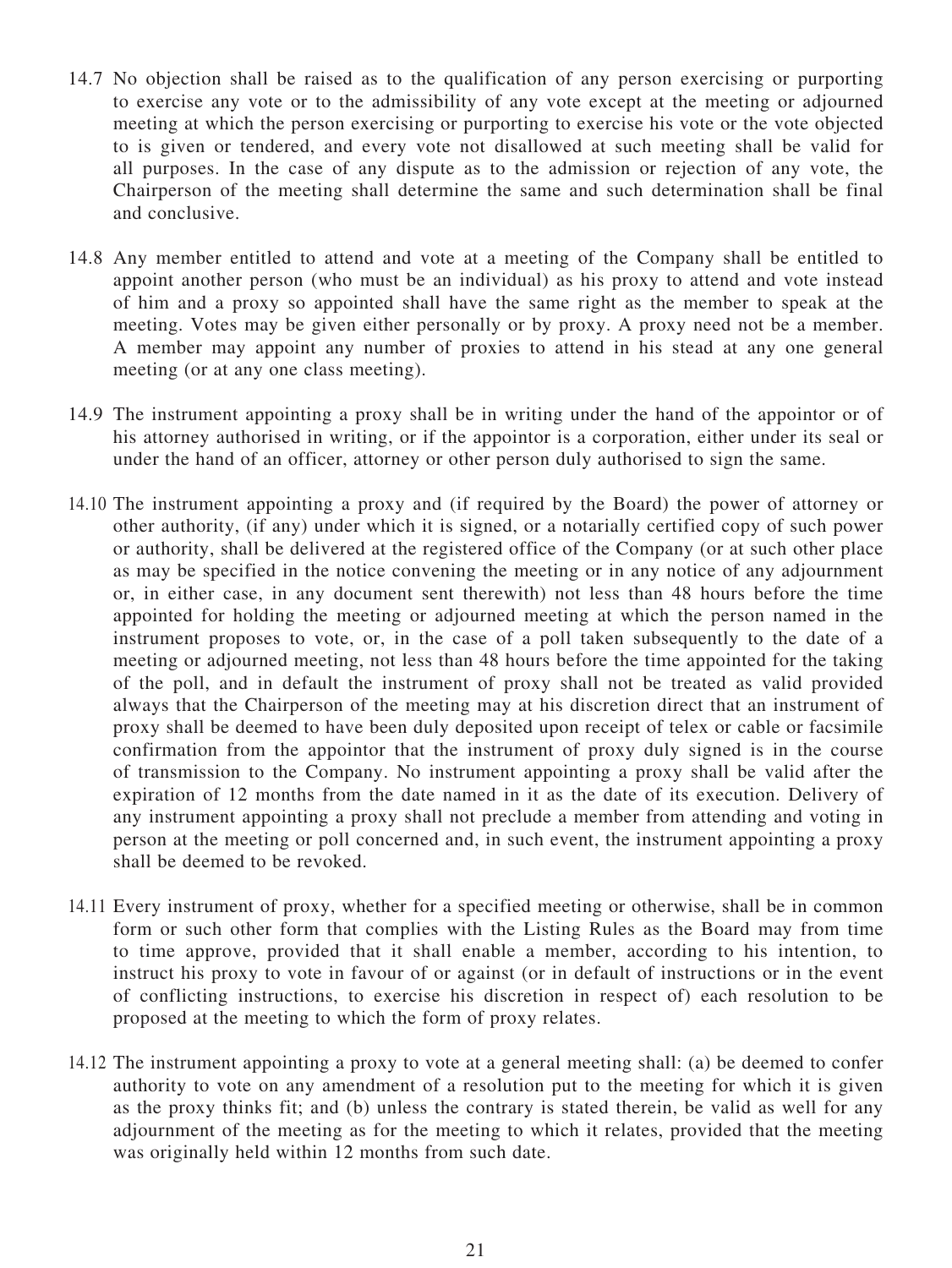- <span id="page-26-0"></span>14.13 A vote given in accordance with the terms of an instrument of proxy or resolution of a member shall be valid notwithstanding the previous death or insanity of the principal or revocation of the proxy or power of attorney or other authority under which the proxy or resolution of a member was executed or revocation of the relevant resolution or the transfer of the share in respect of which the proxy was given, provided that no intimation in writing of such death, insanity, revocation or transfer as aforesaid shall have been received by the Company at its registered office, or at such other place as is referred to in Article [14.10,](#page-25-0) at least two hours before the commencement of the meeting or adjourned meeting at which the proxy is used.
- 14.14 Any corporation which is a member may, by resolution of its directors or other governing body or by power of attorney, authorise such person as it thinks fit to act as its representative at any meeting of the Company or of members of any class of shares and the person so authorised shall be entitled to exercise the same powers on behalf of the corporation which he represents as that corporation could exercise if it were an individual member and where a corporation is so represented, it shall be treated as being present at any meeting in person.
- 14.15 If a recognised clearing house (or its nominee(s)) is a member it may authorise such person or persons as it thinks fit to act as its representative(s) at any general meeting of the Company or at any general meeting of any class of members provided that, if more than one person is so authorised, the authorisation shall specify the number and class of shares in respect of which each such person is so authorised. The person so authorised will be deemed to have been duly authorised without the need of producing any documents of title, notarised authorisation and/ or further evidence to substantiate that it is so authorised. A person so authorised pursuant to this provision shall be entitled to exercise the same rights and powers on behalf of the recognised clearing house (or its nominee(s)) which he represents as that recognised clearing house (or its nominee(s)) could exercise as if such person were an individual member holding the number and class of shares specified in such authorisation, including, where a show of hands is allowed, the right to vote individually on a show of hands, notwithstanding any contrary provision contained in these Articles.

#### **15 Registered Office**

The registered office of the Company shall be at such place in the Cayman Islands as the Board shall from time to time appoint.

#### **16 Board of Directors**

- 16.1 The number of Directors shall not be less than two.
- <span id="page-26-1"></span>16.2 The Board shall have power from time to time and at any time to appoint any person as a Director either to fill a casual vacancy or as an addition to the Board. Any Director so appointed shall hold office only until the next following general meeting of the Company and shall then be eligible for re-election at that meeting.
- 16.3 The Company may from time to time in general meeting by ordinary resolution increase or reduce the number of Directors but so that the number of Directors shall not be less than two. Subject to the provisions of these Articles and the Companies Act, the Company may by ordinary resolution elect any person to be a Director either to fill a casual vacancy or as an addition to the existing Directors.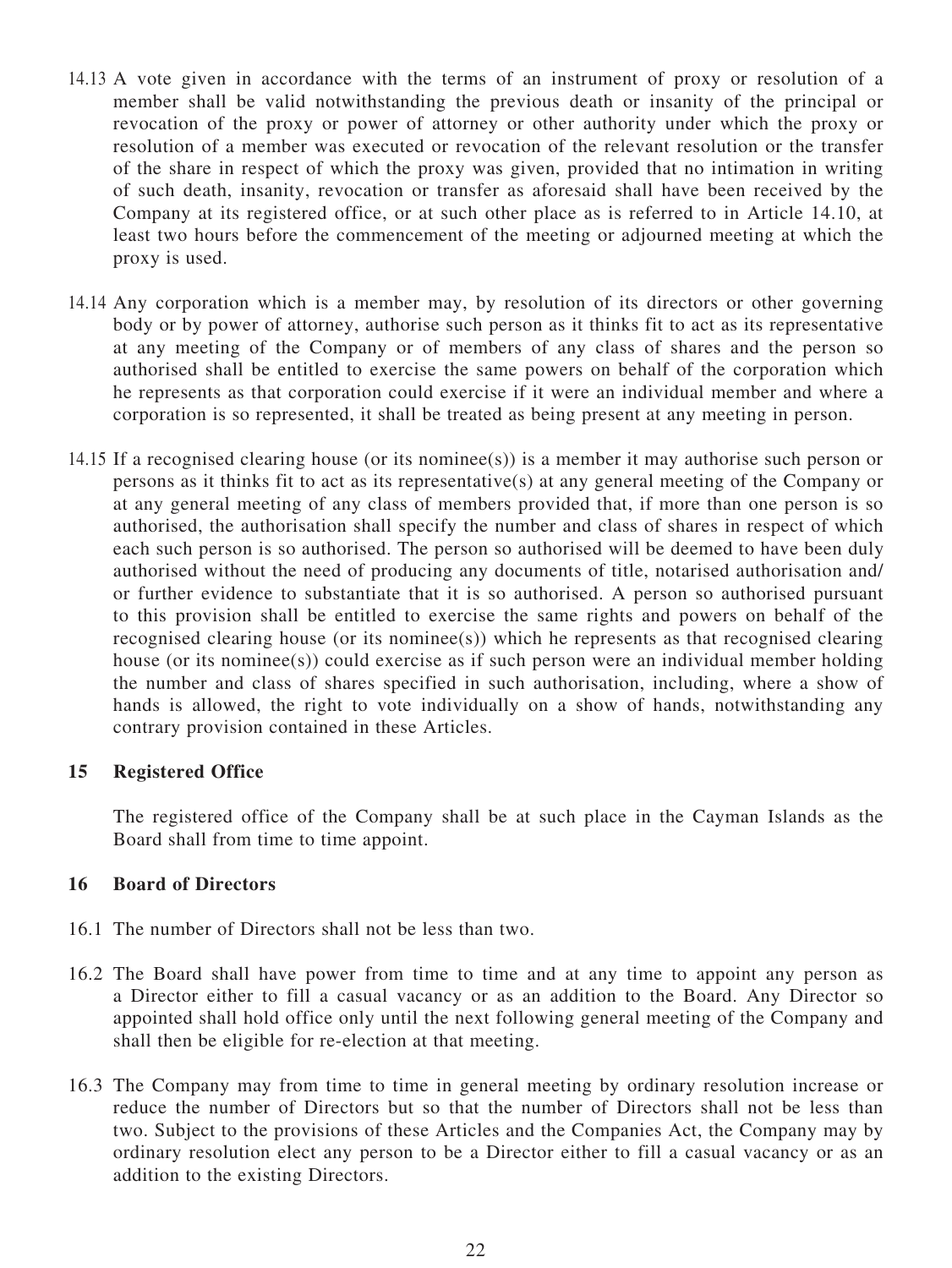- 16.4 No person shall, unless recommended by the Board, be eligible for election to the office of Director at any general meeting unless during the period, which shall be at least seven days, commencing no earlier than the day after the despatch of the notice of the meeting appointed for such election and ending no later than seven days prior to the date of such meeting, there has been given to the Secretary notice in writing by a member of the Company (not being the person to be proposed), entitled to attend and vote at the meeting for which such notice is given, of his intention to propose such person for election and also notice in writing signed by the person to be proposed of his willingness to be elected.
- 16.5 The Company shall keep at its registered office a register of directors and officers containing their names and addresses and any other particulars required by the Companies Act and shall send to the Registrar of Companies of the Cayman Islands a copy of such register and shall from time to time notify the Registrar of Companies of the Cayman Islands of any change that takes place in relation to such Directors as required by the Companies Act.
- <span id="page-27-1"></span>16.6 The Company may by ordinary resolution at any time remove any Director (including a Managing Director or other executive Director) before the expiration of his period of office notwithstanding anything in these Articles or in any agreement between the Company and such Director and may by ordinary resolution elect another person in his stead. Any person so elected shall hold office during such time only as the Director in whose place he is elected would have held the same if he had not been removed. Nothing in this Article should be taken as depriving a Director removed under any provision of this Article of compensation or damages payable to him in respect of the termination of his appointment as Director or of any other appointment or office as a result of the termination of his appointment as Director or as derogatory from any power to remove a Director which may exist apart from the provision of this Article.
- <span id="page-27-0"></span>16.7 A Director may at any time by notice in writing delivered to the registered office of the Company, the principal office of the Company in Hong Kong or at a meeting of the Board, appoint any person (including another Director) to be his alternate Director in his place during his absence and may in like manner at any time determine such appointment. Such appointment, unless previously approved by the Board, shall have effect only upon and subject to being so approved, provided that the Board may not withhold approval of any such appointment where the proposed appointee is a Director.
- 16.8 The appointment of an alternate Director shall determine on the happening of any event which, were he a Director, would cause him to vacate such office or if his appointor ceases to be a Director.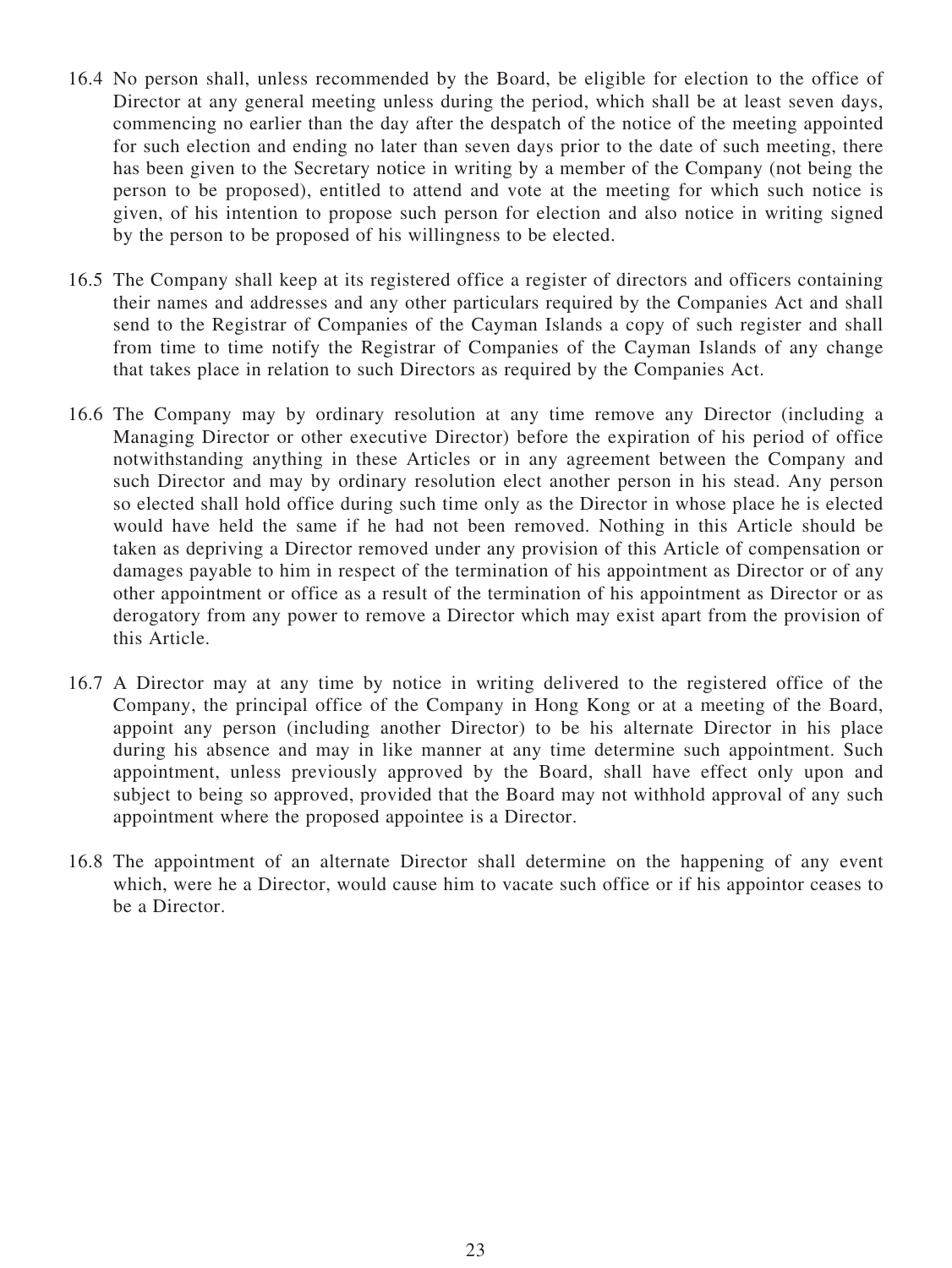- <span id="page-28-1"></span>16.9 An alternate Director shall be entitled to receive and waive (in lieu of his appointor) notices of meetings of the Directors and shall be entitled to attend and vote as a Director and be counted in the quorum at any such meeting at which the Director appointing him is not personally present and generally at such meeting to perform all the functions of his appointor as a Director and for the purposes of the proceedings at such meeting the provisions of these Articles shall apply as if he (instead of his appointor) were a Director. If he shall be himself a Director or shall attend any such meeting as an alternate for more than one Director his voting rights shall be cumulative and he need not use all his votes or cast all the votes he uses in the same way. If his appointor is for the time being not available or unable to act (as to which a certificate by the alternate shall in the absence of actual notice to the contrary to other Directors be conclusive), his signature to any resolution in writing of the Directors shall be as effective as the signature of his appointor. To such extent as the Board may from time to time determine in relation to any committee of the Board, the provisions of this Article shall also apply mutatis mutandis to any meeting of any such committee of which his appointor is a member. An alternate Director shall not, save as aforesaid, have power to act as a Director nor shall he be deemed to be a Director for the purposes of these Articles.
- <span id="page-28-0"></span>16.10 An alternate Director shall be entitled to contract and be interested in and benefit from contracts or arrangements or transactions and to be repaid expenses and to be indemnified to the same extent mutatis mutandis as if he were a Director, but he shall not be entitled to receive from the Company in respect of his appointment as alternate Director any remuneration except only such part (if any) of the remuneration otherwise payable to his appointor as such appointor may by notice in writing to the Company from time to time direct.
- 16.11 In addition to the provisions of Articles [16.7](#page-27-0) to [16.10](#page-28-0), a Director may be represented at any meeting of the Board (or of any committee of the Board) by a proxy appointed by him, in which event the presence or vote of the proxy shall for all purposes be deemed to be that of the Director. A proxy need not himself be a Director and the provisions of Articles [14.8](#page-25-1) to [14.13](#page-26-0) shall apply mutatis mutandis to the appointment of proxies by Directors save that an instrument appointing a proxy shall not become invalid after the expiration of twelve months from its date of execution but shall remain valid for such period as the instrument shall provide or, if no such provision is made in the instrument, until revoked in writing and save also that a Director may appoint any number of proxies although only one such proxy may attend in his stead at meetings of the Board (or of any committee of the Board).
- 16.12 A Director need not hold any qualification shares. No Director shall be required to vacate office or be ineligible for re-election or re-appointment as a Director and no person shall be ineligible for appointment as a Director by reason only of his having attained any particular age.
- 16.13 The Directors shall be entitled to receive by way of remuneration for their services such sum as shall from time to time be determined by the Company in general meeting or by the Board, as the case may be, such sum (unless otherwise directed by the resolution by which it is determined) to be divided amongst the Directors in such proportions and in such manner as they may agree, or failing agreement, equally, except that in such event any Director holding office for less than the whole of the relevant period in respect of which the remuneration is paid shall only rank in such division in proportion to the time during such period for which he has held office. Such remuneration shall be in addition to any other remuneration to which a Director who holds any salaried employment or office in the Company may be entitled by reason of such employment or office.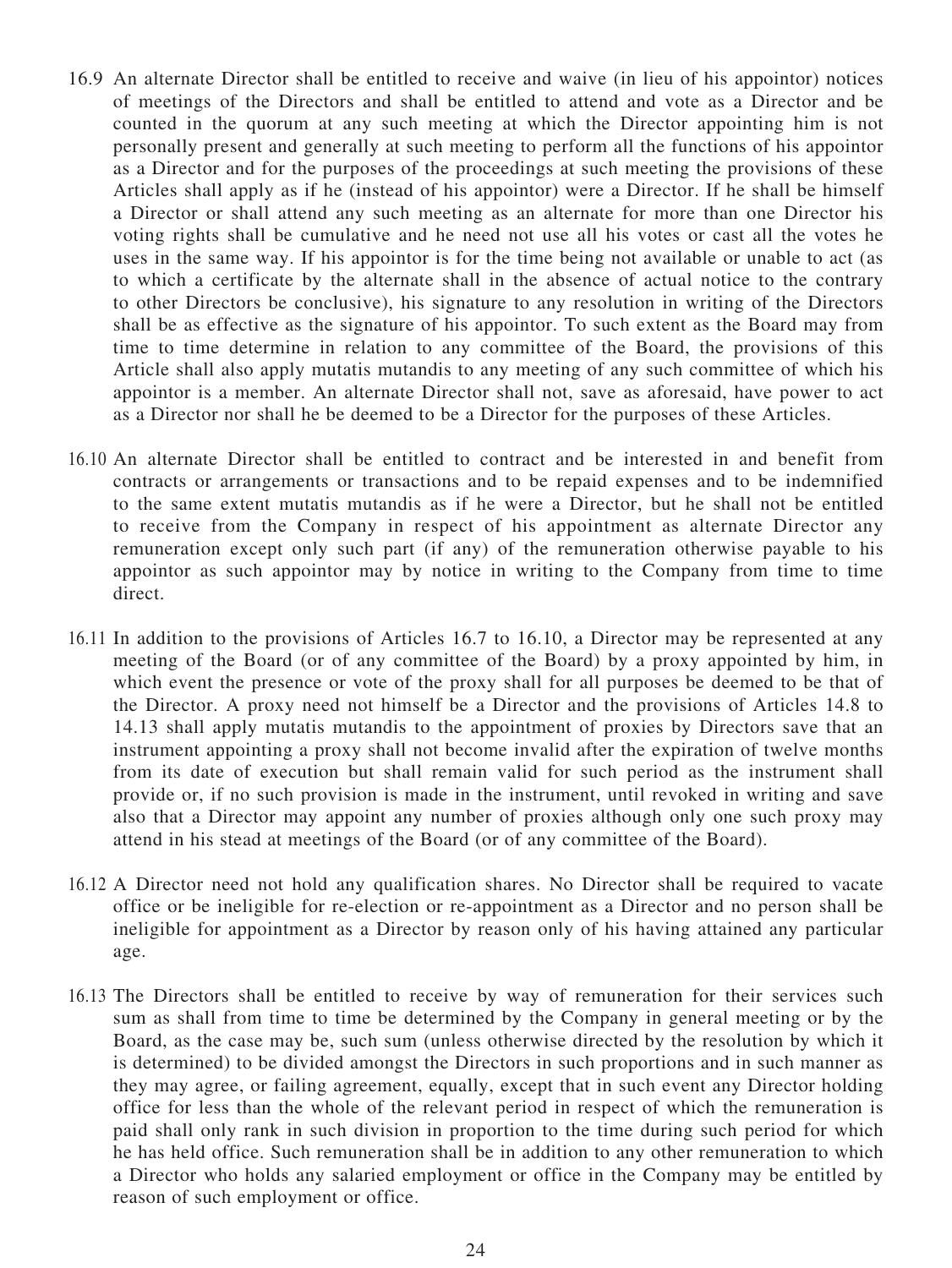- 16.14 Payment to any Director or past Director of any sum by way of compensation for loss of office or as consideration for or in connection with his retirement from office (not being a payment to which the Director is contractually entitled) must first be approved by the Company in general meeting.
- 16.15 The Directors shall be entitled to be paid all expenses, including travel expenses, reasonably incurred by them in or in connection with the performance of their duties as Directors including their expenses of travelling to and from Board meetings, committee meetings or general meetings or otherwise incurred whilst engaged on the business of the Company or in the discharge of their duties as Directors.
- 16.16 The Board may grant special remuneration to any Director, who shall perform any special or extra services at the request of the Company. Such special remuneration may be made payable to such Director in addition to or in substitution for his ordinary remuneration as a Director, and may be made payable by way of salary, commission or participation in profits or otherwise as may be agreed.
- <span id="page-29-0"></span>16.17 The remuneration of an Executive Director (as appointed according to Article 17.1) or a Director appointed to any other office in the management of the Company shall from time to time be fixed by the Board and may be by way of salary, commission, or participation in profits or otherwise or by all or any of those modes and with such other benefits (including share option and/or pension and/or gratuity and/or other benefits on retirement) and allowances as the Board may from time to time decide. Such remuneration shall be in addition to such remuneration as the recipient may be entitled to receive as a Director.
- 16.18 The office of a Director shall be vacated:
	- (a) if he resigns his office by notice in writing to the Company at its registered office or its principal office in Hong Kong;
	- (b) if an order is made by any competent court or official on the grounds that he is or may be suffering from mental disorder or is otherwise incapable of managing his affairs and the Board resolves that his office be vacated;
	- (c) if, without leave, he is absent from meetings of the Board (unless an alternate Director appointed by him attends in his place) for a continuous period of 12 months, and the Board resolves that his office be vacated;
	- (d) if he becomes bankrupt or has a receiving order made against him or suspends payment or compounds with his creditors generally;
	- (e) if he ceases to be or is prohibited from being a Director by law or by virtue of any provisions in these Articles;
	- (f) if he shall be removed from office by notice in writing served upon him signed by not less than three-fourths in number (or, if that is not a round number, the nearest lower round number) of the Directors (including himself) then in office; or
	- (g) if he shall be removed from office by an ordinary resolution under Article [16.6](#page-27-1).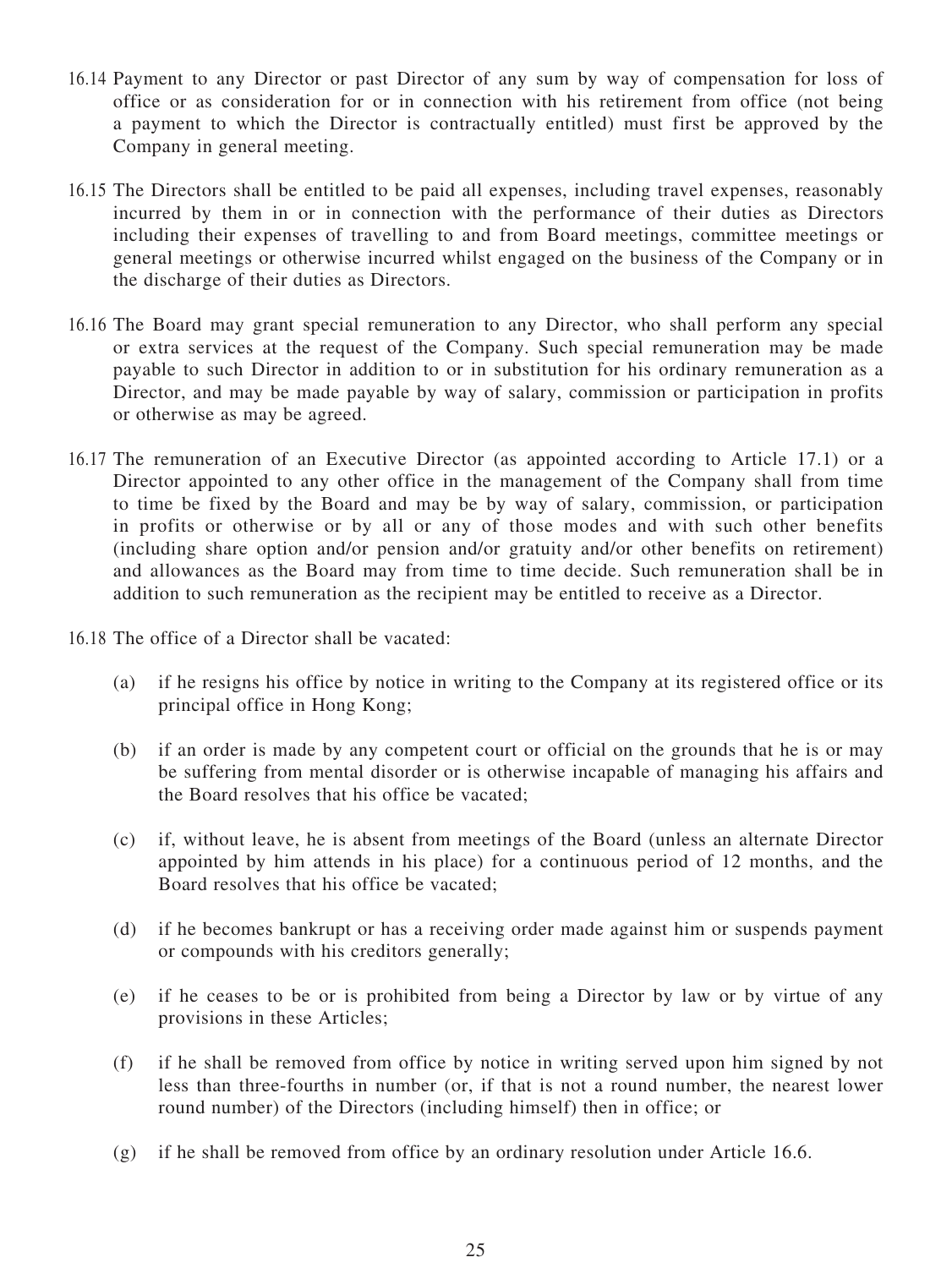- 16.19 At every annual general meeting of the Company one-third of the Directors for the time being (or, if their number is not three or a multiple of three, then the number nearest to, but not less than, one-third) shall retire from office by rotation provided that every Director (including those appointed for a specific term) shall be subject to retirement by rotation at least once every three years. Any Director required to stand for re-election pursuant to Article [16.2](#page-26-1) shall not be taken into account in determining the number of Directors and which Directors are to retire by rotation. A retiring Director shall retain office until the close of the meeting at which he retires and shall be eligible for re-election thereat. The Company at any annual general meeting at which any Directors retire may fill the vacated office by electing a like number of persons to be Directors.
- <span id="page-30-0"></span>16.20 No Director or proposed Director shall be disqualified by his office from contracting with the Company either as vendor, purchaser or otherwise nor shall any such contract or any contract or arrangement entered into by or on behalf of the Company with any person, company or partnership of or in which any Director shall be a member or otherwise interested be capable on that account of being avoided, nor shall any Director so contracting or being any member or so interested be liable to account to the Company for any profit so realised by any such contract or arrangement by reason only of such Director holding that office or the fiduciary relationship thereby established, provided that such Director shall, if his interest in such contract or arrangement is material, declare the nature of his interest at the earliest meeting of the Board at which it is practicable for him to do so, either specifically or by way of a general notice stating that, by reason of the facts specified in the notice, he is to be regarded as interested in any contracts of a specified description which may subsequently be made by the Company.
- 16.21 Any Director may continue to be or become a director, managing director, joint managing director, deputy managing director, executive director, manager or other officer or member of any other company in which the Company may be interested and (unless otherwise agreed between the Company and the Director) no such Director shall be liable to account to the Company or the members for any remuneration or other benefits received by him as a director, managing director, joint managing director, deputy managing director, executive director, manager or other officer or member of any such other company. The Directors may exercise the voting powers conferred by the shares in any other company held or owned by the Company, or exercisable by them as directors of such other company in such manner in all respects as they think fit (including the exercise thereof in favour of any resolution appointing themselves or any of them directors, managing directors, joint managing directors, deputy managing directors, executive directors, managers or other officers of such company) and any Director may vote in favour of the exercise of such voting rights in manner aforesaid notwithstanding that he may be, or is about to be, appointed a director, managing director, joint managing director, deputy managing director, executive director, manager or other officer of such a company, and that as such he is or may become interested in the exercise of such voting rights in the manner aforesaid.
- 16.22 A Director may hold any other office or place of profit with the Company (except that of Auditor) in conjunction with his office of Director for such period and upon such terms as the Board may determine, and may be paid such extra remuneration therefor (whether by way of salary, commission, participation in profit or otherwise) as the Board may determine, and such extra remuneration shall be in addition to any remuneration provided for by or pursuant to any other Article.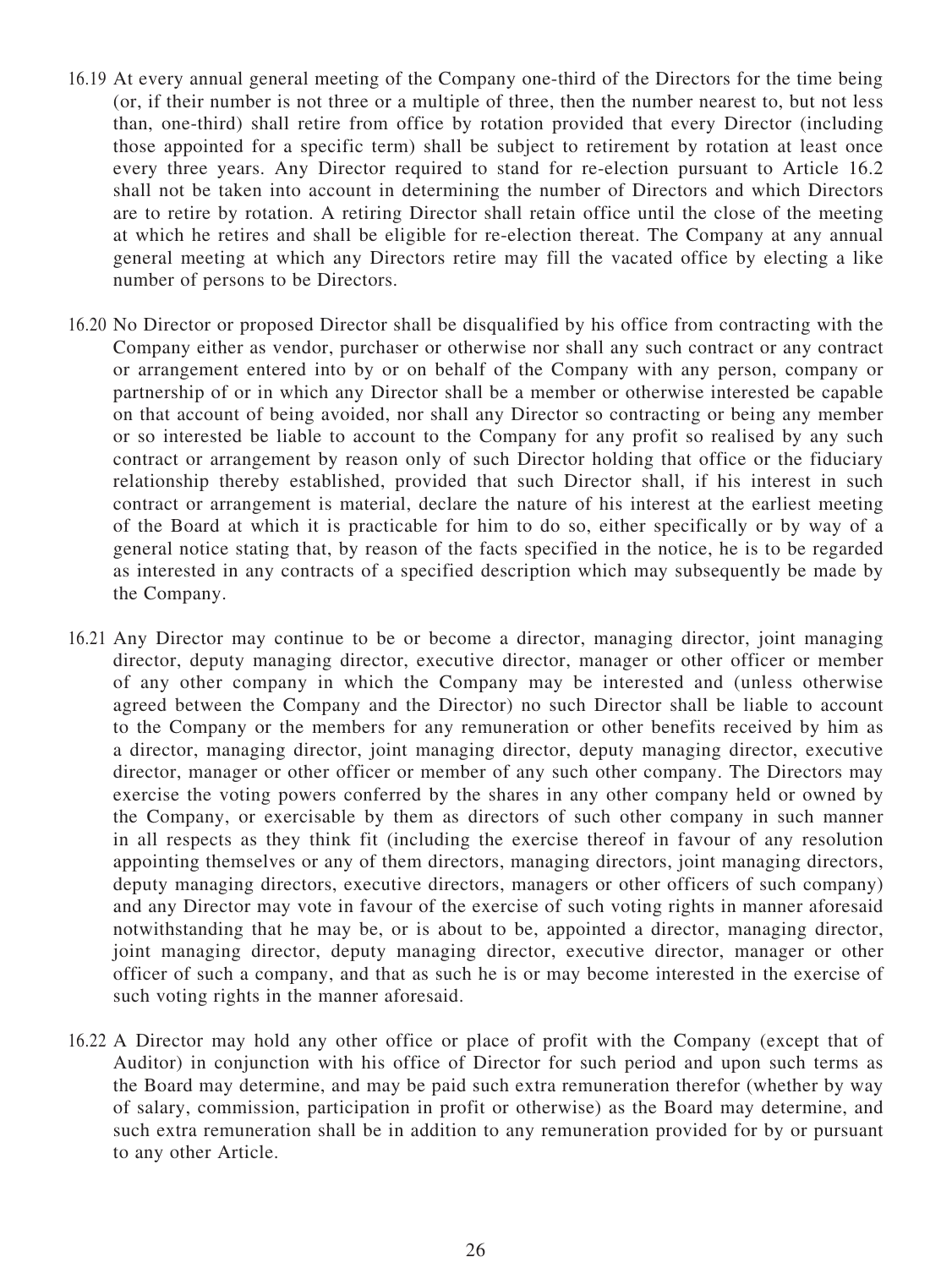- <span id="page-31-0"></span>16.23 A Director shall not be entitled to vote on (nor shall be counted in the quorum in relation to) any resolution of the Board in respect of any contract or arrangement or any other proposal whatsoever in which he or any of his close associates (or, if required by the Listing Rules, his other associates) has any material interest, and if he shall do so his vote shall not be counted (nor is he to be counted in the quorum for the resolution), but this prohibition shall not apply to any of the following matters, namely:
	- (a) the giving of any security or indemnity either:
		- (i) to the Director or any of his close associates in respect of money lent or obligations incurred or undertaken by him or any of them at the request of or for the benefit of the Company or any of its subsidiaries; or
		- (ii) to a third party in respect of a debt or obligation of the Company or any of its subsidiaries for which the Director or any of his close associates has himself/ themselves assumed responsibility in whole or in part and whether alone or jointly under a guarantee or indemnity or by the giving of security;
	- (b) any proposal concerning an offer of shares or debentures or other securities of or by the Company or any other company which the Company may promote or be interested in for subscription or purchase where the Director or any of his close associates is/are or is/are to be interested as a participant in the underwriting or sub-underwriting of the offer;
	- (c) any proposal or arrangement concerning the benefit of employees of the Company or any of its subsidiaries including:
		- (i) the adoption, modification or operation of any employees' share scheme or any share incentive scheme or share option scheme under which the Director or any of his close associates may benefit; or
		- (ii) the adoption, modification or operation of a pension or provident fund or retirement, death or disability benefits scheme which relates both to Directors, their close associates and employees of the Company or any of its subsidiaries and does not provide in respect of any Director or any of his close associates as such any privilege or advantage not generally accorded to the class of persons to which such scheme or fund relates; and
	- (d) any contract or arrangement in which the Director or any of his close associates is/ are interested in the same manner as other holders of shares or debentures or other securities of the Company by virtue only of his/their interest in shares or debentures or other securities of the Company.
- 16.24 Where proposals are under consideration concerning the appointment (including fixing or varying the terms of or terminating the appointment) of two or more Directors to offices or employments with the Company or any company in which the Company is interested, such proposals shall be divided and considered in relation to each Director separately and in such case each of the Directors concerned (if not prohibited from voting under Article [16.23\)](#page-31-0) shall be entitled to vote (and be counted in the quorum) in respect of each resolution except that concerning his own appointment.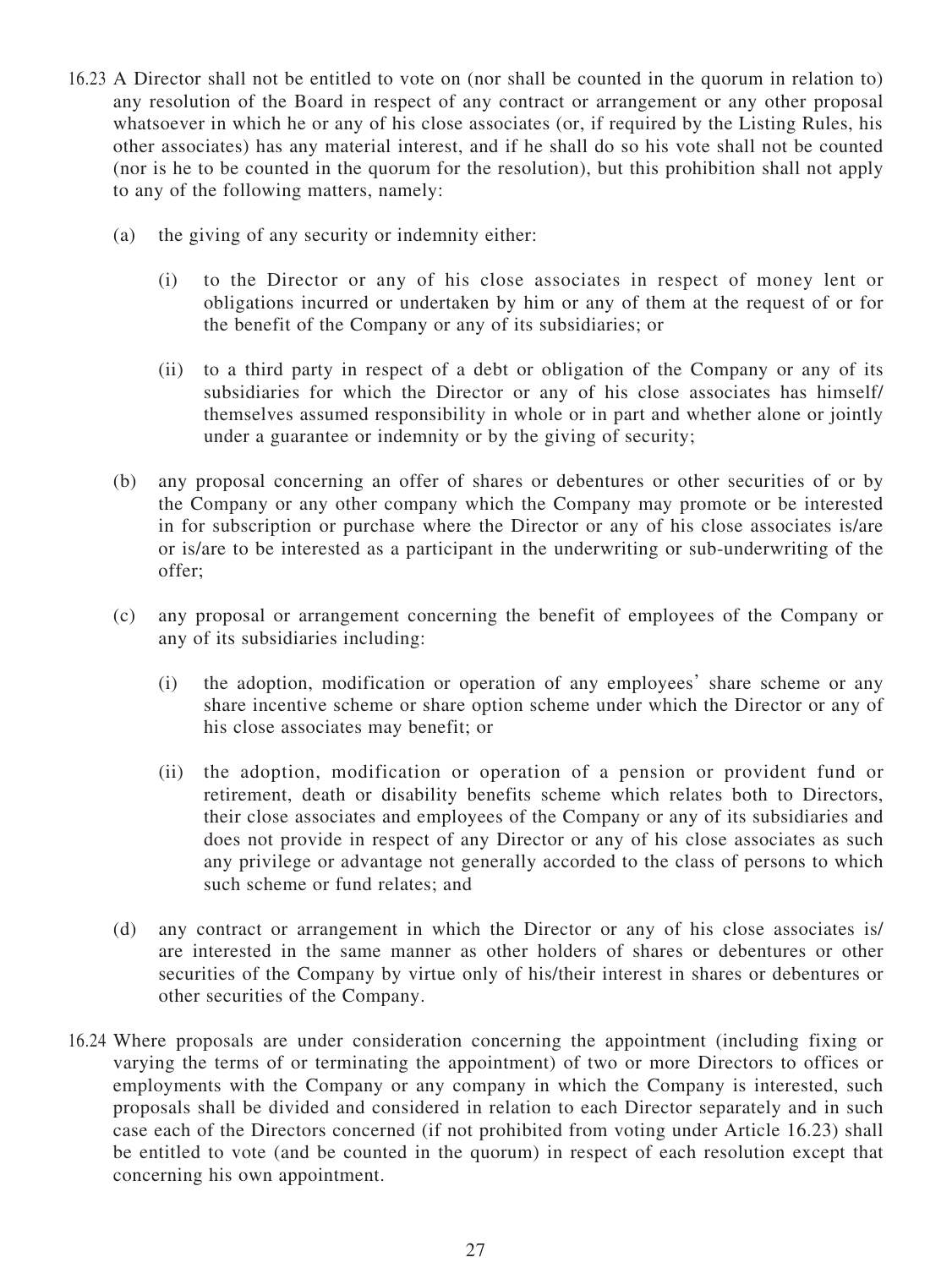<span id="page-32-1"></span>16.25 If any question shall arise at any meeting of the Board as to the materiality of a Director's interest or the significance of a contract, arrangement or transaction or proposed contract, arrangement or transaction or as to the entitlement of any Director to vote or form part of a quorum and such question is not resolved by his voluntarily agreeing to abstain from voting or not to be counted in the quorum, such question shall be referred to the Chairperson of the meeting (or, where such question relates to the interest of the Chairperson, to the other Directors at the meeting) and his ruling (or, as appropriate, the ruling of the other Directors) in relation to any other Director (or, as appropriate, the Chairperson) shall be final and conclusive except in a case where the nature or extent of the interests of the Director concerned (or, as appropriate, the Chairperson) as known to such Director (or, as appropriate, the Chairperson) has not been fairly disclosed to the Board.

### **17 Managing Directors**

- <span id="page-32-0"></span>17.1 The Board may from time to time appoint any one or more of its body to the office of Managing Director, Joint Managing Director, Deputy Managing Director, or other Executive Director and/or such other employment or executive office in the management of the business of the Company as it may decide for such period and upon such terms as it thinks fit and upon such terms as to remuneration as it may decide in accordance with Article [16.17.](#page-29-0)
- 17.2 Every Director appointed to an office under Article [17.1](#page-32-0) shall, without prejudice to any claim for damages that such Director may have against the Company or the Company may have against such Director for any breach of any contract of service between him and the Company, be liable to be dismissed or removed therefrom by the Board.
- 17.3 A Director appointed to an office under Article [17.1](#page-32-0) shall be subject to the same provisions as to removal as the other Directors, and he shall, without prejudice to any claim for damages that such Director may have against the Company or the Company may have against such Director for any breach of any contract of service between him and the Company, ipso facto and immediately cease to hold such office if he shall cease to hold the office of Director for any cause.
- 17.4 The Board may from time to time entrust to and confer upon a Managing Director, Joint Managing Director, Deputy Managing Director or Executive Director all or any of the powers of the Board that it may think fit. But the exercise of all powers by such Director shall be subject to such regulations and restrictions as the Board may from time to time make and impose, and the said powers may at any time be withdrawn, revoked or varied but no person dealing in good faith and without notice of such withdrawal, revocation or variation shall be affected thereby.

#### **18 Management**

18.1 Subject to any exercise by the Board of the powers conferred by Articles 19.1 to 19.3, the management of the business of the Company shall be vested in the Board which, in addition to the powers and authorities by these Articles expressly conferred upon it, may exercise all such powers and do all such acts and things as may be exercised or done or approved by the Company and are not hereby or by the Companies Act expressly directed or required to be exercised or done by the Company in general meeting, but subject nevertheless to the provisions of the Companies Act and these Articles and to any regulation from time to time made by the Company in general meeting not being inconsistent with such provisions or these Articles, provided that no regulation so made shall invalidate any prior act of the Board which would have been valid if such regulation had not been made.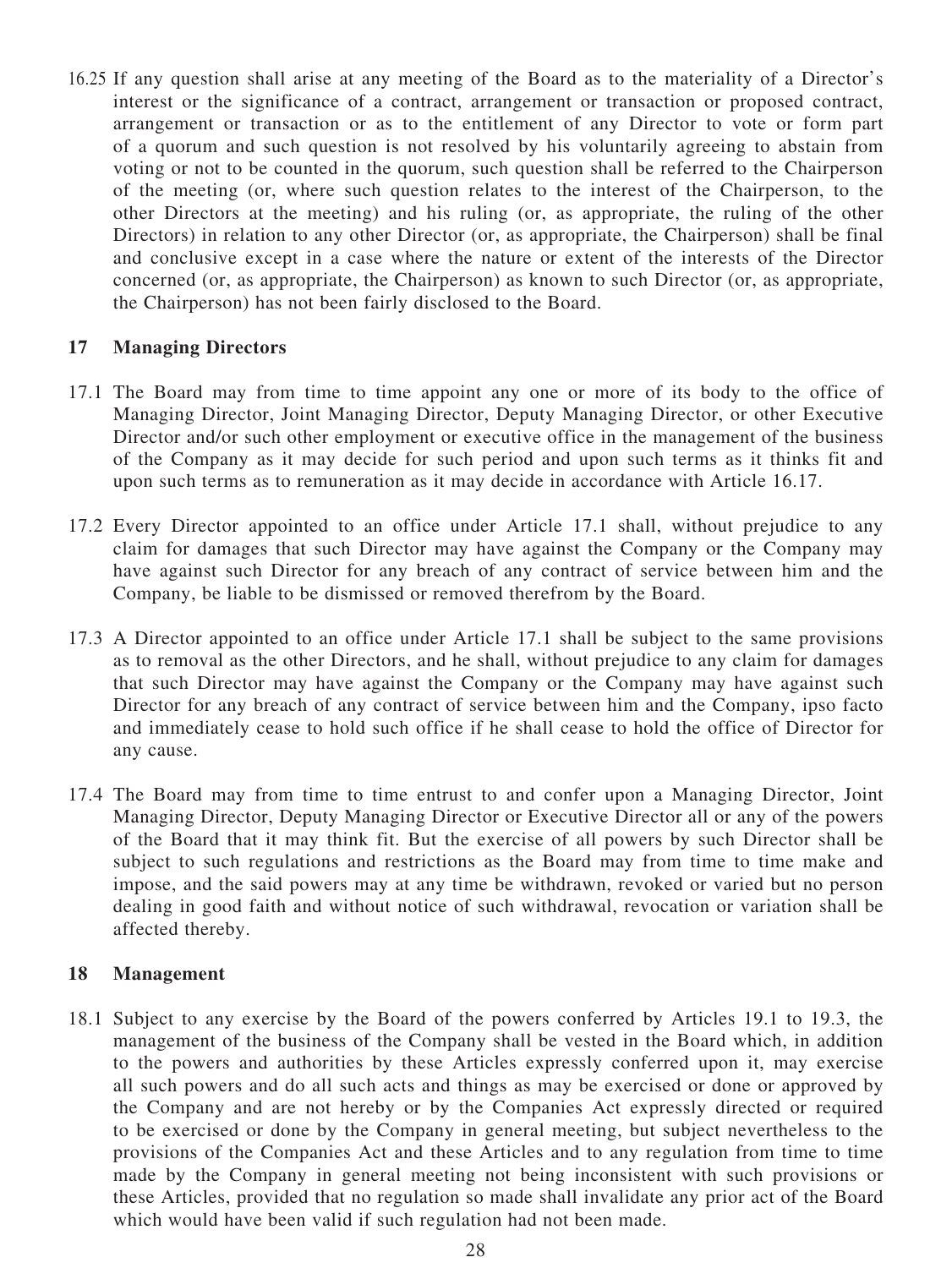- 18.2 Without prejudice to the general powers conferred by these Articles, it is hereby expressly declared that the Board shall have the following powers:
	- (a) to give to any person the right or option of requiring at a future date that an allotment shall be made to him of any share at par or at such premium as may be agreed; and
	- (b) to give to any Directors, officers or employees of the Company an interest in any particular business or transaction or participation in the profits thereof or in the general profits of the Company either in addition to or in substitution for a salary or other remuneration.
- 18.3 Except as would be permitted by the Companies Ordinance if the Company were a company incorporated in Hong Kong, and except as permitted under the Companies Act, the Company shall not directly or indirectly:
	- (a) make a loan to a Director or his close associates or a director of any holding company of the Company or a body corporate controlled by such a director or Director;
	- (b) enter into any guarantee or provide any security in connection with a loan made by any person to a Director or such a director or a body corporate controlled by such a director or Director; or
	- (c) if any one or more of the Directors hold (jointly or severally or directly or indirectly) a controlling interest in another company, make a loan to that other company or enter into any guarantee or provide any security in connection with a loan made by any person to that other company.

#### **19 Managers**

- 19.1 The Board may from time to time appoint a general manager, manager or managers of the Company and may fix his or their remuneration either by way of salary or commission or by conferring the right to participation in the profits of the Company or by a combination of two or more of these modes and pay the working expenses of any of the staff of the general manager, manager or managers who may be employed by him or them in connection with the conduct of the business of the Company.
- 19.2 The appointment of such general manager, manager or managers may be for such period as the Board may decide and the Board may confer upon him or them all or any of the powers of the Board as it may think fit.
- 19.3 The Board may enter into such agreement or agreements with any such general manager, manager or managers upon such terms and conditions in all respects as the Board may in its absolute discretion think fit, including a power for such general manager, manager or managers to appoint an assistant manager or managers or other employees whatsoever under them for the purpose of carrying on the business of the Company.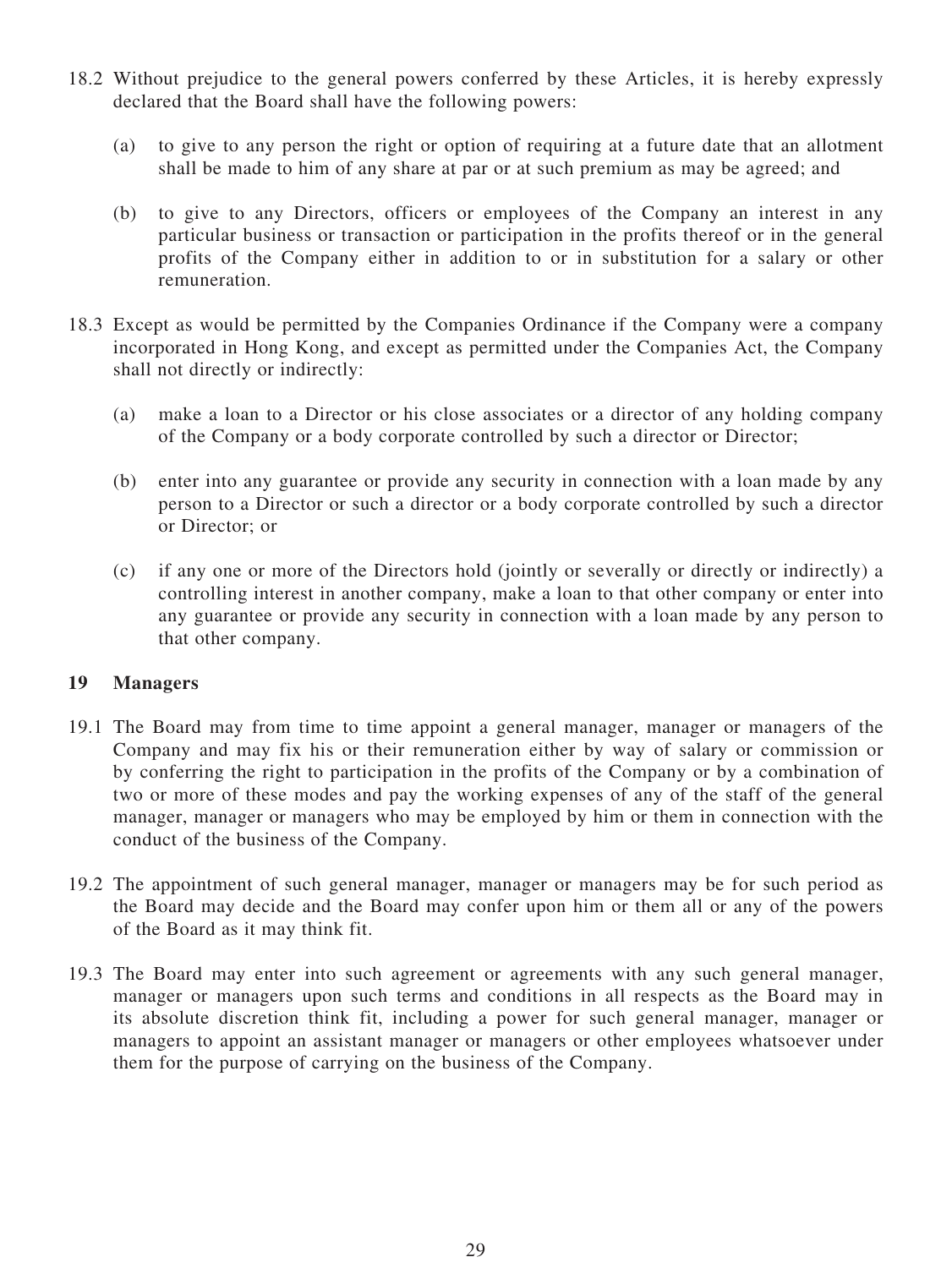#### **20 Proceedings of Directors**

- 20.1 The Board may meet together for the despatch of business, adjourn and otherwise regulate its meetings and proceedings as it thinks fit in any part of the world and may determine the quorum necessary for the transaction of business. Unless otherwise determined two Directors shall be a quorum. For the purposes of this Article an alternate Director shall be counted in a quorum in place of the Director who appointed him and an alternate Director who is an alternate for more than one Director shall for quorum purposes be counted separately in respect of himself (if he is a Director) and in respect of each Director for whom he is an alternate (but so that nothing in this provision shall be construed as authorising a meeting to be constituted when only one person is physically present). A meeting of the Board or any committee of the Board may be held by means of a telephone or tele-conferencing or any other telecommunications facility provided that all participants are thereby able to communicate contemporaneously by voice with all other participants and participation in a meeting pursuant to this provision shall constitute presence in person at such meeting.
- 20.2 A Director may, and on request of a Director the Secretary shall, at any time summon a meeting of the Board. Failing any determination by the Board, not less than 48 hours' notice thereof shall be given to each Director either in writing or by telephone or by facsimile, telex or telegram at the address or telephone, facsimile or telex number from time to time notified to the Company by such Director or in such other manner as the Board may from time to time determine.
- 20.3 Subject to Articles [16.20](#page-30-0) to [16.25,](#page-32-1) questions arising at any meeting of the Board shall be decided by a majority of votes, and in case of an equality of votes the Chairperson shall have a second or casting vote.
- 20.4 The Board may elect a chairperson of the Board and determine the period for which he is to hold office. The chairperson of the Board shall take the chair at every meeting of the Board, but if no such chairperson is elected, or if at any meeting such chairperson is not present within 15 minutes after the time appointed for holding the same, the Directors present may choose one of their number to be Chairperson of the meeting.
- 20.5 A meeting of the Board for the time being at which a quorum is present shall be competent to exercise all or any of the authorities, powers and discretions by or under these Articles for the time being vested in or exercisable by the Board generally.
- <span id="page-34-0"></span>20.6 The Board may delegate any of its powers to committees consisting of such member or members of the Board (including alternate Directors in the absence of their appointers) as the Board thinks fit, and it may from time to time revoke such delegation or revoke the appointment of and discharge any committees either wholly or in part, and either as to persons or purposes, but every committee so formed shall in the exercise of the powers so delegated conform to any regulations that may from time to time be imposed upon it by the Board.
- 20.7 All acts done by any such committee in conformity with such regulations and in fulfilment of the purposes for which it is appointed, but not otherwise, shall have the like force and effect as if done by the Board, and the Board shall have power, with the consent of the Company in general meeting, to remunerate the members of any such committee, and charge such remuneration to the current expenses of the Company.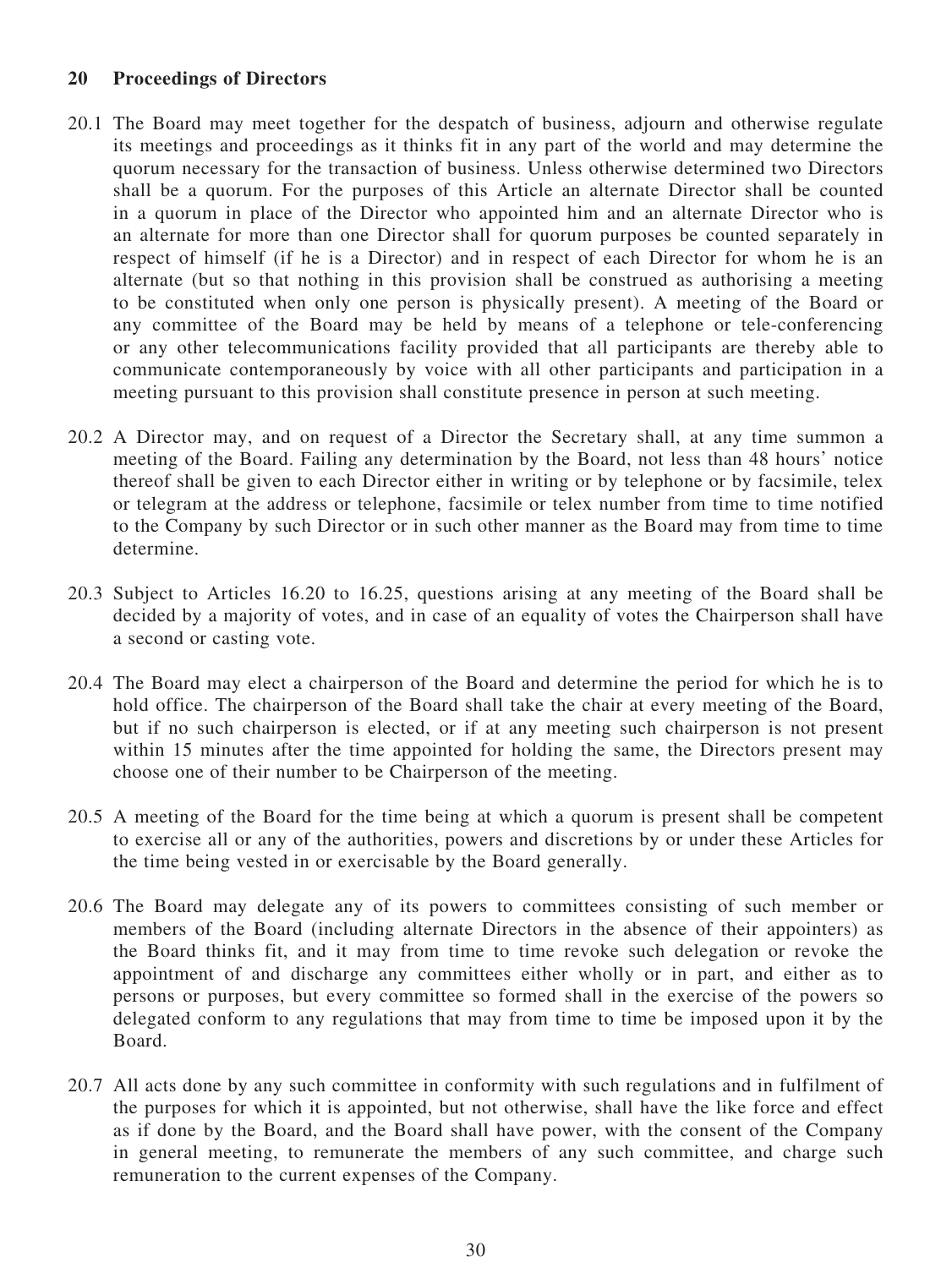- 20.8 The meetings and proceedings of any such committee consisting of two or more members of the Board shall be governed by the provisions herein contained for regulating the meetings and proceedings of the Board so far as the same are applicable thereto and are not replaced by any regulations imposed by the Board pursuant to Article [20.6](#page-34-0).
- 20.9 The Board shall cause minutes to be made of:
	- (a) all appointments of officers made by the Board;
	- (b) the names of the Directors present at each meeting of the Board and of committees appointed pursuant to Article [20.6;](#page-34-0)
	- (c) all declarations made or notices given by any Director of his interest in any contract or proposed contract or of his holding of any office or property whereby any conflict of duty or interest may arise; and
	- (d) all resolutions and proceedings at all meetings of the Company and of the Board and of such committees.
- 20.10 Any such minutes shall be conclusive evidence of any such proceedings if they purport to be signed by the Chairperson of the meeting or by the Chairperson of the succeeding meeting.
- 20.11 All acts bona fide done by any meeting of the Board or by a committee of Directors or by any person acting as Director shall, notwithstanding that it shall be afterwards discovered that there was some defect in the appointment of such Director or persons acting as aforesaid or that they or any of them were disqualified, be as valid as if every such person had been duly appointed and was qualified to be a Director or member of such committee as the case may be.
- 20.12 The continuing Directors may act notwithstanding any vacancy in their body, but, if and so long as their number is reduced below the number fixed by or pursuant to these Articles as the necessary quorum of Directors, the continuing Director or Directors may act for the purpose of increasing the number of Directors to that number or of summoning a general meeting of the Company but for no other purpose.
- 20.13 Unless required otherwise by the Listing Rules, a resolution in writing signed by each and every one of the Directors (or their respective alternates pursuant to Article [16.9](#page-28-1)) shall be as valid and effectual as if it had been passed at a meeting of the Board duly convened and held and may consist of several documents in like form each signed by one or more of the Directors or alternate Directors. Notwithstanding the foregoing, a resolution which relates to any matter or business in which a substantial shareholder of the Company (as defined in the Listing Rules from time to time), or a Director, has an interest conflicting with that of the Company which the Board determines, prior to the passing of such resolution, to be material, shall not be passed by a resolution in writing and shall only be passed at a meeting of the Directors held in accordance with these Articles.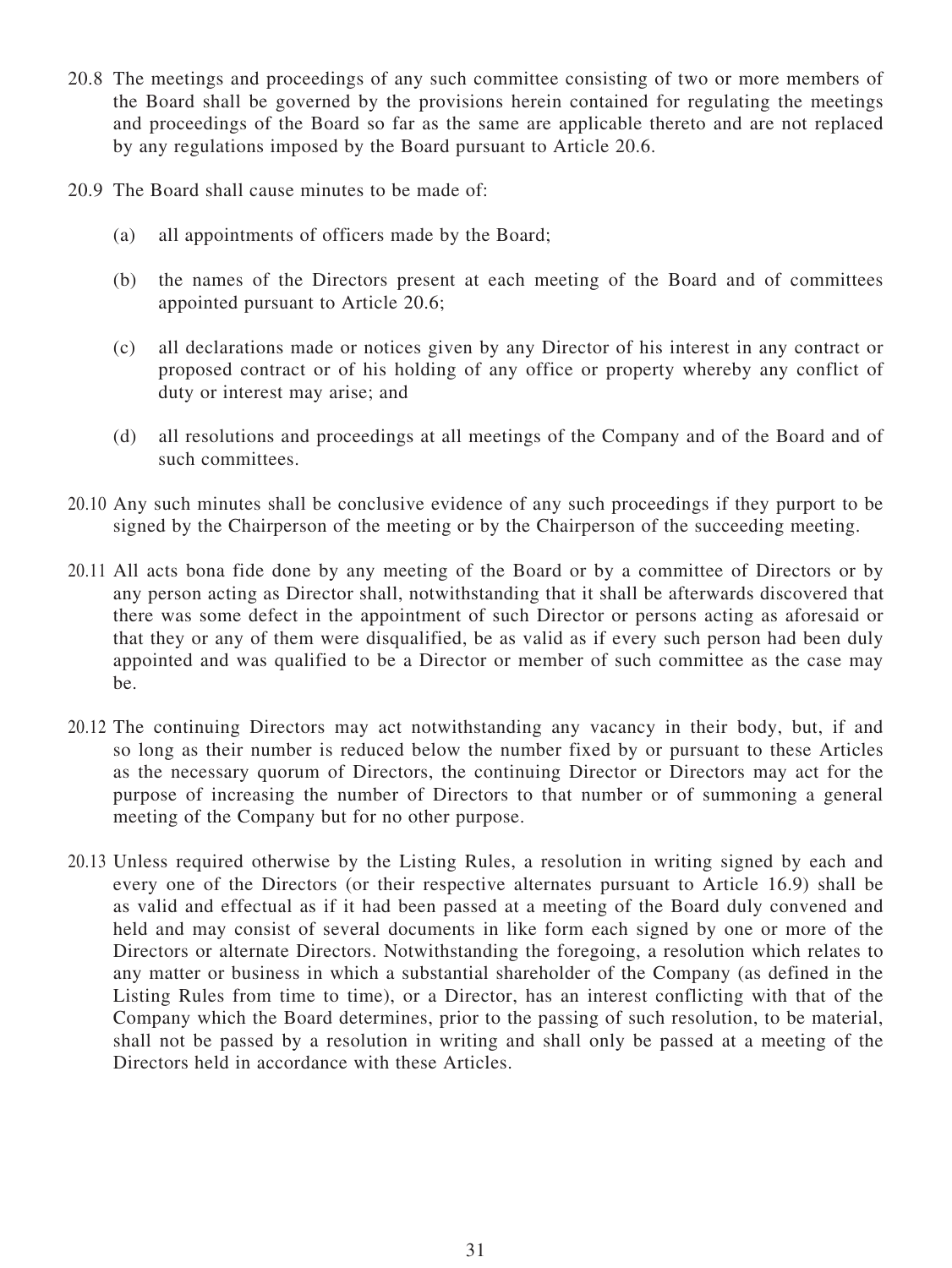## **21 Secretary**

- 21.1 The Secretary shall be appointed by the Board for such term, at such remuneration and upon such conditions as it may think fit, and any Secretary so appointed may be removed by the Board. Anything by the Companies Act or these Articles required or authorised to be done by or to the Secretary, if the office is vacant or there is for any other reason no Secretary capable of acting, may be done by or to any assistant or deputy Secretary appointed by the Board, or if there is no assistant or deputy Secretary capable of acting, by or to any officer of the Company authorised generally or specifically in that behalf by the Board.
- 21.2 A provision of the Companies Act or of these Articles requiring or authorising a thing to be done by or to a Director and the Secretary shall not be satisfied by its being done by or to the same person acting both as Director and as or in place of the Secretary.

## **22 General Management and Use of the Seal**

- 22.1 The Board shall provide for the safe custody of the seal which shall only be used by the authority of the Board or of a committee of the Board authorised by the Board in that behalf, and every instrument to which such seal shall be affixed shall be signed by a Director and shall be countersigned by the Secretary or by a second Director or by some other person appointed by the Board for the purpose. The securities seal which shall be a facsimile of the common seal with the word "Securities" engraved thereon shall be used exclusively for sealing securities issued by the Company and for sealing documents creating or evidencing securities so issued. The Board may either generally or in any particular case resolve that the securities seal or any signatures or any of them may be affixed to or imprinted on certificates for shares, warrants, debentures or any other form of security by facsimile or other mechanical means specified in such authority or that any such certificates sealed with the securities seal need not be signed by any person. Every instrument to which the seal is affixed or on which the seal is imprinted as aforesaid shall, as regards all persons dealing in good faith with the Company, be deemed to have been affixed to or imprinted on that instrument with the authority of the Directors previously given.
- 22.2 The Company may have a duplicate seal for use outside of the Cayman Islands as and where the Board shall determine, and the Company may by writing under the seal appoint any agents or agent, committees or committee abroad to be the agents of the Company for the purpose of affixing and using such duplicate seal and they may impose such restrictions on the use thereof as may be thought fit. Wherever in these Articles reference is made to the seal, the reference shall, when and so far as may be applicable, be deemed to include any such duplicate seal as aforesaid.
- 22.3 All cheques, promissory notes, drafts, bills of exchange and other negotiable instruments, and all receipts for monies paid to the Company shall be signed, drawn, accepted, indorsed or otherwise executed, as the case may be, in such manner as the Board shall from time to time by resolution determine. The Company's banking accounts shall be kept with such banker or bankers as the Board shall from time to time determine.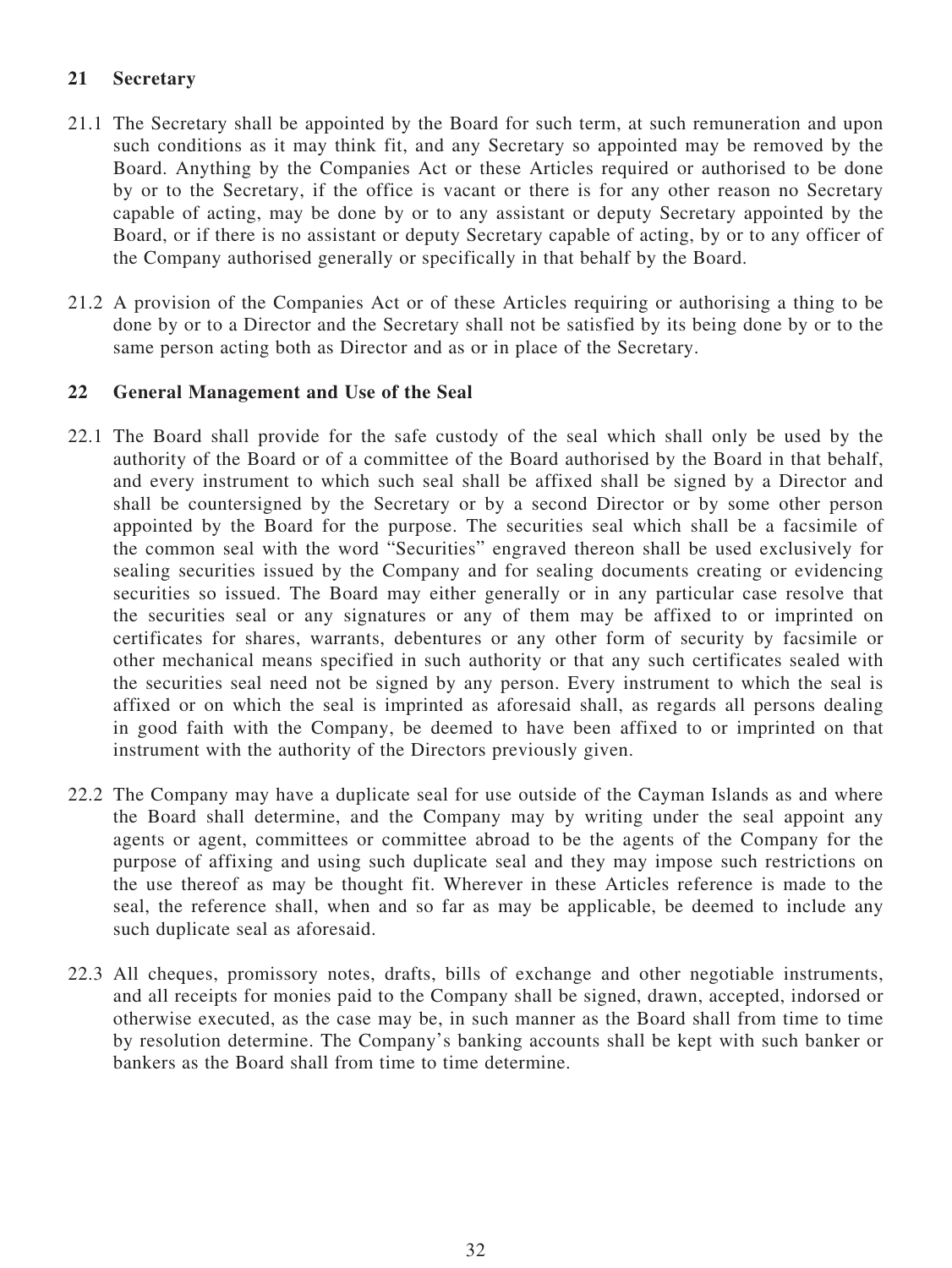- 22.4 The Board may from time to time and at any time, by power of attorney under the seal, appoint any company, firm or person or any fluctuating body of persons, whether nominated directly or indirectly by the Board, to be the attorney or attorneys of the Company for such purposes and with such powers, authorities and discretions (not exceeding those vested in or exercisable by the Board under these Articles) and for such period and subject to such conditions as it may think fit, and any such power of attorney may contain such provisions for the protection and convenience of persons dealing with any such attorney as the Board may think fit, and may also authorise any such attorney to sub-delegate all or any of the powers, authorities and discretions vested in him.
- 22.5 The Company may, by writing under its seal, empower any person, either generally or in respect of any specified matter, as its attorney to execute deeds and instruments on its behalf in any part of the world and to enter into contracts and sign the same on its behalf and every deed signed by such attorney on behalf of the Company and under his seal shall bind the Company and have the same effect as if it were under the seal of the Company.
- 22.6 The Board may establish any committees, regional or local boards or agencies for managing any of the affairs of the Company, either in the Cayman Islands, Hong Kong, the People's Republic of China or elsewhere, and may appoint any persons to be members of such committees, regional or local boards or agencies and may fix their remuneration, and may delegate to any committee, regional or local board or agent any of the powers, authorities and discretions vested in the Board (other than its powers to make calls and forfeit shares), with power to sub-delegate, and may authorise the members of any local board or any of them to fill any vacancies therein and to act notwithstanding vacancies, and any such appointment or delegation may be upon such terms and subject to such conditions as the Board may think fit, and the Board may remove any person so appointed and may annul or vary any such delegation, but no person dealing in good faith and without notice of any such annulment or variation shall be affected thereby.
- 22.7 The Board may establish and maintain or procure the establishment and maintenance of any contributory or non-contributory pension or provident or superannuation funds or (with the sanction of an ordinary resolution) employee or executive share option schemes for the benefit of, or give or procure the giving of donations, gratuities, pensions, allowances or emoluments to any persons who are or were at any time in the employment or service of the Company, or of any company which is a subsidiary of the Company, or is allied or associated with the Company or with any such subsidiary company, or who are or were at any time directors or officers of the Company or of any such other company as aforesaid, and holding or who have held any salaried employment or office in the Company or such other company, and the wives, widows, families and dependents of any such persons. The Board may also establish and subsidise or subscribe to any institutions, associations, clubs or funds calculated to be for the benefit of or to advance the interests and well-being of the Company or of any such other company as aforesaid, and may make payments for or towards the insurance of any such persons as aforesaid, and subscribe or guarantee money for charitable or benevolent objects or for any exhibition or for any public, general or useful object. The Board may do any of the matters aforesaid, either alone or in conjunction with any such other company as aforesaid. Any Director holding any such employment or office shall be entitled to participate in and retain for his own benefit any such donation, gratuity, pension, allowance or emolument.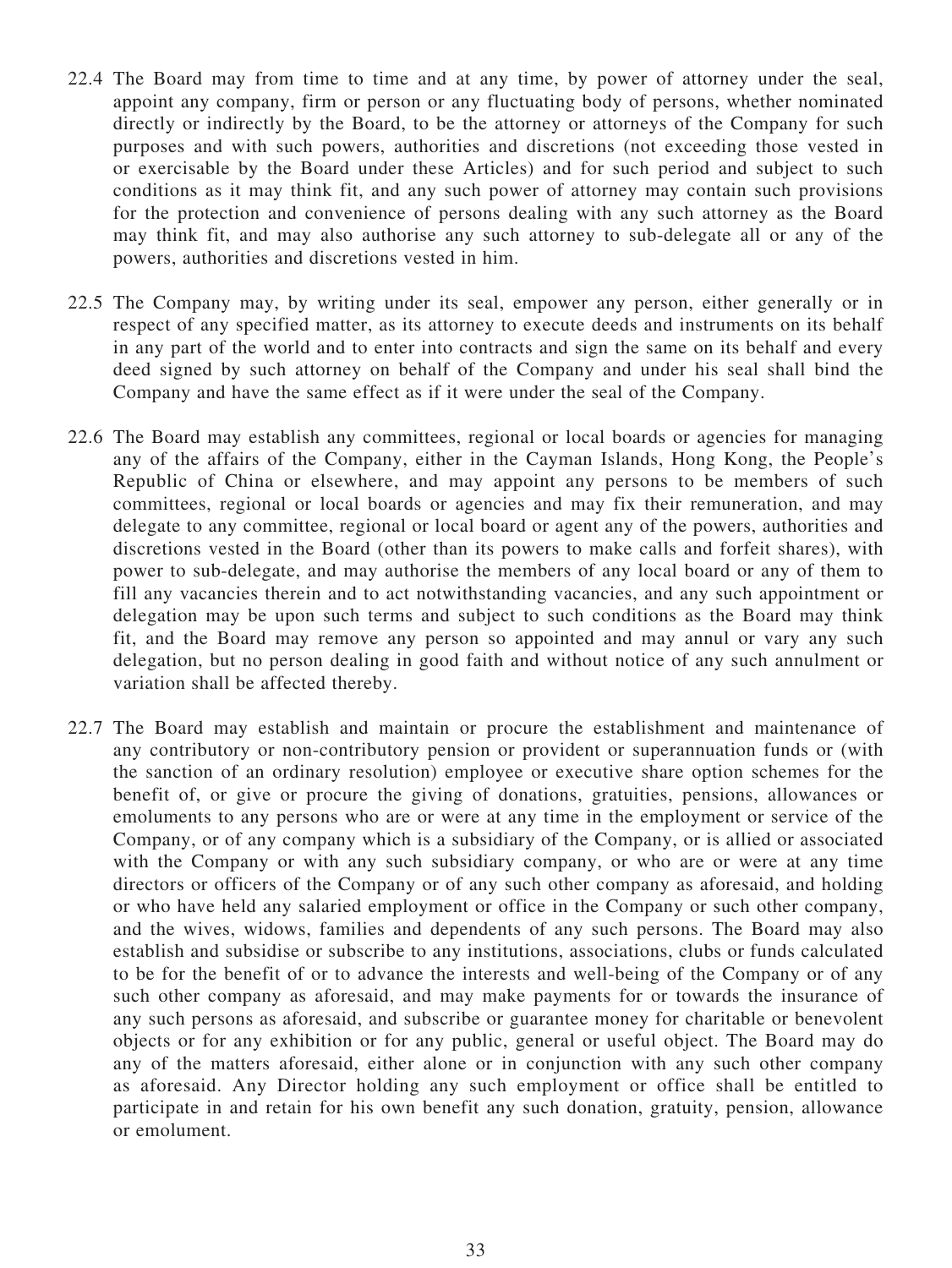### **23 Capitalisation of Reserves**

- <span id="page-38-0"></span>23.1 The Company in general meeting may upon the recommendation of the Board by ordinary resolution resolve that it is desirable to capitalise all or any part of the amount for the time being standing to the credit of any of the Company's reserve accounts or funds or to the credit of the profit and loss account or otherwise available for distribution (and not required for the payment or provision of dividend on any shares with a preferential right to dividend) and accordingly that such sums be set free for distribution amongst the members who would have been entitled thereto if distributed by way of dividend and in the same proportion on condition that the same be not paid in cash but be applied either in or towards paying up any amounts for the time being unpaid on any shares held by such members respectively or paying up in full unissued shares, debentures or other securities of the Company to be allotted and distributed credited as fully paid up to and amongst such members in proportion aforesaid or partly in one way and partly in the other, and the Board shall give effect to such resolution, provided that a share premium account and a capital redemption reserve and any reserve or fund representing unrealised profits may, for the purposes of this Article, only be applied in paying up unissued shares to be issued to members as fully paid up shares or paying up calls or instalments due or payable on partly paid securities of the Company subject always to the provisions of the Companies Act.
- <span id="page-38-1"></span>23.2 Wherever such a resolution as referred to in Article [23.1](#page-38-0) shall have been passed the Board shall make all appropriations and applications of the undivided profits resolved to be capitalised thereby, and all allotments and issues of fully paid up shares, debentures or other securities, if any, and generally shall do all acts and things required to give effect thereto, with full power to the Board:
	- (a) to make such provision by the issue of fractional certificates or by payment in cash or otherwise (including provisions whereby, in whole or in part, fractional entitlements are aggregated and sold and the net proceeds distributed to those entitled, or are disregarded or rounded up or down or whereby the benefit of fractional entitlements accrues to the Company rather than to the members concerned) as it thinks fit in cases where shares, debentures or other securities become distributable in fractions;
	- (b) to exclude the right of participation or entitlement of any member with a registered address in any territory where:
		- (i) the circulation of an offer of such right or entitlement would or might be unlawful in the absence of a registration statement or other special formalities; or
		- (ii) the costs, expenses or possible delays in ascertaining the existence or extent of the legal and other requirements applicable to such offer or the acceptance of such offer are, in the Board's opinion, out of proportion to the benefits of the Company; and
	- (c) to authorise any person to enter on behalf of all members entitled thereto into an agreement with the Company providing for the allotment to them respectively, credited as fully paid up, of any further shares, debentures or other securities to which they may be entitled upon such capitalisation, or, as the case may require, for the payment up by the Company on their behalf, by the application thereto of their respective proportions of the profits resolved to be capitalised, of the amounts or any part of the amounts remaining unpaid on their existing shares, and any agreement made under such authority shall be effective and binding on all such members.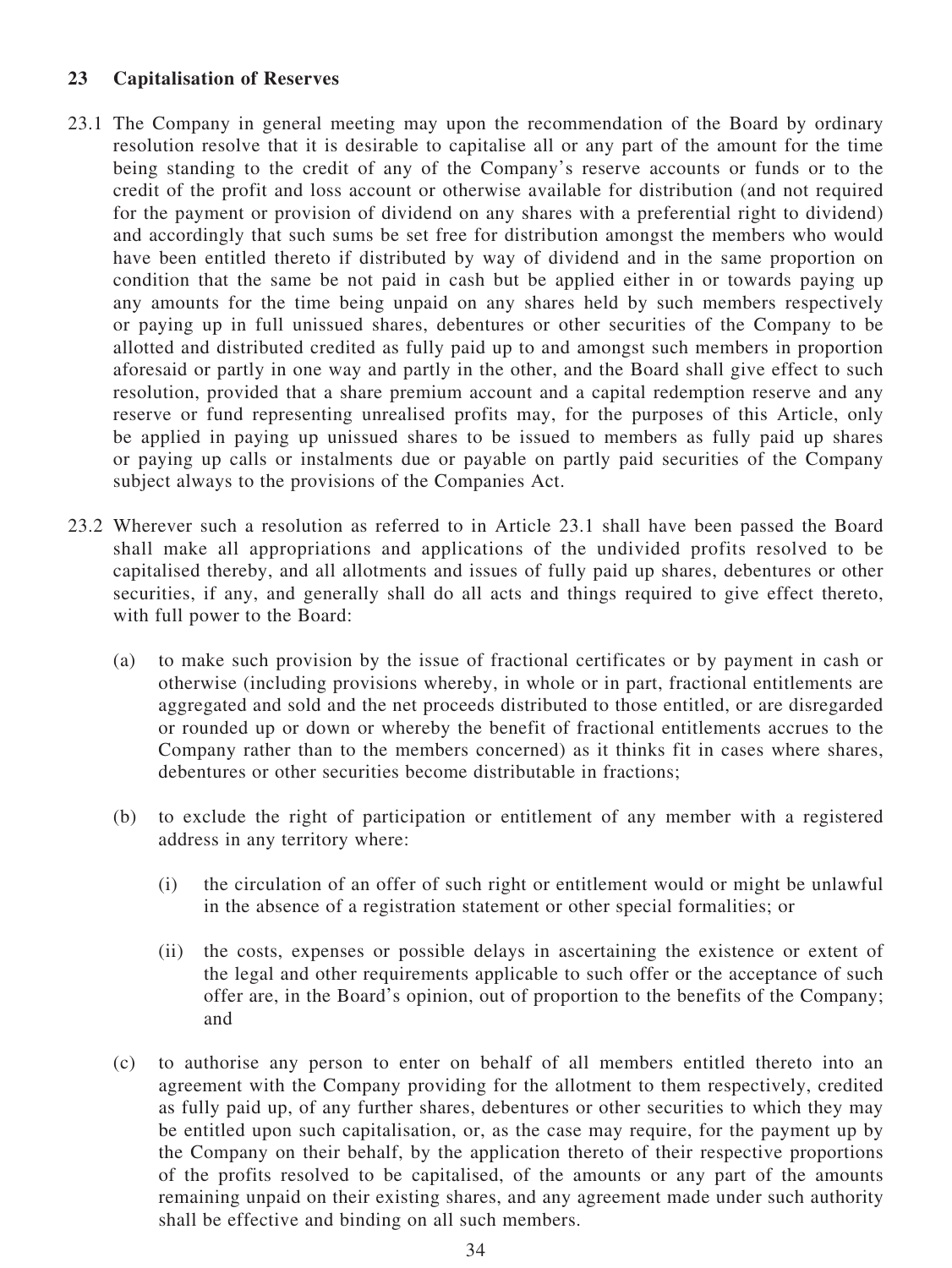23.3 The Board may, in relation to any capitalisation sanctioned under Article [23.2](#page-38-1) in its absolute discretion specify that, and in such circumstances and if directed so to do by a member or members entitled to an allotment and distribution credited as fully paid up of unissued shares or debentures in the Company pursuant to such capitalisation, the unissued shares, debentures or other securities to which that member is entitled shall be allotted and distributed credited as fully paid up to such person or persons as that member may nominate by notice in writing to the Company, such notice to be received not later than the day for which the general meeting of the Company to sanction the capitalisation is convened.

### **24 Dividends and Reserves**

- 24.1 Subject to the Companies Act and these Articles, the Company in general meeting may declare dividends in any currency but no dividends shall exceed the amount recommended by the Board.
- 24.2 The dividends, interest and bonuses and any other benefits and advantages in the nature of income receivable in respect of the Company's investments, and any commissions, trusteeship, agency, transfer and other fees and current receipts of the Company shall, subject to the payment thereout of the expenses of management, interest upon borrowed money and other expenses which in the opinion of the Board are of a revenue nature, constitute the profits of the Company available for distribution.
- <span id="page-39-0"></span>24.3 The Board may from time to time pay to the members such interim dividends as appear to the Board to be justified by the profits of the Company and, in particular (but without prejudice to the generality of the foregoing), if at any time the share capital of the Company is divided into different classes, the Board may pay such interim dividends in respect of those shares in the capital of the Company which confer on the holders thereof deferred or non-preferential rights as well as in respect of those shares which confer on the holders thereof preferential rights with regard to dividend and provided that the Board acts bona fide, the Board shall not incur any responsibility to the holders of shares conferring any preferential rights.
- 24.4 The Board may also pay half-yearly or at other intervals to be selected by it any dividend which may be payable at a fixed rate if the Board is of the opinion that the profits available for distribution justify the payment.
- 24.5 The Board may in addition from time to time declare and pay special dividends on shares of any class of such amounts and on such dates as they think fit, and the provisions of Article [24.3](#page-39-0) as regards the powers and the exemption from liability of the Board as relate to declaration and payment of interim dividends shall apply, mutatis mutandis, to the declaration and payment of any such special dividends.
- 24.6 No dividend shall be declared or payable except out of the profits and reserves of the Company lawfully available for distribution including share premium. No dividend shall carry interest against the Company.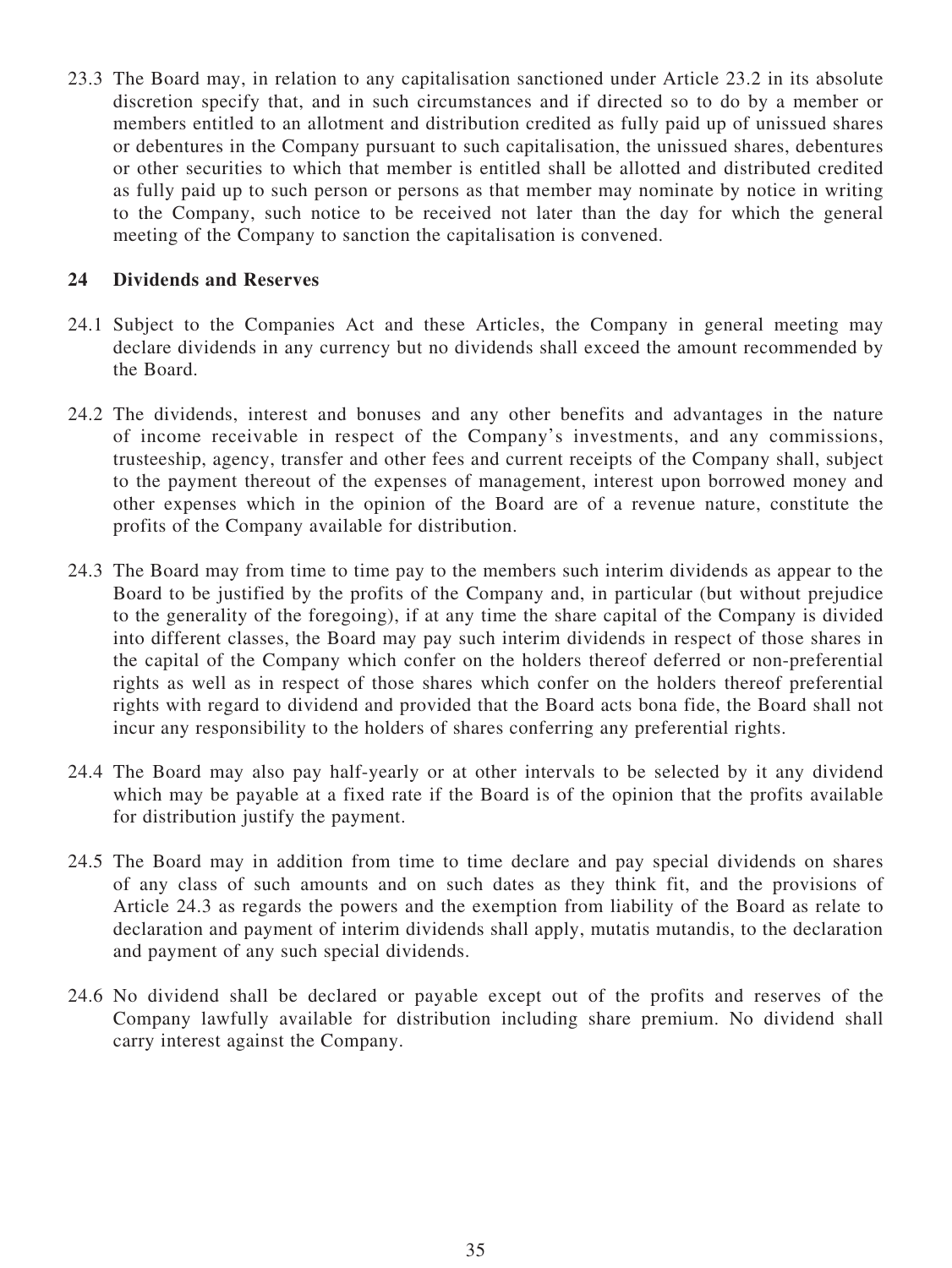<span id="page-40-0"></span>24.7 Whenever the Board or the Company in general meeting has resolved that a dividend be paid or declared on the share capital of the Company, the Board may further resolve:

### EITHER

- <span id="page-40-1"></span>(a) that such dividend be satisfied wholly or in part in the form of an allotment of shares credited as fully paid up, provided that the members entitled thereto will be entitled to elect to receive such dividend (or part thereof) in cash in lieu of such allotment. In such case, the following provisions shall apply:
	- (i) the basis of any such allotment shall be determined by the Board;
	- (ii) the Board, after determining the basis of allotment, shall give not less than two weeks' notice in writing to the members of the right of election accorded to them and shall send with such notice forms of election and specify the procedure to be followed and the place at which and the latest date and time by which duly completed forms of election must be lodged in order to be effective;
	- (iii) the right of election may be exercised in respect of the whole or part of that portion of the dividend in respect of which the right of election has been accorded;
	- (iv) the dividend (or that part of the dividend to be satisfied by the allotment of shares as aforesaid) shall not be payable in cash on shares in respect whereof the cash election has not been duly exercised (the "**non-elected shares**") and in satisfaction thereof shares shall be allotted credited as fully paid to the holders of the nonelected shares on the basis of allotment determined as aforesaid and for such purpose the Board shall capitalise and apply out of any part of the undivided profits of the Company or any part of any of the Company's reserve accounts (including any special account, share premium account and capital redemption reserve (if there be any such reserve)) or profit and loss account or amounts otherwise available for distribution as the Board may determine, a sum equal to the aggregate nominal amount of the shares to be allotted on such basis and apply the same in paying up in full the appropriate number of shares for allotment and distribution to and amongst the holders of the non-elected shares on such basis;

OR

- <span id="page-40-2"></span>(b) that members entitled to such dividend shall be entitled to elect to receive an allotment of shares credited as fully paid up in lieu of the whole or such part of the dividend as the Board may think fit. In such case, the following provisions shall apply:
	- (i) the basis of any such allotment shall be determined by the Board;
	- (ii) the Board, after determining the basis of allotment, shall give not less than two weeks' notice in writing to members of the right of election accorded to them and shall send with such notice forms of election and specify the procedure to be followed and the place at which and the latest date and time by which duly completed forms of election must be lodged in order to be effective;
	- (iii) the right of election may be exercised in respect of the whole or part of that portion of the dividend in respect of which the right of election has been accorded;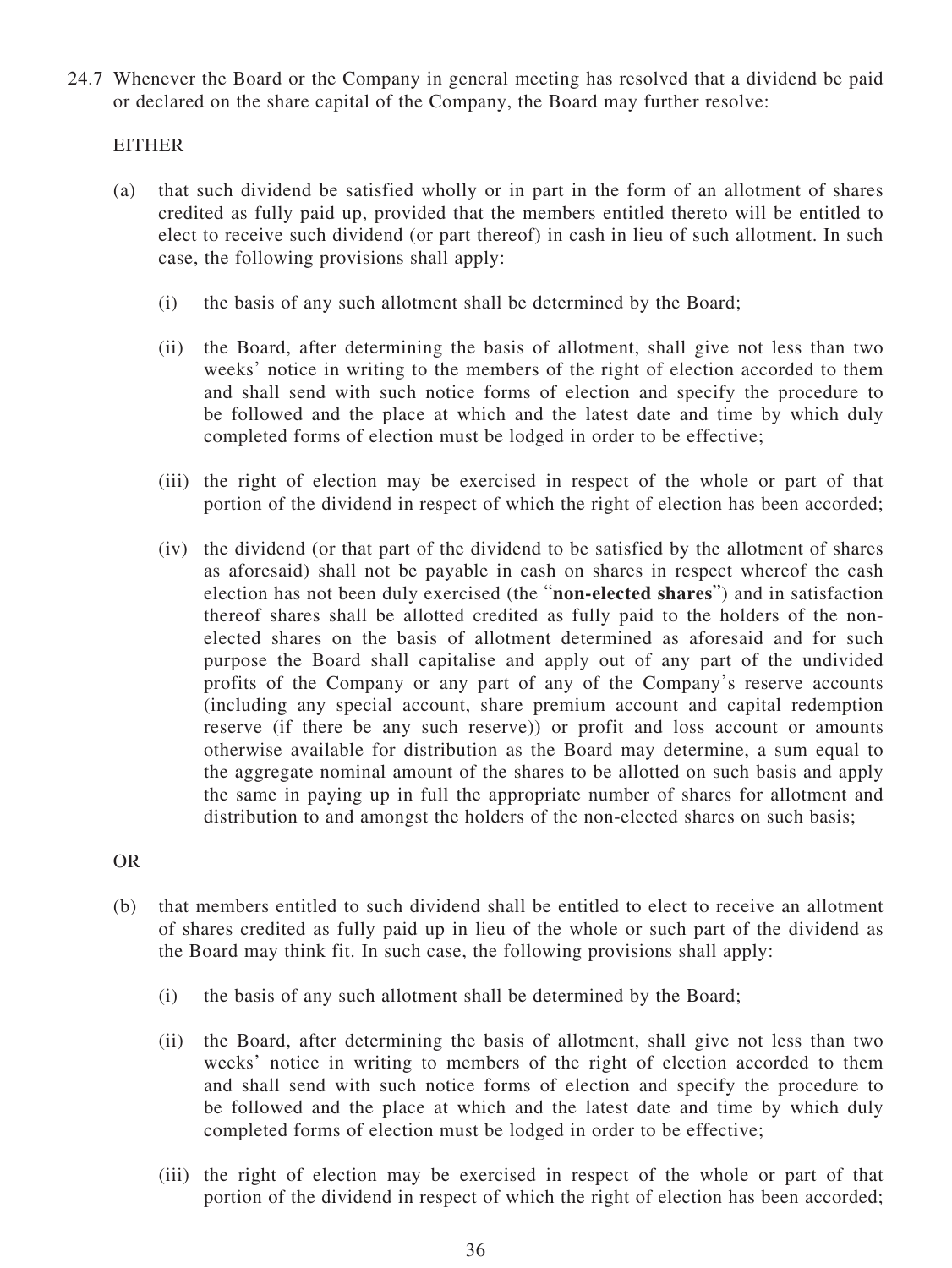- (iv) the dividend (or that part of the dividend in respect of which a right of election has been accorded) shall not be payable on shares in respect whereof the share election has been duly exercised (the "**elected shares**") and in lieu thereof shares shall be allotted credited as fully paid to the holders of the elected shares on the basis of allotment determined as aforesaid and for such purpose the Board shall capitalise and apply out of any part of the undivided profits of the Company's reserve accounts (including any special account, share premium account and capital redemption reserve (if there be any such reserve)) or profit and loss account or amounts otherwise available for distribution as the Board may determine, a sum equal to the aggregate nominal amount of the shares to be allotted on such basis and apply the same in paying up in full the appropriate number of shares for allotment and distribution to and amongst the holders of the elected shares on such basis.
- <span id="page-41-0"></span>24.8 The shares allotted pursuant to the provisions of Article [24.7](#page-40-0) shall be of the same class as the class of, and shall rank pari passu in all respects with, the shares then held by the respective allottees save only as regards participation:
	- (a) in the relevant dividend (or share or cash election in lieu thereof as aforesaid); or
	- (b) in any other distributions, bonuses or rights paid, made, declared or announced prior to or contemporaneously with the payment or declaration of the relevant dividend, unless contemporaneously with the announcement by the Board of its proposal to apply the provisions of Article [24.7\(a\)](#page-40-1) or [24.7\(b\)](#page-40-2) in relation to the relevant dividend or contemporaneously with its announcement of the distribution, bonus or rights in question, the Board shall specify that the shares to be allotted pursuant to the provisions of Article [24.7](#page-40-0) shall rank for participation in such distributions, bonuses or rights.
- 24.9 The Board may do all acts and things considered necessary or expedient to give effect to any capitalisation pursuant to the provisions of Article [24.8](#page-41-0) with full power to the Board to make such provisions as it thinks fit in the case of shares becoming distributable in fractions (including provisions whereby, in whole or in part, fractional entitlements are aggregated and sold and the net proceeds distributed to those entitled, or are disregarded or rounded up or down or whereby the benefit of fractional entitlements accrues to the Company rather than to the members concerned). The Board may authorise any person to enter into on behalf of all members interested, an agreement with the Company providing for such capitalisation and matters incidental thereto and any agreement made pursuant to such authority shall be effective and binding on all concerned.
- 24.10 The Company may upon the recommendation of the Board by ordinary resolution resolve in respect of any one particular dividend of the Company that notwithstanding the provisions of Article [24.7](#page-40-0) a dividend may be satisfied wholly in the form of an allotment of shares credited as fully paid without offering any right to members to elect to receive such dividend in cash in lieu of such allotment.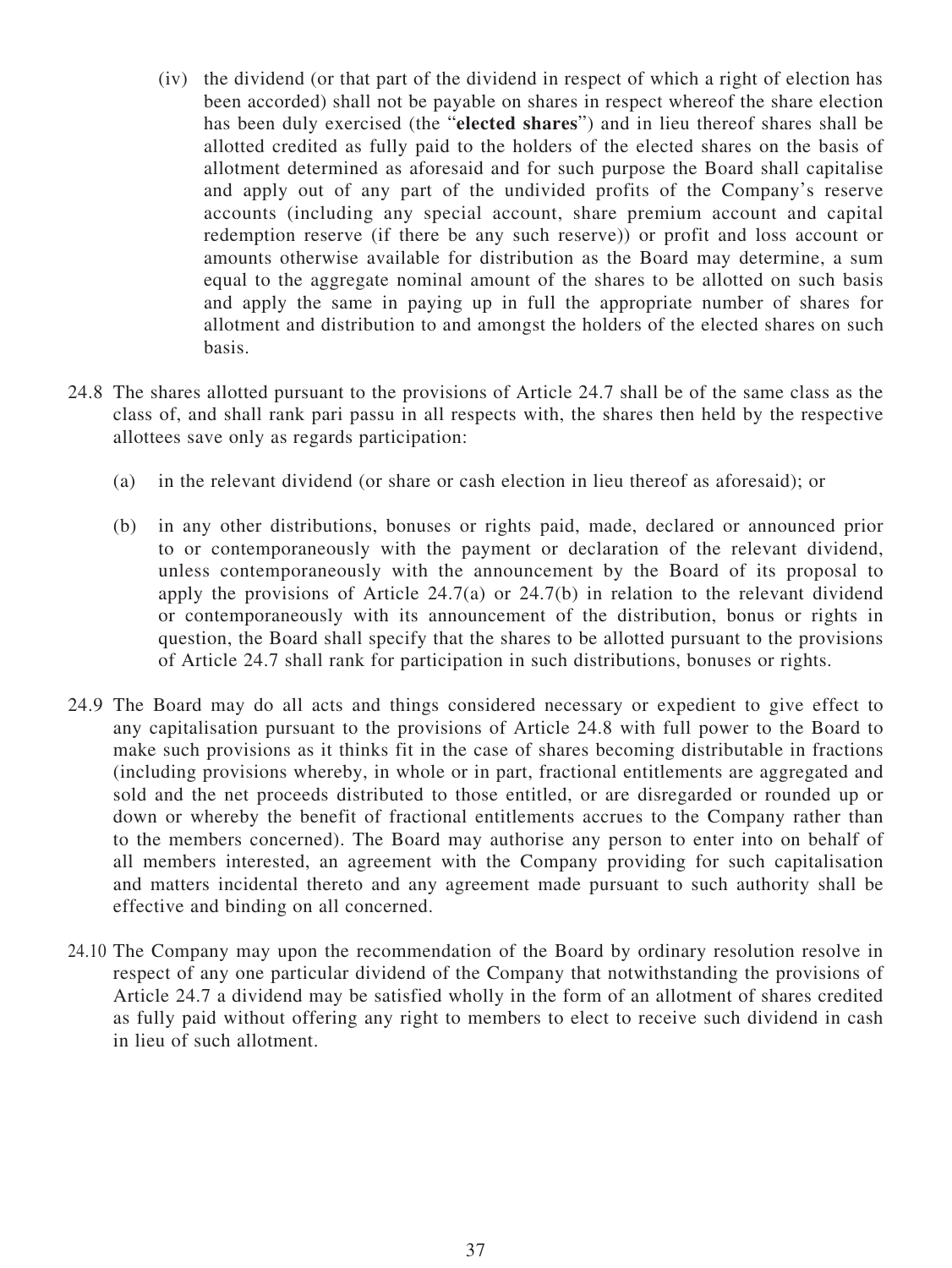- 24.11 The Board may on any occasion determine that rights of election and the allotment of shares under Article [24.7](#page-40-0) shall not be made available or made to any members with registered addresses in any territory where:
	- (a) the circulation of an offer of such rights of election or the allotment of shares would or might be unlawful in the absence of a registration statement or other special formalities; or
	- (b) the costs, expenses or possible delays in ascertaining the existence or extent of the legal and other requirements applicable to such offer or the acceptance of such offer are, in the Board's opinion, out of proportion to the benefits of the Company,

and in any such case the provisions aforesaid shall be read and construed subject to such determination.

- 24.12 The Board shall establish an account to be called the share premium account and shall carry to the credit of such account from time to time a sum equal to the amount or value of the premium paid on the issue of any share in the Company. The Company may apply the share premium account in any manner permitted by the Companies Act. The Company shall at all times comply with the provisions of the Companies Act in relation to the share premium account.
- 24.13 The Board may, before recommending any dividend, set aside out of the profits of the Company such sums as it thinks fit as a reserve or reserves which shall, at the discretion of the Board, be applicable for meeting claims on or liabilities of the Company or contingencies or for paying off any loan capital or for equalising dividends or for any other purpose to which the profits of the Company may be properly applied, and pending such application may, at the like discretion, either be employed in the business of the Company or be invested in such investments (including shares, warrants and other securities of the Company) as the Board may from time to time think fit, and so that it shall not be necessary to keep any reserves separate or distinct from any other investments of the Company. The Board may also without placing the same to reserve carry forward any profits which it may think prudent not to distribute by way of dividend.
- 24.14 Unless and to the extent that the rights attached to any shares or the terms of issue thereof otherwise provide, all dividends shall (as regards any shares not fully paid throughout the period in respect of which the dividend is paid) be apportioned and paid pro rata according to the amounts paid up on the shares during any portion or portions of the period in respect of which the dividend is paid. For the purpose of this Article no amount paid up on a share in advance of calls shall be treated as paid up on the share.
- 24.15 The Board may retain any dividends or other monies payable on or in respect of a share upon which the Company has a lien, and may apply the same in or towards satisfaction of the debts, liabilities or engagements in respect of which the lien exists.
- 24.16 The Board may retain any dividends or other monies payable upon shares in respect of which any person is, under the provisions as to the transmission of shares hereinbefore contained, entitled to become a member, or in respect of which any person is under those provisions entitled to transfer, until such person shall become a member in respect of such shares or shall transfer the same.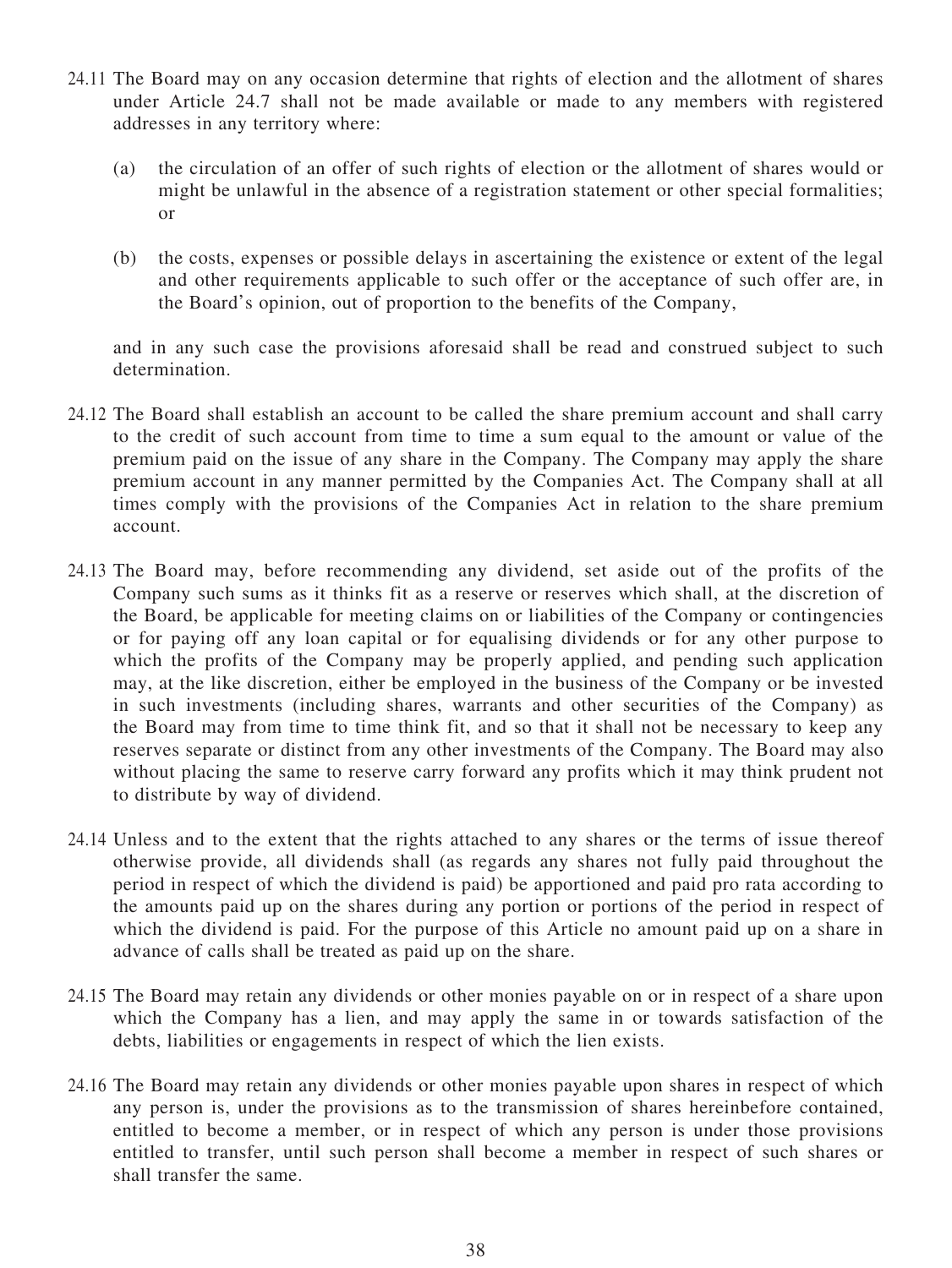- 24.17 The Board may deduct from any dividend or other monies payable to any member all sums of money (if any) presently payable by him to the Company on account of calls, instalments or otherwise.
- 24.18 Any general meeting sanctioning a dividend may make a call on the members of such amount as the meeting resolves, but so that the call on each member shall not exceed the dividend payable to him, and so that the call be made payable at the same time as the dividend, and the dividend may, if so arranged between the Company and the member, be set off against the call.
- 24.19 The Board, with the sanction of the members in general meeting, may direct that any dividend be satisfied wholly or in part by the distribution of specific assets of any kind and in particular of paid up shares, debentures or warrants to subscribe securities of any other company, or in any one or more of such ways, and where any difficulty arises in regard to the distribution the Board may settle the same as it thinks expedient, and in particular may disregard fractional entitlements, round the same up or down or provide that the same shall accrue to the benefit of the Company, and may fix the value for distribution of such specific assets, or any part thereof, and may determine that cash payments shall be made to any members upon the footing of the value so fixed in order to adjust the rights of all parties, and may vest any such specific assets in trustees as may seem expedient to the Board and may appoint any person to sign any requisite instruments of transfer and other documents on behalf of the persons entitled to the dividend and such appointment shall be effective. Where required, a contract shall be filed in accordance with the provisions of the Companies Act and the Board may appoint any person to sign such contract on behalf of the persons entitled to the dividend and such appointment shall be effective.
- 24.20 A transfer of shares shall not pass therewith the right to any dividend or bonus declared thereon before the registration of the transfer.
- 24.21 Any resolution declaring or resolving upon the payment of a dividend or other distribution on shares of any class, whether a resolution of the Company in general meeting or a resolution of the Board, may, subject to the provisions of the Listing Rules, specify that the same shall be payable or made to the persons registered as the holders of such shares at the close of business on a particular date, notwithstanding that it may be a date prior to that on which the resolution is passed, and thereupon the dividend or other distribution shall be payable or made to them in accordance with their respective holdings so registered, but without prejudice to the rights inter se in respect of such dividend of transferors and transferees of any such shares.
- 24.22 If two or more persons are registered as joint holders of any shares, any one of such persons may give effectual receipts for any dividends, interim and special dividends or bonuses and other monies payable or rights or property distributable in respect of such shares.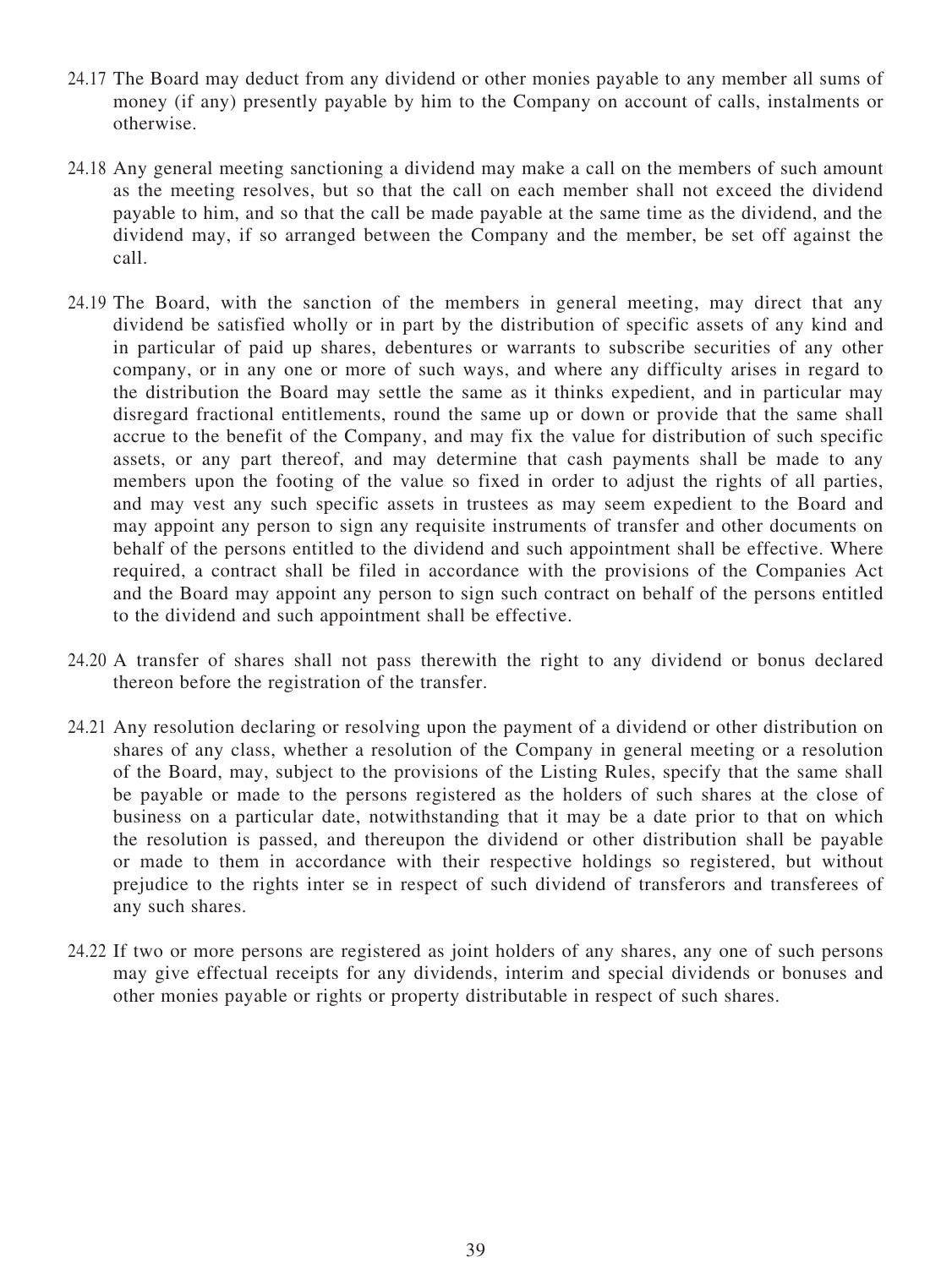- 24.23 Unless otherwise directed by the Board, any dividend, interest or other sum payable in cash to a holder of shares may be paid by cheque or warrant sent through the post to the registered address of the member entitled, or, in case of joint holders, to the registered address of the person whose name stands first in the register in respect of the joint holding or to such person and to such address as the holder or joint holders may in writing direct. Every cheque or warrant so sent shall be made payable to the order of the holder or, in the case of joint holders, to the order of the holder whose name stands first on the register in respect of such shares and shall be sent at his or their risk, and the payment of any such cheque or warrant by the bank on which it is drawn shall operate as a good discharge to the Company in respect of the dividend and/or bonus represented thereby, notwithstanding that it may subsequently appear that the same has been stolen or that any endorsement thereon has been forged.
- 24.24 The Company may cease sending such cheques for dividend entitlements or dividend warrants by post if such cheques or warrants have been left uncashed on two consecutive occasions. However, the Company may exercise its power to cease sending cheques for dividend entitlements or dividend warrants after the first occasion on which such a cheque or warrant is returned undelivered.
- 24.25 All dividends or bonuses unclaimed for one year after having been declared may be invested or otherwise made use of by the Board for the exclusive benefit of the Company until claimed and the Company shall not be constituted a trustee in respect thereof or be required to account for any money earned thereon. All dividends or bonuses unclaimed for six years after having been declared may be forfeited by the Board and shall revert to the Company and after such forfeiture no member or other person shall have any right to or claim in respect of such dividends or bonuses.

#### **25 Untraceable Members**

- <span id="page-44-0"></span>25.1 The Company shall be entitled to sell any shares of a member or the shares to which a person is entitled by virtue of transmission on death or bankruptcy or operation of law if and provided that:
	- (a) all cheques or warrants, not being less than three in number, for any sums payable in cash to the holder of such shares have remained uncashed for a period of 12 years;
	- (b) the Company has not during that time or before the expiry of the three month period referred to in Article 25.1(d) below received any indication of the whereabouts or existence of the member or person entitled to such shares by death, bankruptcy or operation of law;
	- (c) during the 12-year period, at least three dividends in respect of the shares in question have become payable and no dividend during that period has been claimed by the member; and
	- (d) upon expiry of the 12-year period, the Company has caused an advertisement to be published in the newspapers, or, subject to the Listing Rules, by electronic communication in the manner in which notices may be served by the Company by electronic means as herein provided, giving notice of its intention to sell such shares, and a period of three months has elapsed since such advertisement and the Exchange has been notified of such intention.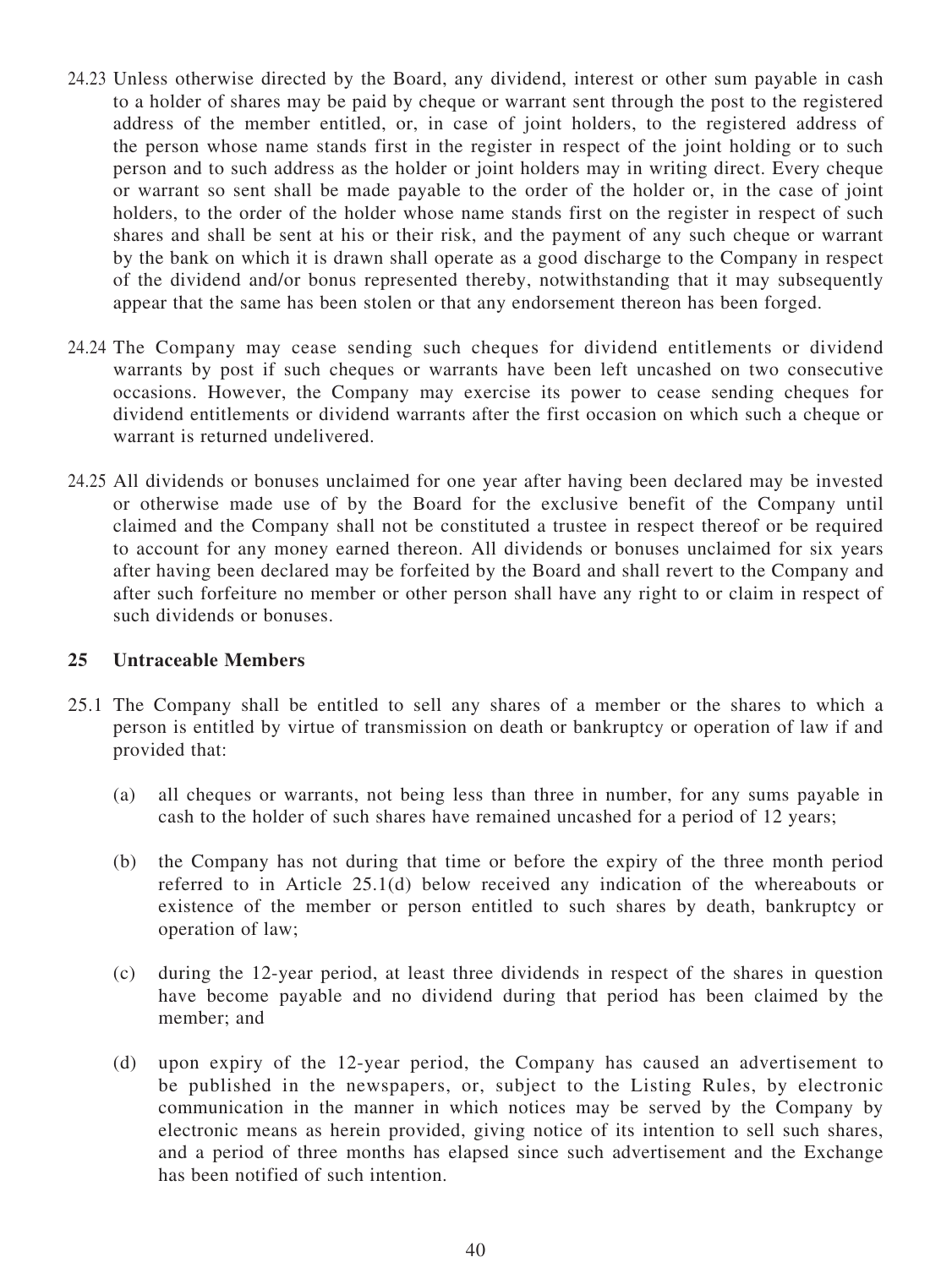The net proceeds of any such sale shall belong to the Company and upon receipt by the Company of such net proceeds it shall become indebted to the former member for an amount equal to such net proceeds.

25.2 To give effect to any sale contemplated by Article [25.1](#page-44-0) the Company may appoint any person to execute as transferor an instrument of transfer of the said shares and such other documents as are necessary to effect the transfer, and such documents shall be as effective as if it had been executed by the registered holder of or person entitled by transmission to such shares and the title of the transferee shall not be affected by any irregularity or invalidity in the proceedings relating thereto. The net proceeds of sale shall belong to the Company which shall be obliged to account to the former member or other person previously entitled as aforesaid for an amount equal to such proceeds and shall enter the name of such former member or other person in the books of the Company as a creditor for such amount. No trust shall be created in respect of the debt, no interest shall be payable in respect of the same and the Company shall not be required to account for any money earned on the net proceeds, which may be employed in the business of the Company or invested in such investments (other than shares or other securities in or of the Company or its holding company if any) or as the Board may from time to time think fit.

#### **26 Document Destruction**

The Company shall be entitled to destroy all instruments of transfer, probate, letters of administration, stop notices, powers of attorney, certificates of marriage or death and other documents relating to or affecting title to securities in or of the Company ("**Registrable Documents**") which have been registered at any time after the expiration of six years from the date of registration thereof and all dividend mandates and notifications of change of address at any time after the expiration of two years from the date of recording thereof and all share certificates which have been cancelled at any time after the expiration of one year from the date of the cancellation thereof and it shall conclusively be presumed in favour of the Company that every entry in the register if purporting to have been made on the basis of an instrument of transfer or Registrable Document so destroyed was duly and properly made and every instrument of transfer or Registrable Document so destroyed was a valid and effective instrument or document duly and properly registered and every share certificate so destroyed was a valid and effective certificate duly and properly cancelled and every other document hereinbefore mentioned so destroyed was a valid and effective document in accordance with the recorded particulars thereof in the books or records of the Company, provided always that:

- (a) the provisions aforesaid shall apply only to the destruction of a document in good faith and without express notice of the Company of any claim (regardless of the parties thereto) to which the document might be relevant;
- (b) nothing herein contained shall be construed as imposing upon the Company any liability in respect of the destruction of any such document earlier than as aforesaid or in any other circumstances which would not attach to the Company in the absence of this Article; and
- (c) references herein to the destruction of any document include references to the disposal thereof in any manner.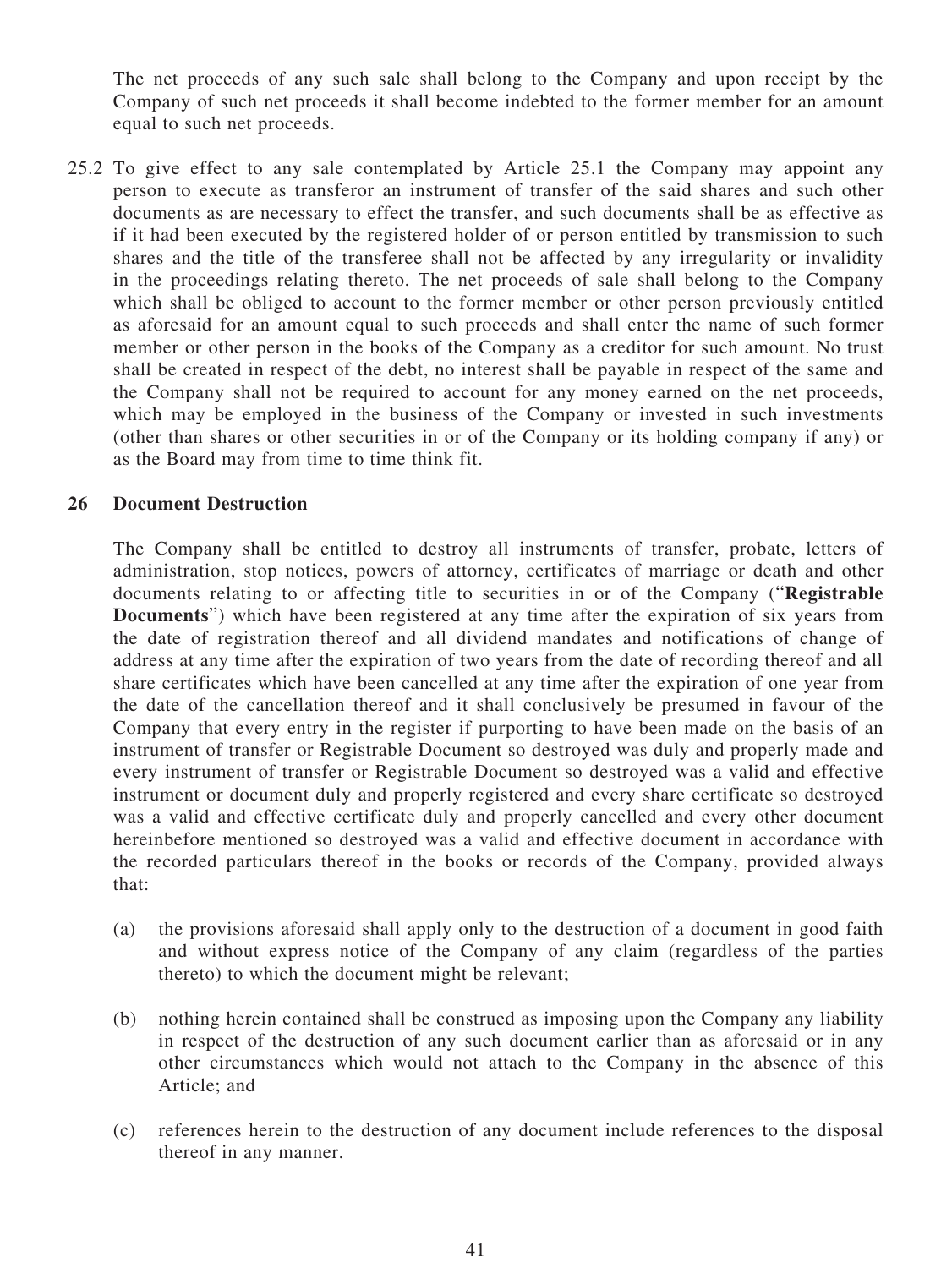Notwithstanding any provision contained in these Articles, the Directors may, if permitted by applicable law, authorise the destruction of any documents referred to in this Article or any other documents in relation to share registration which have been microfilmed or electronically stored by the Company or by the share registrar on its behalf provided always that this Article shall apply only to the destruction of a document in good faith and without express notice to the Company that the preservation of such document might be relevant to a claim.

### **27 Annual Returns and Filings**

The Board shall make the requisite annual returns and any other requisite filings in accordance with the Companies Act.

#### **28 Accounts**

- 28.1 The Board shall cause to be kept such books of account as are necessary to give a true and fair view of the state of the Company's affairs and to show and explain its transactions and otherwise in accordance with the Companies Act.
- 28.2 The books of account shall be kept at the Company's principal place of business in Hong Kong or, subject to the provisions of the Companies Act, at such other place or places as the Board thinks fit and shall always be open to inspection by the Directors.
- 28.3 The Board shall from time to time determine whether, to what extent, at what times and places and under what conditions or regulations, the accounts and books of the Company, or any of them, shall be open to inspection by the members (other than officers of the Company) and no member shall have any right of inspecting any accounts or books or documents of the Company except as conferred by the Companies Act or any other relevant law or regulation or as authorised by the Board or by the Company in general meeting.
- 28.4 The Board shall cause to be prepared and to be laid before the members at every annual general meeting a profit and loss account for the period, in the case of the first account, since the incorporation of the Company and, in any other case, since the preceding account, together with a balance sheet as at the date to which the profit and loss account is made up and a Directors' report with respect to the profit or loss of the Company for the period covered by the profit and loss account and the state of the Company's affairs as at the end of such period, an Auditors' report on such accounts prepared pursuant to Article 29.1 and such other reports and accounts as may be required by law.
- <span id="page-46-0"></span>28.5 Copies of those documents to be laid before the members at an annual general meeting shall not less than 21 days before the date of the meeting be sent in the manner in which notices may be served by the Company as provided herein to every member and every holder of debentures of the Company, provided that the Company shall not be required to send copies of those documents to any person of whose address the Company is not aware or to more than one of the joint holders of any shares or debentures.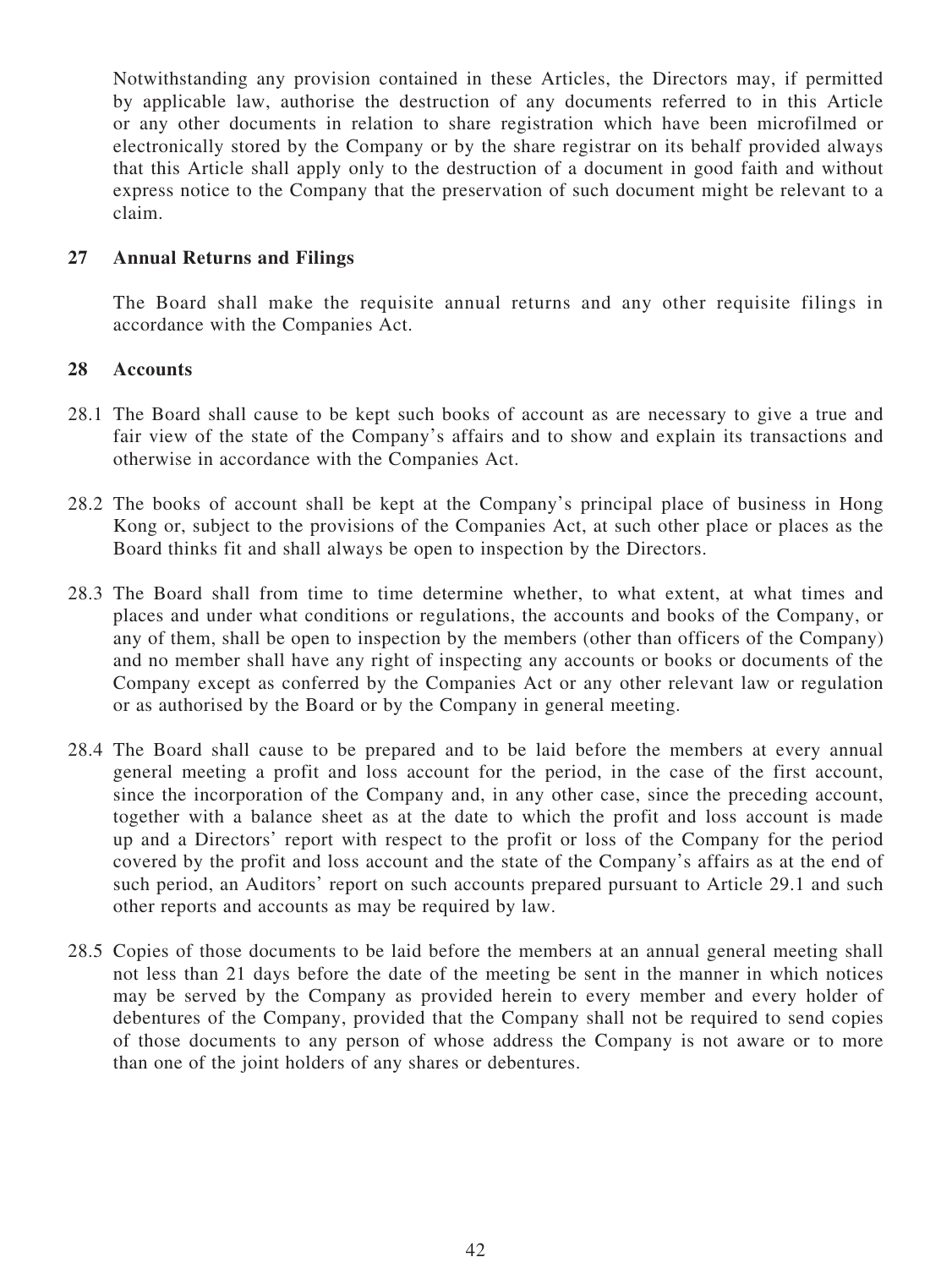28.6 To the extent permitted by and subject to due compliance with these Articles, the Companies Act and all applicable rules and regulations, including, without limitation, the rules of the Exchange, and to obtaining all necessary consents, if any, required thereunder, the requirements of Article [28.5](#page-46-0) shall be deemed satisfied in relation to any member or any holder of debentures of the Company by sending to such person instead of such copies, not less than 21 days before the date of the annual general meeting, in any manner not prohibited by these Articles and the Companies Act, a summary financial statement derived from the Company's annual accounts, together with the Directors' report and the Auditors' report on such accounts, which shall be in the form and containing the information required by these Articles, the Companies Act and all applicable laws and regulations, provided that any person who is otherwise entitled to the annual accounts of the Company, together with the Director's report and the Auditor's report thereon may, if he so requires, by notice in writing served on the Company, demand that the Company sends to him, in addition to the summary financial statement, a complete printed copy of the Company's annual accounts, together with the Directors' report and the Auditor's report thereon.

### **29 Audit**

- 29.1 The Auditors shall audit the profit and loss account and balance sheet of the Company in each year and shall prepare a report thereon to be annexed thereto. Such report shall be laid before the Company at its annual general meeting in each year and shall be open to inspection by any member. The Auditors shall at the next annual general meeting following their appointment and at any other time during their term of office, upon request of the Board or any general meeting of the members, make a report on the accounts of the Company during their tenure of office.
- 29.2 The Company shall at every annual general meeting appoint an auditor or auditors of the Company who shall hold office until the next annual general meeting. The removal of an Auditor before the expiration of his period of office shall require the approval of an ordinary resolution of the members in general meeting. The remuneration of the Auditors shall be fixed by the Company at the annual general meeting at which they are appointed provided that in respect of any particular year the Company in general meeting may delegate the fixing of such remuneration to the Board. No person may be appointed as the, or an, Auditor, unless he is independent of the Company. The Board may before the first annual general meeting appoint an auditor or auditors of the Company who shall hold office until the first annual general meeting unless previously removed by an ordinary resolution of the members in general meeting in which case the members at that meeting may appoint Auditors. The Board may fill any casual vacancy in the office of Auditor but while any such vacancy continues the surviving or continuing Auditor or Auditors, if any, may act. The remuneration of any Auditor appointed by the Board under this Article may be fixed by the Board.
- 29.3 Every statement of accounts audited by the Auditors and presented by the Board at an annual general meeting shall after approval at such meeting be conclusive except as regards any error discovered therein within three months of the approval thereof. Whenever any such error is discovered within that period, it shall forthwith be corrected, and the statement of account amended in respect of the error shall be conclusive.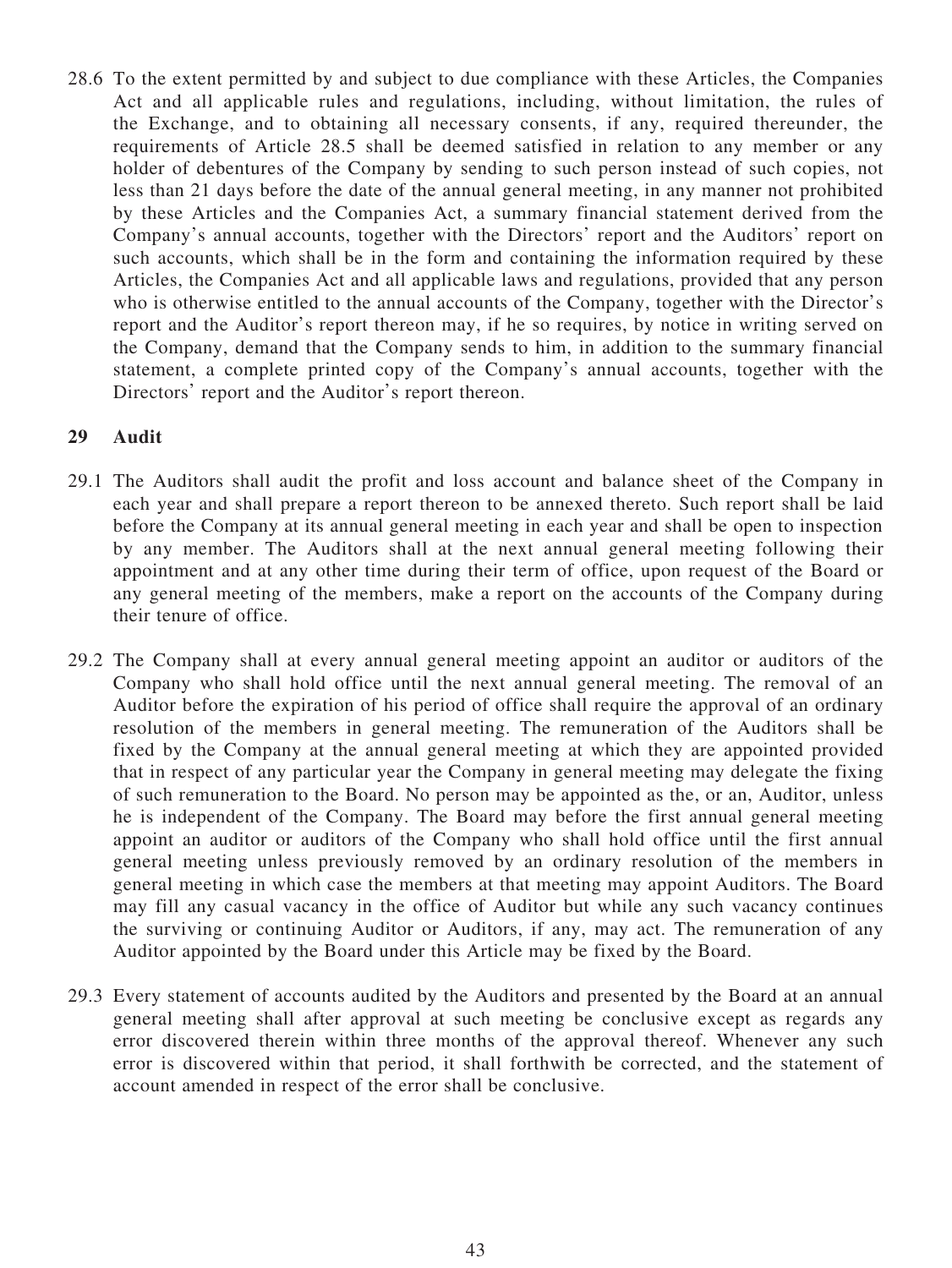## **30 Notices**

- 30.1 Except as otherwise provided in these Articles, any notice or document may be served by the Company and any notices may be served by the Board on any member either personally or by sending it through the post in a prepaid letter addressed to such member at his registered address as appearing in the register or, to the extent permitted by the Listing Rules and all applicable laws and regulations, by electronic means by transmitting it to any electronic number or address or website supplied by the member to the Company or by placing it on the Company's Website provided that the Company has obtained either (a) the member's prior express positive confirmation in writing or (b) the member's deemed consent, in the manner specified in the Listing Rules to receive or otherwise have made available to him notices and documents to be given or issued to him by the Company by such electronic means, or (in the case of notice) by advertisement published in the manner prescribed under the Listing Rules. In the case of joint holders of a share, all notices shall be given to that holder for the time being whose name stands first in the register and notice so given shall be sufficient notice to all the joint holders.
- 30.2 Notice of every general meeting shall be given in any manner hereinbefore authorised to:
	- (a) every person shown as a member in the register of members as of the record date for such meeting except that in the case of joint holders the notice shall be sufficient if given to the joint holder first named in the register of members;
	- (b) every person upon whom the ownership of a share devolves by reason of his being a legal personal representative or a trustee in bankruptcy of a member of record where the member of record but for his death or bankruptcy would be entitled to receive notice of the meeting;
	- (c) the Auditors;
	- (d) each Director and alternate Director;
	- (e) the Exchange; and
	- (f) such other person to whom such notice is required to be given in accordance with the Listing Rules.
- 30.3 No other person shall be entitled to receive notices of general meetings.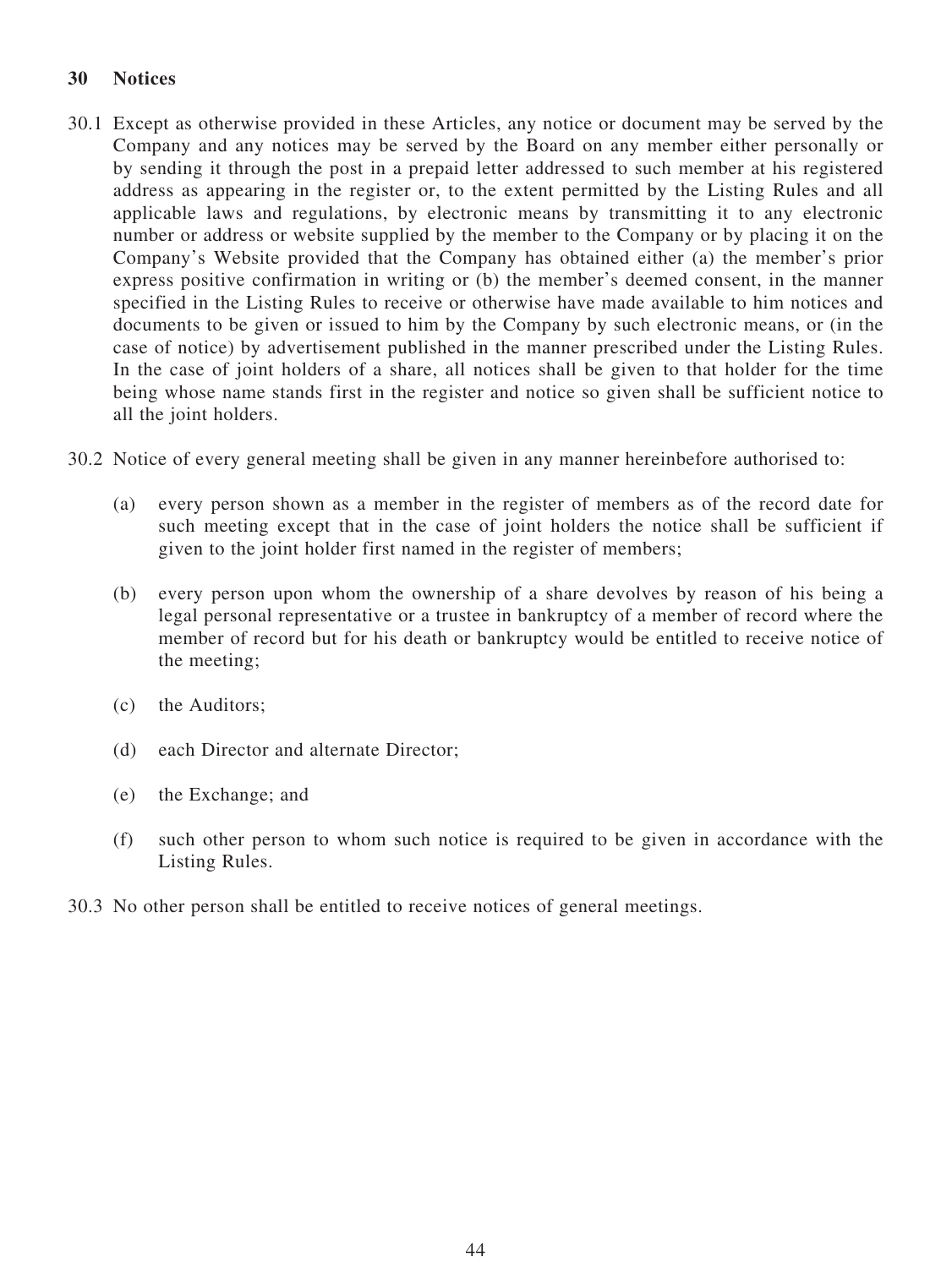- 30.4 A member shall be entitled to have notice served on him at any address within Hong Kong. Any member who has not given an express positive confirmation in writing to the Company in the manner specified in the Listing Rules to receive or otherwise have made available to him notices and documents to be given or issued to him by the Company by electronic means and whose registered address is outside Hong Kong may notify the Company in writing of an address in Hong Kong which for the purpose of service of notice shall be deemed to be his registered address. A member who has no registered address in Hong Kong shall be deemed to have received any notice which shall have been displayed at the transfer office and shall have remained there for a period of 24 hours and such notice shall be deemed to have been received by such member on the day following that on which it shall have been first so displayed, provided that, without prejudice to the other provisions of these Articles, nothing in this Article shall be construed as prohibiting the Company from sending, or entitling the Company not to send, notices or other documents of the Company to any member whose registered address is outside Hong Kong.
- 30.5 Any notice or document sent by post shall be deemed to have been served on the day following that on which it is put into a post office situated within Hong Kong and in proving such service it shall be sufficient to prove that the envelope or wrapper containing the notice or document was properly prepaid, addressed and put into such post office and a certificate in writing signed by the Secretary or other person appointed by the Board that the envelope or wrapper containing the notice or document was so addressed and put into such post office shall be conclusive evidence thereof.
- 30.6 Any notice or other document delivered or left at a registered address otherwise than by post shall be deemed to have been served or delivered on the day it was so delivered or left.
- 30.7 Any notice served by advertisement shall be deemed to have been served on the day of issue of the official publication and/or newspaper(s) in which the advertisement is published (or on the last day of issue if the publication and/or newspaper(s) are published on different dates).
- 30.8 Any notice given by electronic means as provided herein shall be deemed to have been served and delivered on the day following that on which it is successfully transmitted or at such later time as may be prescribed by the Listing Rules or any applicable laws or regulations.
- 30.9 A notice may be given by the Company to the person or persons entitled to a share in consequence of the death, mental disorder or bankruptcy of a member by sending it through the post in a prepaid letter addressed to him or them by name, or by the title of representative of the deceased, or trustee of the bankrupt, or by any like description, at the address, if any, within Hong Kong supplied for the purpose by the person claiming to be so entitled, or (until such an address has been so supplied) by giving the notice in any manner in which the same might have been given if the death, mental disorder or bankruptcy had not occurred.
- 30.10 Any person who by operation of law, transfer or other means whatsoever shall become entitled to any share shall be bound by every notice in respect of such share which prior to his name and address being entered on the register shall have been duly given to the person from whom he derives his title to such share.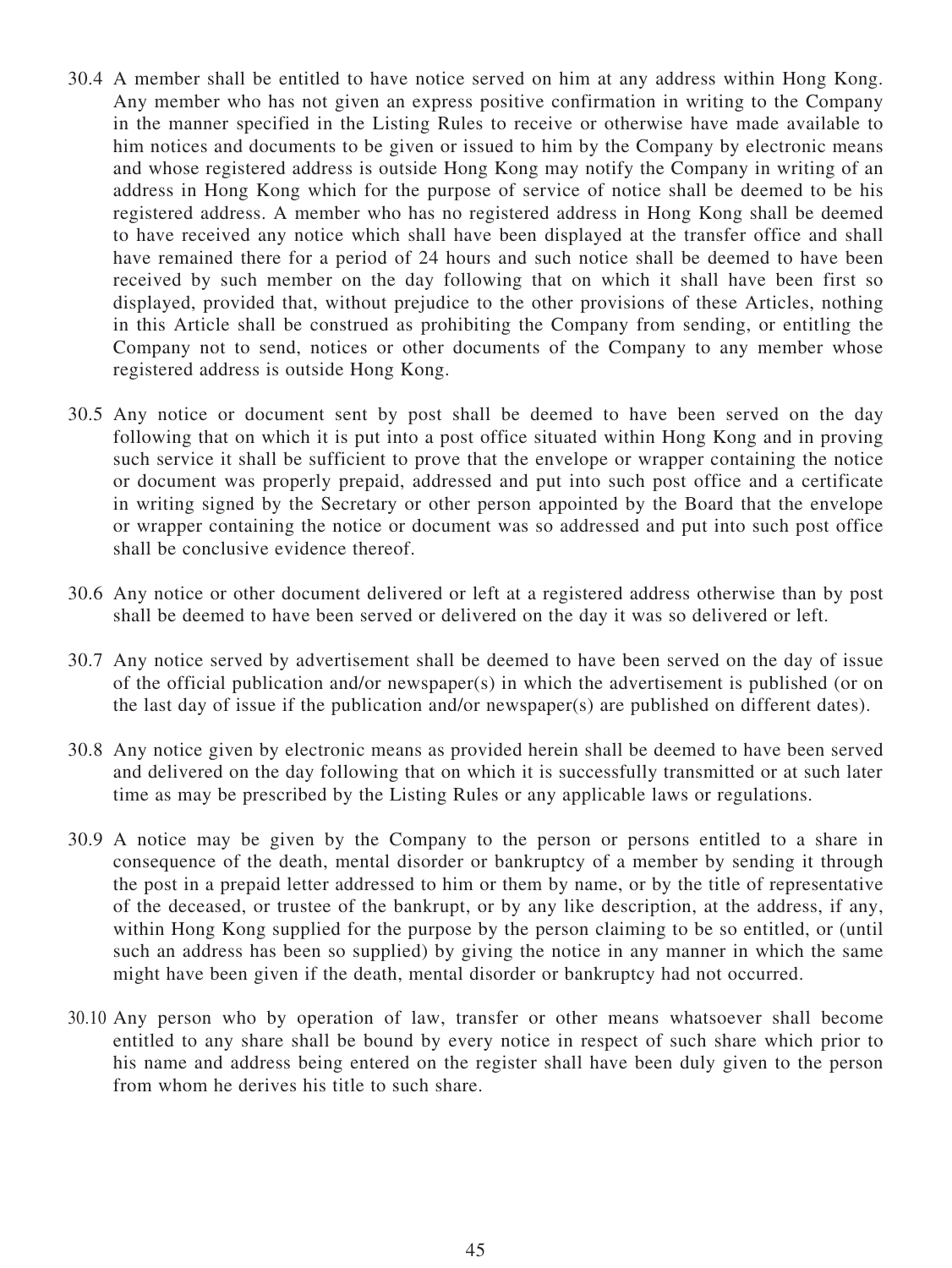- 30.11 Any notice or document delivered or sent to any member in pursuance of these Articles, shall notwithstanding that such member be then deceased and whether or not the Company has notice of his death be deemed to have been duly served in respect of any registered shares whether held solely or jointly with other persons by such member until some other person be registered in his stead as the holder or joint holder thereof, and such service shall for all purposes of these Articles be deemed a sufficient service of such notice or document on his personal representatives and all persons (if any) jointly interested with him in any such shares.
- 30.12 The signature to any notice to be given by the Company may be written or printed by means of facsimile or, where relevant, by Electronic Signature.

### **31 Information**

- 31.1 No member shall be entitled to require discovery of or any information in respect of any detail of the Company's trading or any matter which is or may be in the nature of a trade secret or secret process which may relate to the conduct of the business of the Company and which in the opinion of the Board would not be in the interests of the members or the Company to communicate to the public.
- 31.2 The Board shall be entitled to release or disclose any information in its possession, custody or control regarding the Company or its affairs to any of its members including, without limitation, information contained in the register of members and transfer books of the Company.

#### **32 Winding Up**

- 32.1 If the Company shall be wound up (whether the liquidation is voluntary, under supervision or by the court) the liquidator may, with the authority of a special resolution of the Company and any other sanction required by the Companies Act divide among the members in specie or kind the whole or any part of the assets of the Company (whether the assets shall consist of property of one kind or shall consist of properties of different kinds) and may for such purpose set such value as he deems fair upon any property to be divided and may determine how such division shall be carried out as between the members or different classes of members. The liquidator may, with the like authority or sanction vest the whole or any part of such assets in trustees upon such trusts for the benefit of the members as the liquidator, with the like authority or sanction and subject to the Companies Act, shall think fit, and the liquidation of the Company may be closed and the Company dissolved, but so that no member shall be compelled to accept any assets, shares or other securities in respect of which there is a liability.
- 32.2 If the Company shall be wound up, and the assets available for distribution amongst the members as such shall be insufficient to repay the whole of the paid-up capital, such assets shall be distributed so that, as nearly as may be, the losses shall be borne by the members in proportion to the capital paid up, or which ought to have been paid up, at the commencement of the winding up on the shares held by them respectively. If in a winding up the assets available for distribution amongst the members shall be more than sufficient to repay the whole of the capital paid up at the commencement of the winding up, the excess shall be distributed amongst the members in proportion to the capital paid up at the commencement of the winding up on the shares held by them respectively. This Article is to be without prejudice to the rights of the holders of shares issued upon special terms and conditions.